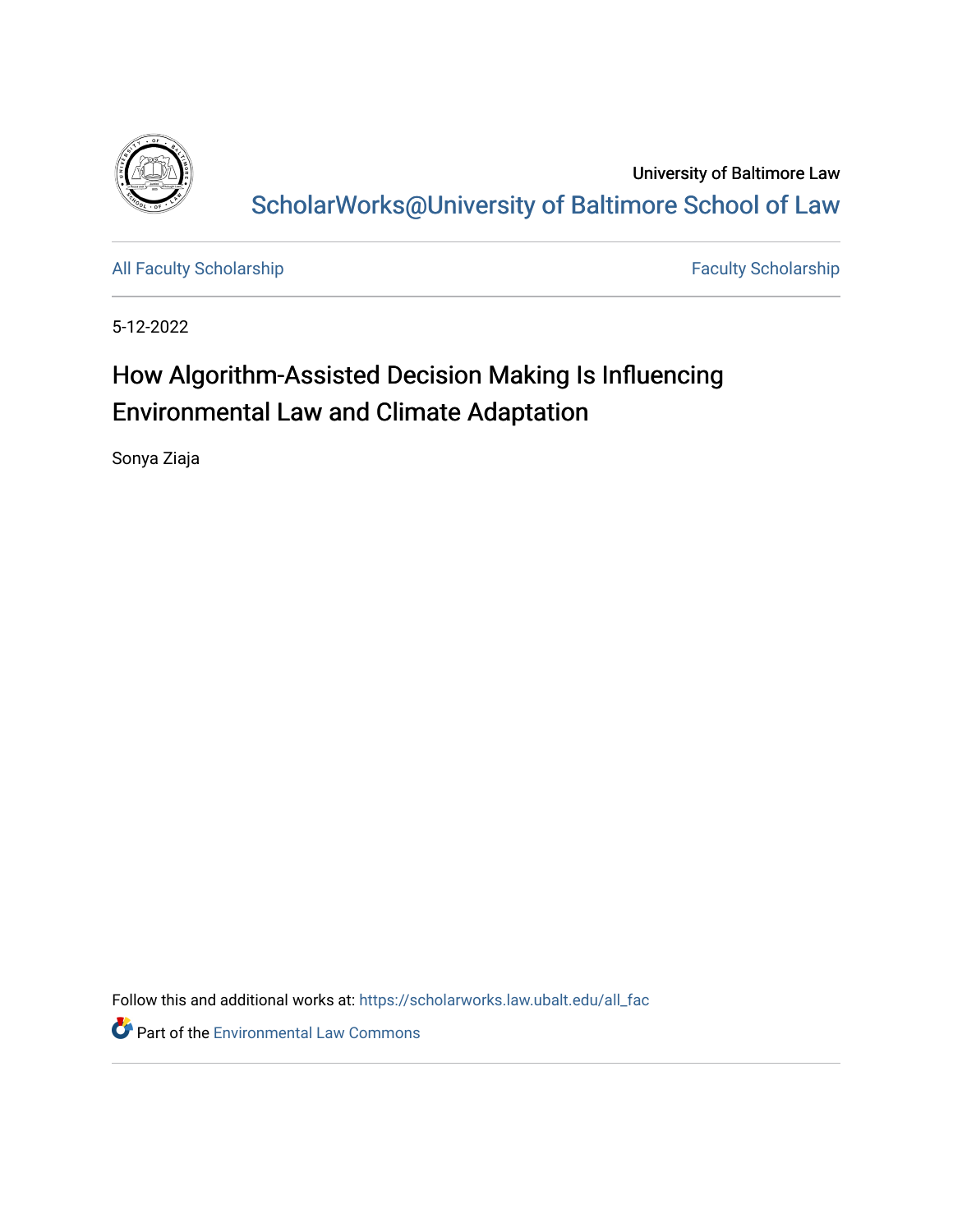## How Algorithm-Assisted Decision Making Is Influencing Environmental Law and Climate Adaptation

*Sonya Ziaja\**

*Algorithm-based decision tools in environmental law appear policy neutral*  but embody bias and hidden values that affect equity and democracy. In effect, *algorithm-based tools are new fora for law and policymaking, distinct from*  legislatures and courts. In turn, these tools influence the development and *implementation of environmental law and regulation. As a practical matter, there is a pressing need to understand how these automated decision-making tools interact with and influence law and policy. This Article begins this timely and critical discussion.*

*Though algorithmic decision making has been critiqued in other domains like policing and housing policy, climate change makes algorithms in environmental and energy policy distinct. Expectations of climatic stationarity for example, how frequently or severely a coastal area floods or how many days of extreme heat an energy system needs to anticipate—are no longer valid. Algorithm-based tools are necessary to make sense of possible future scenarios in an unstable climate. Yet, dependence on these tools brings with it a conflict* 

DOI: https://doi.org/10.15779/Z38086363B

Copyright © 2021 Regents of the University of California .

 <sup>\*</sup> JD, MSc, PhD, Assistant Professor, University of Baltimore School of Law. The inspiration for this work came from years of working alongside computer models, at the California Energy Commission and California Public Utilities Commission, and a decade of discussions with Andrew Ziaja about how technology is changing governance. Professors Helen Ingram, Michele Gilman, Colin Starger, Matt Sipe, and Jonathan Skinner-Thompson provided early incisive questions. The author would like to thank the participants and organizers of Vermont Law School's 2021 Colloquium on Environmental Scholarship for the opportunity to discuss an early version of this research. This Article also benefitted from two formative junior scholar workshops, Columbia Law School's Sabin Colloquium on Innovative Environmental Law Scholarship and the University of Michigan School of Law's Junior Scholar Conference—special thanks to reviewers Professors Alex Camacho, Nina Mendelson and Andy Buchsbaum. The author would also like to thank the faculty of Emory University School of Law, Professor Alex Erwin's Science and Law seminar at Pace University, as well as Professors Justin Pidot, Kirsten Engle, Priya Sundareshan and the students of the University of Arizona's Seminar on Environmental Law Scholarship for the opportunity to discuss this work. The author is grateful to the editors of Volume 48 of ELQ, and her research assistants, Lisa Biltstein, Brianna Thomas, Chamyra Upshur, and Ernesto Villaseñor, for their diligent work. All errors are her own. The University of Baltimore Summer Research Stipend provided financial support for this research.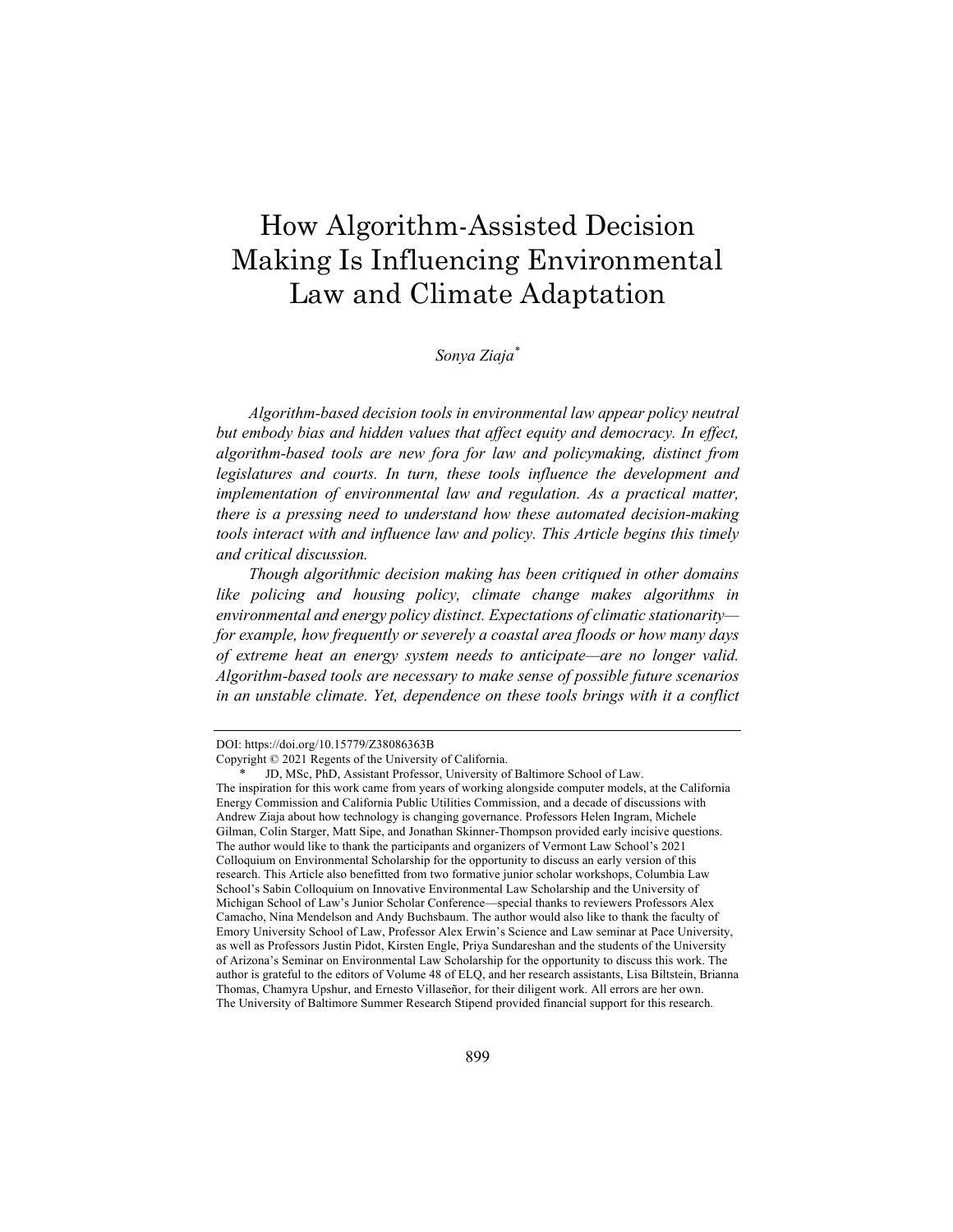*between technocracy (and the need to rapidly adapt and respond to climate change) and democratic participation, which is fundamental to equity. This Article discusses sources of that tension within algorithm-based tools and offers a pathway forward to integrate values of equity and democratic participation into these tools.*

*After introducing the challenge of adapting water and energy systems to climate change, this Article synthesizes prior multidisciplinary work on algorithmic decision making and modeling-informed governance—bringing*  together the works of early climate scientists and contemporary leaders in *algorithmic decision making. From this synthesis, this Article presents a framework for analyzing how well these tools integrate principles of equity, including procedural and substantive fairness—both of which are essential to democracy. The framework evaluates how the tools handle uncertainty, transparency, and stakeholder collaboration across two attributes. The first attribute has to do with the model itself—specifically, how and whether existing*  law and policy are incorporated into these tools. These social parameters can be *incorporated as inputs to the model or in the structure of the model, which determines its logic. The second attribute has to do with the modeling process how and whether stakeholders and end-users collaborated in the model's development.*

*The Article then applies this framework and compares two algorithmassisted decision-making tools currently in use for adapting water and energy systems to climate change. The first tool is called "INFORM." It is used to allocate water quantity and flow on the Sacramento River, while taking climate and weather into account. The second tool is called "RESOLVE." It is used by energy utility regulators in California to evaluate scenarios for energy generation. Although the development of both tools involved collaborative processes, there are meaningful distinctions in the history of their development and use. The comparisons indicate that how law and policy are incorporated into the underlying code of models influences the development and regulation of climate adaptation, while inclusiveness and collaboration during the model's development influences the model's perceived usefulness and adoption. Both conclusions have implications for equity and accessibility of environmental, natural resource, and energy planning.*

|  |                                                                       | I. Overview of Challenges: Adapting Water and Energy Systems to a New |  |
|--|-----------------------------------------------------------------------|-----------------------------------------------------------------------|--|
|  |                                                                       |                                                                       |  |
|  |                                                                       |                                                                       |  |
|  |                                                                       |                                                                       |  |
|  |                                                                       | C. What Do Algorithms and Modeling Have to Do with                    |  |
|  |                                                                       |                                                                       |  |
|  | II. Multidisciplinary Literature Review of the Development and Use of |                                                                       |  |
|  | Algorithm-Assisted Decision Making in Governance  909                 |                                                                       |  |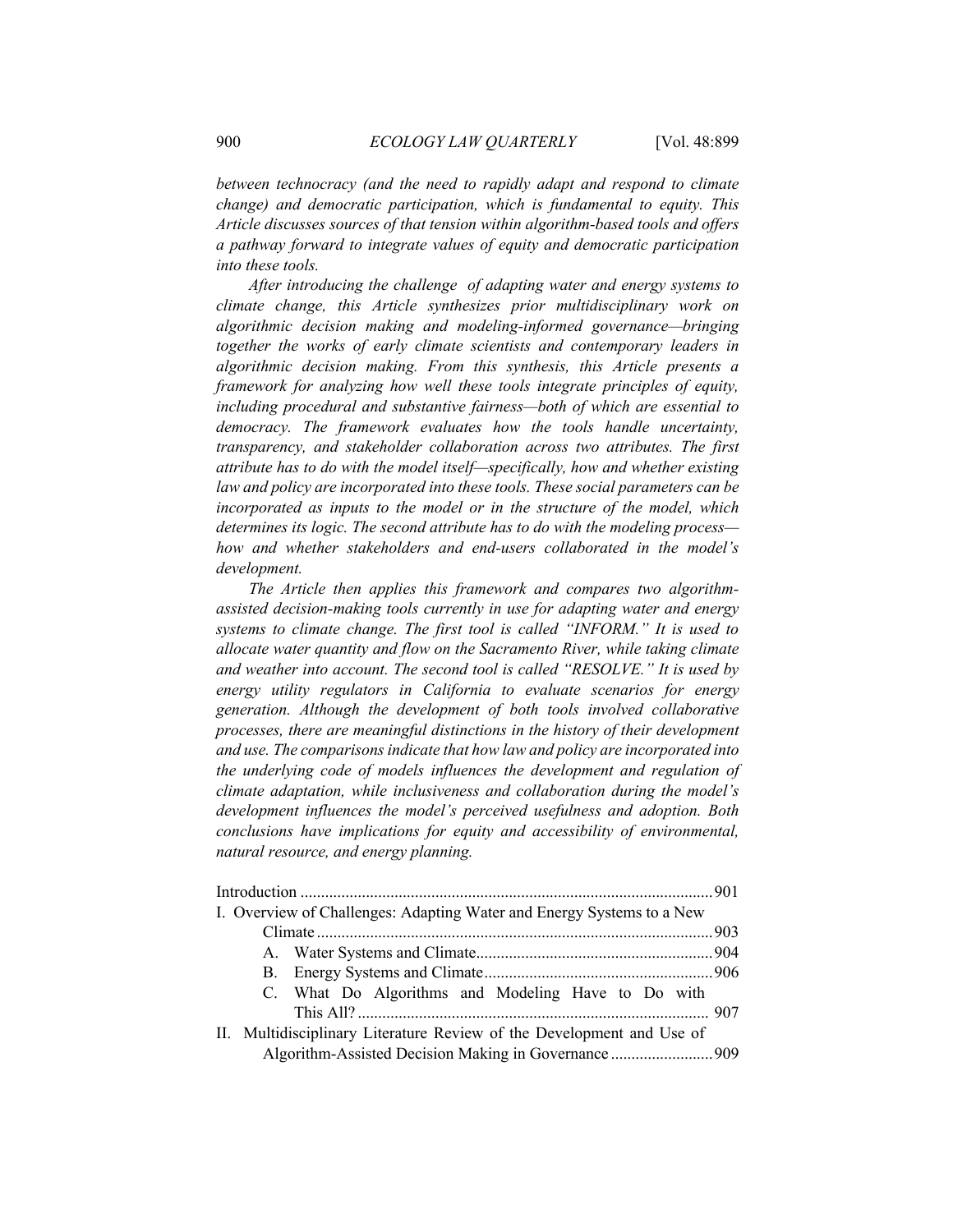| А.                                                                  |                                                                |  |  |  |
|---------------------------------------------------------------------|----------------------------------------------------------------|--|--|--|
| В.                                                                  |                                                                |  |  |  |
| $C_{\cdot}$                                                         |                                                                |  |  |  |
| D.                                                                  | Implications for Substantive and Procedural Equity across      |  |  |  |
|                                                                     | Uncertainty, Transparency, and Stakeholder Collaboration 916   |  |  |  |
| III. Framework for Evaluating Value-Laden Assumptions in Algorithm- |                                                                |  |  |  |
|                                                                     |                                                                |  |  |  |
|                                                                     | IV. Cross Case Comparison and Application of Framework  921    |  |  |  |
|                                                                     | A. Water Governance and Algorithm-Assisted Decision Making on  |  |  |  |
|                                                                     |                                                                |  |  |  |
|                                                                     | B. Integrated Resource Planning for Renewable Energy Build Out |  |  |  |
|                                                                     |                                                                |  |  |  |
|                                                                     | C. Comparison of Value-Laden Assumptions in INFORM and         |  |  |  |
|                                                                     | RESOLVE across Uncertainty, Transparency, and Stakeholder      |  |  |  |
|                                                                     |                                                                |  |  |  |
|                                                                     |                                                                |  |  |  |
|                                                                     |                                                                |  |  |  |
|                                                                     |                                                                |  |  |  |
|                                                                     |                                                                |  |  |  |
|                                                                     |                                                                |  |  |  |

#### **INTRODUCTION**

As the reality of climate change becomes more present, $<sup>1</sup>$  a quiet revolution</sup> is changing the governance of water and energy systems. Algorithmic tools that shape the regulation of these two systems are new fora for law and policymaking. Federal and state agencies responsible for water and energy systems increasingly rely on algorithm-assisted decision making to regulate these systems and shepherd them through climate adaptation.2 Legal scholars, attorneys, and

<sup>1.</sup> *See generally* INTERGOVERNMENTAL PANEL ON CLIMATE CHANGE, CLIMATE CHANGE 2014: IMPACTS, ADAPTATION, AND VULNERABILITY: WORKING GROUP II CONTRIBUTION TO THE FIFTH ASSESSMENT REPORT OF THE INTERGOVERNMENTAL PANEL ON CLIMATE CHANGE (Christopher B. Fields et al. eds., 2014).

<sup>2.</sup> *See generally* Deniz Özkundakci et. al., *Building a Reliable Evidence Base Legal Challenges in Environmental Decision-Making Call for a More Rigorous Adoption of Best Practices in Environmental Modelling*, 88 ENV'T SCI. & POL'Y 52, 52–62 (2018). Notably, over a decade ago, the National Research Council published a report on how integral to the environmental regulatory process algorithmic tools had become, calling computational models "essential element[s] of the environmental regulatory process." COMM. ON MODELS IN THE REGUL. DECISION PROCESS, NAT'L RSCH. COUNCIL, MODELS IN ENVIRONMENTAL REGULATORY DECISION MAKING, at ix (2007), http://nap.edu/11972. A recent partnership between the United Nations Environment Programme (UNEP) and University of British Columbia makes the case for a "digital ecosystem for the planet" that would "connect individual data sets with algorithms and analysis in order to create robust and timely environmental insights and intelligence." Jillian Campbell & David E. Jensen, *The Promise and Peril of a Digital Ecosystem for the Planet*, MEDIUM (Sept. 11, 2019), https://medium.com/@davidedjensen\_99356/building-a-digital-ecosystem-for-theplanet-557c41225dc2. The UNEP's enthusiasm for new tools to support environmental decision making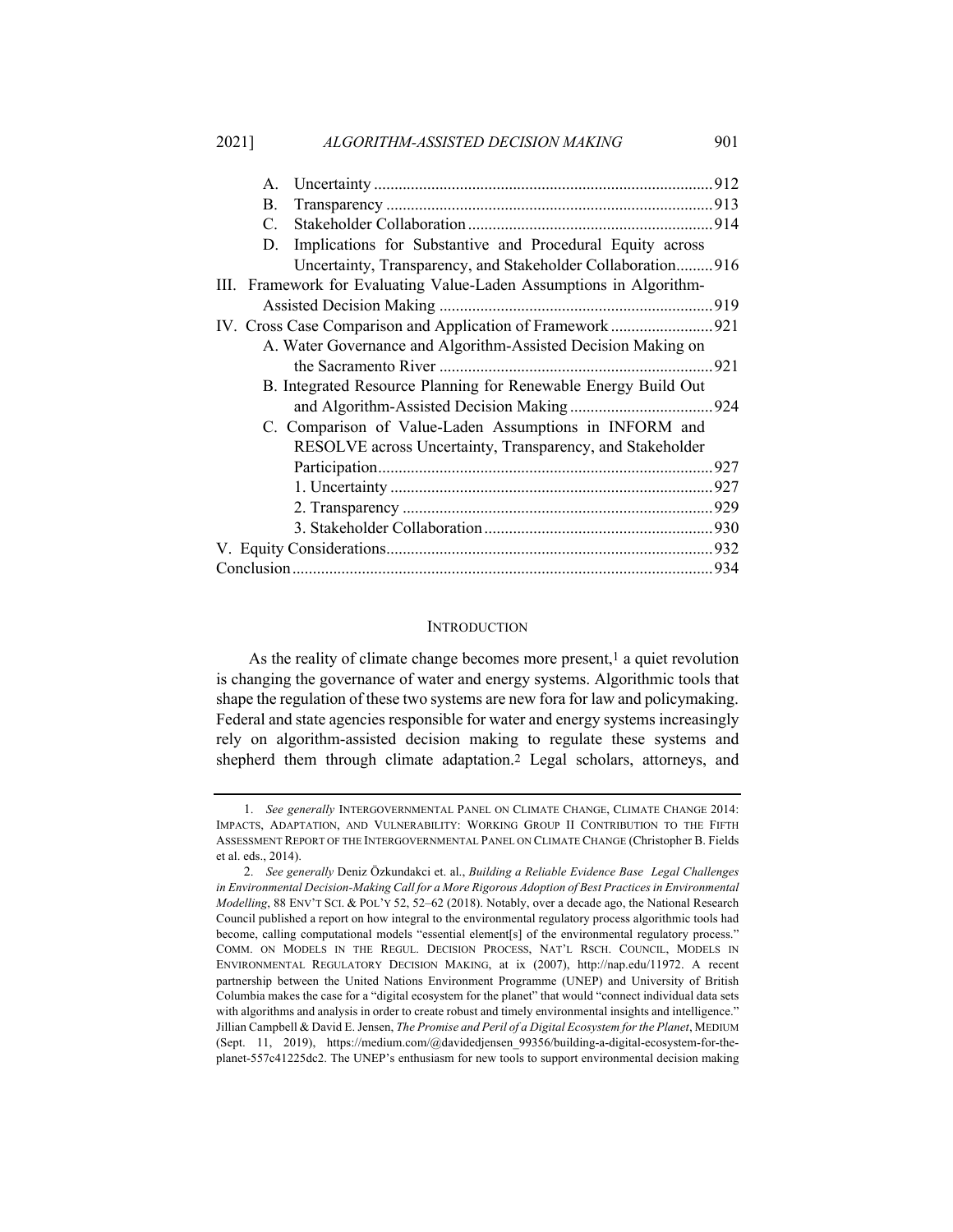environmental equity advocates should care about this fundamental change in governance for three reasons. First, climate adaptation necessarily depends on these tools. They are not going away, and we need them. Second, algorithmic tools are not policy neutral; rather they embed value-laden assumptions and biases, which influence climate adaptation and law. And third, the "rules" of this new kind of forum necessarily impede equity and democratic participation, without deliberate countermeasures.

In this Article, I propose an initial step in the development of such countermeasures: a framework for evaluating how algorithm-assisted decision making, in environmental and energy regulation, influences law and what the consequences are for equity and participation. This framework is designed to bring to light embedded biases and values in algorithmic tools, open them up to deliberation, and encourage broader coproduction of tools where possible. For reasons discussed below, I believe that this framework is likely to be most useful for advocacy groups, who already work on the behalf of marginalized communities and the environment, in contexts where administrative bodies rely on algorithmic tools.

This Article proceeds by first diagnosing the problem. Part I presents an overview of how climate change disrupts existing water and energy systems, and why algorithm-assisted decision-making tools are crucial to address these disruptions. Part II examines the legal and environmental policy implications of two key attributes of environmental and natural resource models. The first attribute concerns algorithmic tools themselves—specifically, how, and whether, existing law and policy are incorporated into these tools. The second attribute has to do with the design process—how and whether stakeholders and end-users collaborated in the tool's development.

Building on these insights, in Part III this Article then presents a necessary and foundational step to ameliorating the equity issues described earlier: a framework for attorneys and advocates to evaluate equity in algorithmic-assisted decision-making tools.

To illustrate the framework, Parts IV and V rely on two examples of energy and water models: INFORM, a decision support tool used for reservoir operations on the Sacramento River, and RESOLVE, an energy dispatch optimization planning tool used by the California Public Utilities Commission

is understandable, as the world is beginning to face the cascading consequences of climate change. INTERGOVERNMENTAL PANEL ON CLIMATE CHANGE, 2018 SUMMARY FOR POLICYMAKERS *in Global Warming of 1.5°C An IPCC Special Report on the impacts of global warming of 1.5°C above preindustrial levels and related global greenhouse gas emission pathways, in the context of strengthening the global response to the threat of climate change, sustainable development, and efforts to eradicate poverty* 3–26 (Masson-Delmotte, V., P. Zhai, H.-O.Pörtner, D.Roberts, J. Skea, P.R. Shukla, A.Pirani, W. Moufouma-Okia, C. Péan, R. Pidcock, S. Connors, J.B.R. Matthews, Y. Chen, X.Zhou, M.I.Gomis, E.Lonnoy, T. Maycock, M. Tignor, and T. Waterfield eds., 2018); *see also* Fiona Harvey, *IPCC Steps up Warning on Climate Tipping Points in Leaked Draft Report*, GUARDIAN (June 23, 2021, 12:34 PM), https://www.theguardian.com/environment/2021/jun/23/climate-change-dangerous-thresholds-un-report.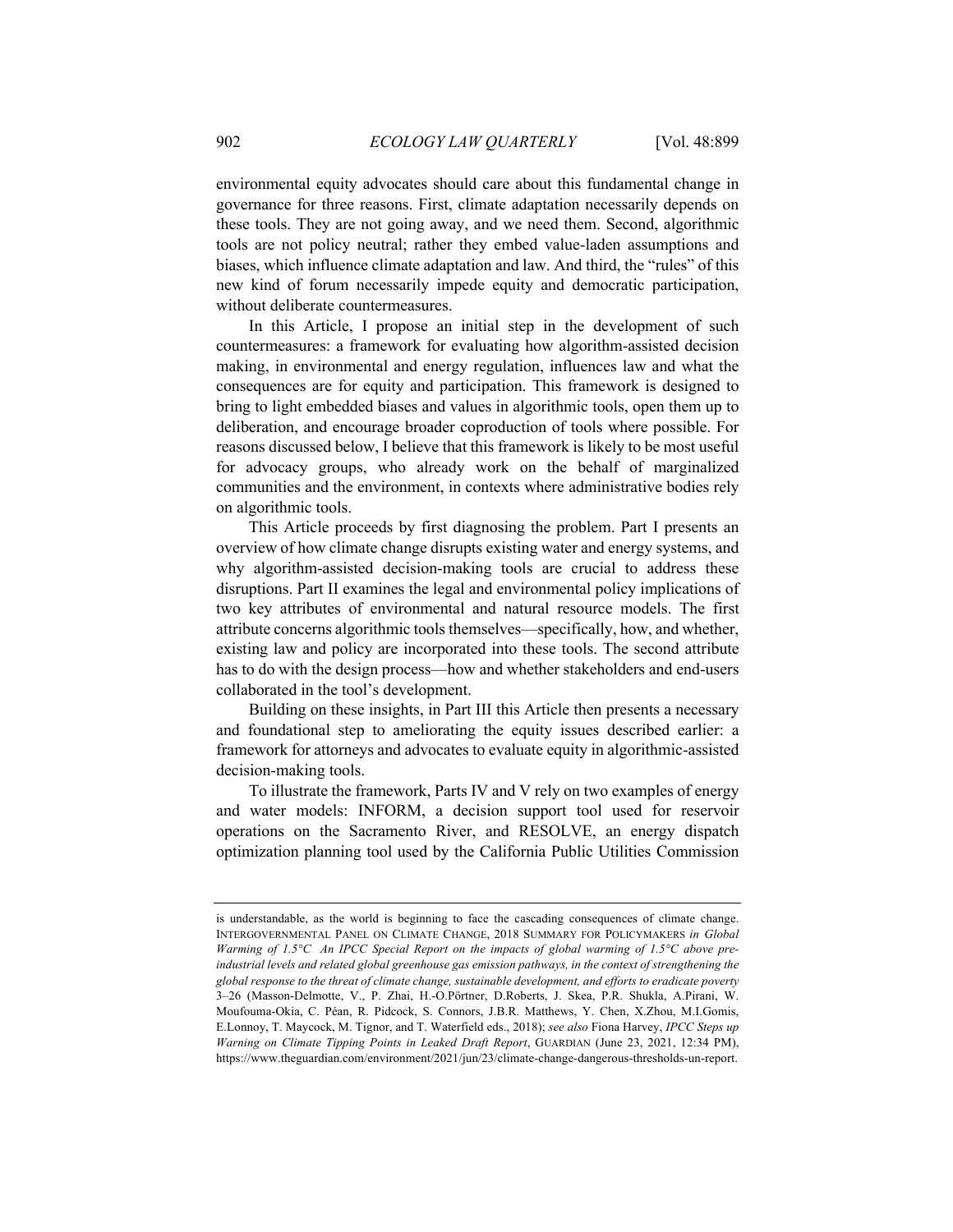(CPUC).3 The comparison of these tools and their development indicates that how law and policy are incorporated into algorithmic tools can influence the development and regulation of climate adaptation, while inclusiveness and collaboration during a tool's development influences its perceived usefulness and adoption. Both conclusions have implications for fairness and legitimacy of environmental and natural resource planning.

## I. OVERVIEW OF CHALLENGES: ADAPTING WATER AND ENERGY SYSTEMS TO A NEW CLIMATE

Before unpacking the role of algorithm-assisted decision-making tools in water and energy systems, I provide some context for why regulators and managers need these tools or find them helpful in a rapidly changing climate. Freshwater systems in the United States are regulated, negotiated, and managed to meet multiple, and at times conflicting, purposes.4 Even without considering climate impacts, river basin governance is complex.5 Climate change exacerbates many of the existing challenges to water governance by altering the quantity, flow, and quality of available freshwater.6

Energy systems face a different set of challenges.7 Burning fossil fuels to create electricity is a major source of greenhouse gas (GHG) emissions, driving climate change.8 As jurisdictions set targets to reduce GHG emissions, energy generation systems are swapping out old fossil fuels for new renewable energy and storage (batteries).9 The differences in how fossil fuels and renewable energy

<sup>3.</sup> The new framework in this Article builds on research from two prior studies by the author. The first is a law review article that applies an institutional economics critique to how law and policy are incorporated and represented in water resource models. Sonya F. P. Ziaja, *Rules and Values in Virtual Optimization of California Hydropower*, 57 NAT.RES.J. 329 (2017). The second is a peer-reviewed, social science publication that investigates the role of knowledge networks and boundary organizations in water model development and adoption. Sonya F. Ziaja, *Role of Knowledge Networks and Boundary Organizations in Coproduction A Short History of a Decision-Support Tool and Model for Adapting Multiuse Reservoir and Water-Energy Governance to Climate Change in California*, 11 WEATHER, CLIMATE, & SOC'Y 823 (2019).

<sup>4.</sup> *See* EDELLA SCHLAGER & WILLIAM BLOMQUIST, EMBRACING WATERSHED POLITICS 149–50 (2011); *see also* Ziaja, *Role of Knowledge Networks*, *supra* note 3, at 826; SANDRA POSTEL & BRIAN RICHTER, RIVERS FOR LIFE: MANAGING WATER FOR PEOPLE AND NATURE (2003); Helen Ingram*, Water as a Multi-Dimensional Value Implications for Participation and Transparency*, 6 INT'L ENV'T AGREEMENTS: POL'Y, L., & ECON. 429, 429–33 (2006).

<sup>5.</sup> *See* SCHLAGER & BLOMQUIST, *supra* note 4, at 180.

<sup>6.</sup> *See*, *e.g.*, Thomas Johnson et al., *Water*, *in* 2 FOURTH NATIONAL CLIMATE ASSESSMENT: IMPACTS, RISKS, AND ADAPTATION IN THE UNITED STATES 147 (David Reidmiller et al. eds., 2018), https://nca2018.globalchange.gov/downloads/NCA4\_2018\_FullReport.pdf.

<sup>7.</sup> *See generally* CALIFORNIA'S FOURTH CLIMATE CHANGE ASSESSMENT: STATEWIDE SUMMARY REPORT 84 (2019), https://www.energy.ca.gov/sites/default/files/2019-11/Statewide\_Reports-SUM-CCCA4-2018-013\_Statewide\_Summary\_Report\_ADA.pdf; *see also* 2 FOURTH NATIONAL CLIMATE ASSESSMENT: IMPACTS, RISKS, AND ADAPTATION IN THE UNITED STATES, *supra* note 6, at 76.

<sup>8.</sup> IPCC 2014, *supra* note 1, at 122.

<sup>9.</sup> *See* 100 Percent Clean Energy Act of 2018, S.B. 100, 2017-2018 Leg., Reg. Sess. (Cal. 2018); *see also* THE REG'L GREENHOUSE GAS INITIATIVE: AN INITIATIVE OF E. STATES OF THE U.S., https://www.rggi.org/ (last visited Feb. 20, 2021).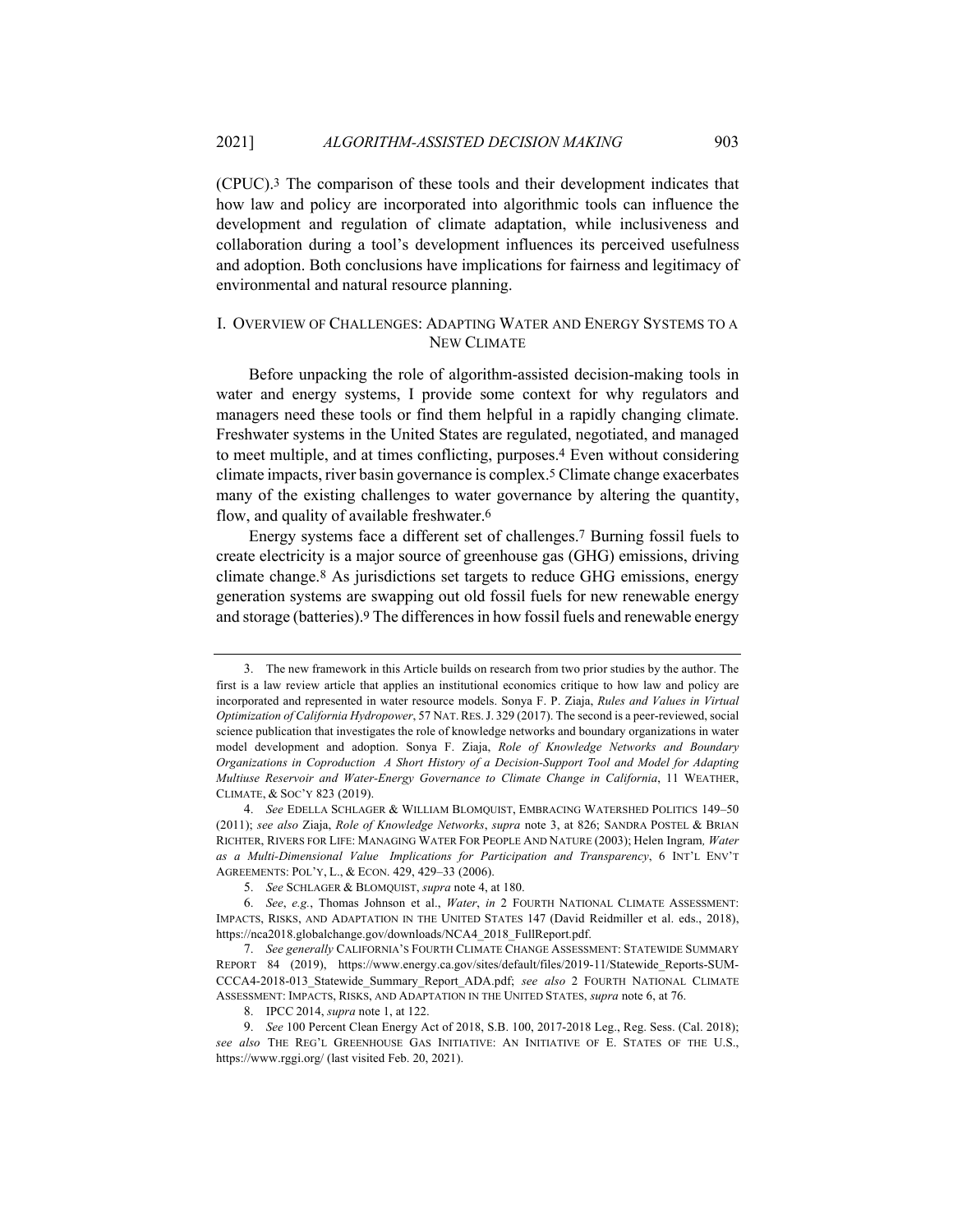generation produce electricity means that swapping energy sources is not as simple as closing down a 150-megawatt coal plant and opening up a 150 megawatt wind farm. Most renewable energy generation sources, like wind and solar, are intermittent—the amount of energy they generate peaks and recedes throughout the day—and play different roles on the grid (for example, ancillary services, black start capability, etc.).10 Regulators and balancing authorities are responsible for planning and managing the transition from fossil fuels to renewables in a way that maintains grid reliability.11

These challenges, and the solutions offered by algorithm-assisted decision making, are described in greater detail below.

#### *A. Water Systems and Climate*

The Snoqualmie River in the Pacific Northwest serves as an example of the challenges facing freshwater systems in the twenty-first century. Twenty-two miles east of Seattle, there is a manmade fork in the Snoqualmie River.12 Water at the fork is diverted from the main river and channeled into vertical penstocks, dropping hundreds of feet below the ground to drive turbines that provide enough electricity to power about 35,000 homes.13 Meanwhile, back on the main stem of the river, about 150 feet after the fork, water cascades down 268 feet of granite, sending mist upward.<sup>14</sup> That mist is sacred to the Snoqualmie Indian Tribe.<sup>15</sup> The river itself is the home and breeding waters of Chinook salmon,<sup>16</sup> a federally endangered species17 and a key source of food for dwindling orca populations in

<sup>10.</sup> *See*, *e.g.*, A. S. CHUANG & C. SCHWAEGERL, ANCILLARY SERVICES FOR RENEWABLE INTEGRATION 1 (2009), https://ieeexplore.ieee.org/document/5211165.

<sup>11.</sup> *See* Shelley Welton, *Rethinking Grid Governance for the Climate Change Era*, 109 CALIF. L. REV. 209, 250 (2021).

<sup>12.</sup> *See Snoqualmie Falls Hydroelectric Project*, PUGET SOUND ENERGY, https://www.pse.com/en/ pages/facilities/snoqualmie-falls (last visited Oct. 27, 2021).

<sup>13.</sup> Snoqualmie Falls has a generating capacity of fifty-three MW, between two turbines. *Id.* One MW is enough to power roughly 400-900 homes. Bob Bellemare, *What is a Megawatt.*, NUCLEAR REGULATORY COMMISSION (Feb, 24, 2012), https://www.nrc.gov/docs/ML1209/ML120960701.pdf.

<sup>14.</sup> *See* Snoqualmie Indian Tribe v. Fed. Energy Regul. Comm'n, 545 F.3d 1207, 1210 (9th Cir. 2008); *see also* Jay Miller & Kenneth Tollefson, *Snoqualmie Falls The First Traditional Cultural Property in Washington State Listed in the National Register of Historic Places*, 50 J. N.W. ANTHROPOLOGY 67, 67–78 (2016).

<sup>15.</sup> *See Snoqualmie Indian Tribe*, 545 F.3d at 1211; *see also* Miller & Tollefson, *supra* note 14, at 67–78.

<sup>16.</sup> *See* ETHAN SEAY & MATTHEW POULEY, TULALIP TRIBES NAT. RES. DEP'T, SNOQUALMIE RIVER JUVENILE SALMON OUT-MIGRATION STUDY PROGRESS REPORT 3 (2019), https://nr.tulaliptribes.com/Base/File/SNOQUALMIE-RIVER-JUVENILE-SALMON-OUT-

MIGRATION=-STUDY-PROGRESS-REPORT-2019; *see also* JOSH KUBO ET AL., TULALIP TRIBES NAT. RES. DEP'T, 2000-2012 SKYKOMISH AND SNOQUALMIE RIVERS CHINOOK AND COHO SALMON OUT-MIGRATION STUDY 1–13 (2013), https://nr.tulaliptribes.com/Content/documents/Tulalip-Skykomish-Snoqualmie-Outmigrant-Study-2013.pdf.

<sup>17.</sup> *Chinook Salmon (Protected)*, NOAA FISHERIES, https://www.fisheries.noaa.gov/species/ chinook-salmon-protected (last visited Feb. 21, 2021).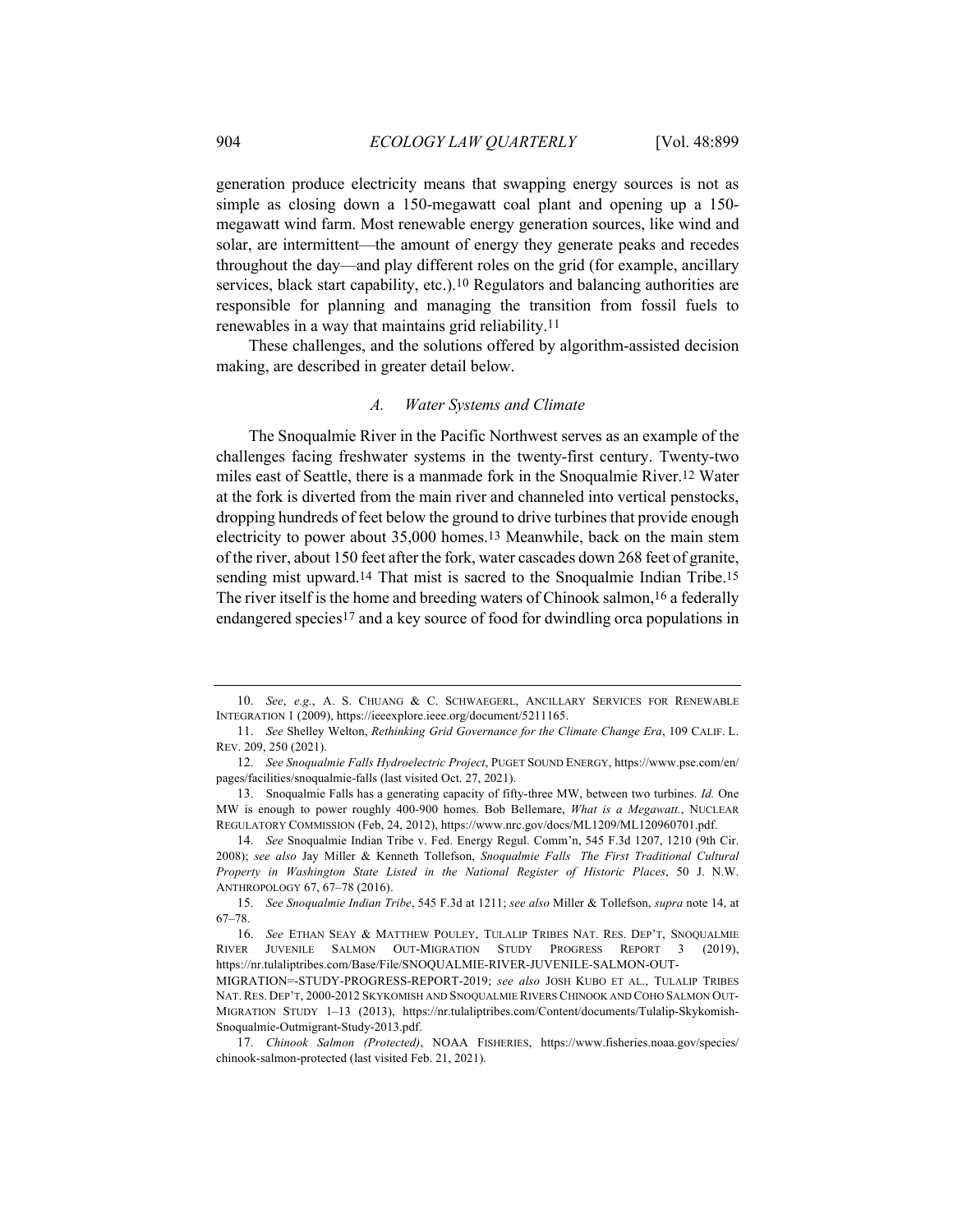Puget Sound.18 These uses of the river—power, religion, habitat, and conservation—are in addition to drinking water, agricultural, and recreational uses, all of which are subject to state and federal agency regulation.19

Climate change alters water quantity and quality, limiting the water available for multiple uses, from headwaters to delta.20 For example, increased ambient temperatures associated with climate change lead to warmer streams, decreased snowpack, and more prominent atmospheric rivers.21 Warmer instream temperatures in turn decrease the amount of dissolved oxygen available to support healthy fish and amphibians.22 More prominent atmospheric rivers in the sky combined with decreased snowpack in the mountains lead to changes in turbidity and increased risk of floods, while changing the seasonal availability of water for hydropower generation.<sup>23</sup> And, at the delta, sea level rise threatens riparian habitat with salt water intrusion.24

For some uses, water conflicts are zero-sum. More water diverted to hydroelectric power, for example, means less mist at the falls for religious purposes. Climate impacts on river systems exacerbate the inherent tensions in these tradeoffs. Resolving conflicts among these uses falls to litigation, as it did in the case of Snoqualmie Falls.25 Litigation and the courts, however, are not the sole mechanisms for addressing water conflicts. Negotiation and agency regulation can prevent, or minimize, future conflicts among uses, which in turn, rely heavily on software assistance to create an array of scenarios to guide decision making.26

22. Sarah E. Null et al., *Dissolved Oxygen, Stream Temperature, and Fish Habitat Response to Environmental Water Purchases*, 197 J. ENV'T MGMT. 559, 568 (2017); *see generally* Darren L. Ficklin et al., *Effects of Climate Change on Stream Temperature, Dissolved Oxygen, and Sediment Concentration in the Sierra Nevada in California*, 49 WATER RES. RSCH. 2765 (2013).

23. Julie A. Vano et al., *Climate Change Impacts on Water Management in the Puget Sound Region, Washington State, USA*, 102 CLIMATIC CHANGE 261 (2010).

24. Paul Stanton Kibel, *Sea Level Rise, Saltwater Intrusion and Endangered Fisheries – Shifting Baselines for the Bay Delta Conservation Plan*, 38 ENVIRONS: ENV'T L. & POL'Y J. 259 (2015).

25. *See* Snoqualmie Indian Tribe v. Fed. Energy Regul. Comm'n, 545 F.3d 1207, 1211 (9th Cir. 2008); *see also* Ziaja, *Rules and Values*, *supra* note 3, at 329–36.

<sup>18.</sup> Samuel K. Wasser et al.*, Population Growth is Limited by Nutritional Impacts on Pregnancy Success in Endangered Southern Resident Killer Whales* (Orcinus Orca), PLOS ONE, June 2017, at 1–2.

<sup>19.</sup> *See* Ziaja, *Role of Knowledge Networks*, *supra* note 3, at 824.

<sup>20.</sup> *See*, *e.g.*, Johnson et al., *supra* note 6, at 152–54.

<sup>21.</sup> N. Goldenson et al., *Influence of Atmospheric Rivers on Mountain Snowpack in the Western United States*, 31 J. CLIMATE, 9921 (2018); Ashley E. Payne et al., *Responses and Impacts of Atmospheric Rivers to Climate Change*, 1 NAT. REVS.: EARTH & ENV'T 143, 149 (2020).

<sup>26.</sup> *See*, *e.g*., COMM. ON MODELS IN THE REGUL. DECISION PROCESS, *supra* note 3, at ix ("The use of computational models is an essential element of the environmental regulatory process."); Ziaja, *supra* note 9, at 833 tbl.2; Özkundakci et al., *supra* note 2; Ziaja, *Rules and Values*, *supra* note 3; Wendy Wagner et al., *Misunderstanding Models in Environmental and Public Health Regulation*, 18 N.Y.U. ENV'T L.J. 293 (2010); Marcela Brugnach et al., *Uncertainty Matters Computer Models at the Science-Policy Interface*, 21 WATER RES. MGMT. 1075 (2007).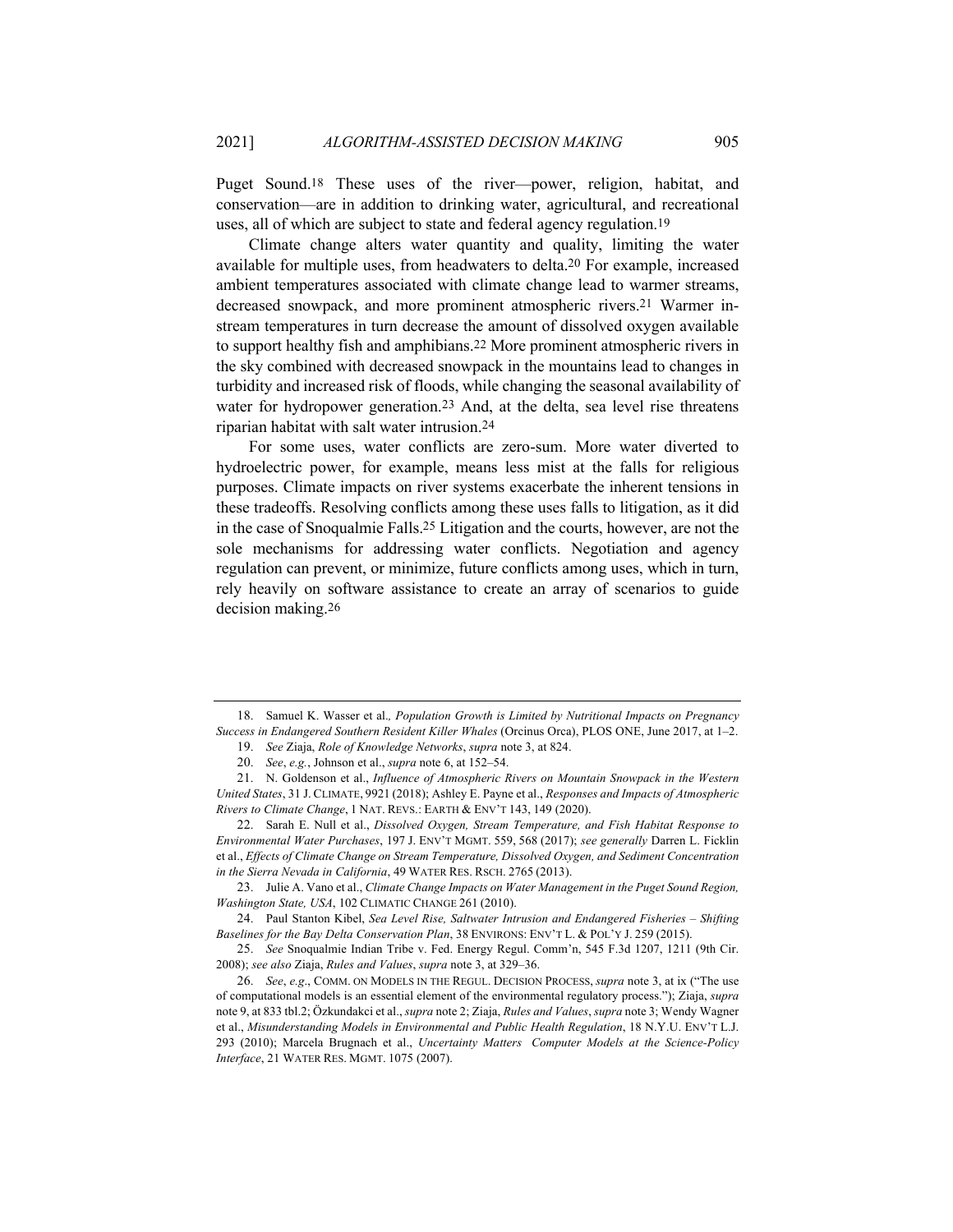#### *B. Energy Systems and Climate*

For most people, energy systems function in the background. People worry about paying their energy bills, and maybe they consider what kind of power plant generates the electricity they consume. Otherwise, as long as the lights turn on, how energy systems function is generally not a matter of day-to-day concern to the public. Behind the scenes, making certain that there is sufficient, but not too much, electricity produced to meet demand is a major concern for utilities, regulators, and balancing authorities.27 A fundamental maxim of electricity service is that energy supply must always meet demand.28 This is the heart of keeping the lights on. Having sufficient energy resources to meet projected demand is called "resource adequacy."29 The grid must also have sufficient flexibility (part of "ancillary services" to the grid) to ramp up production if demand peaks and to ramp down if demand suddenly drops.30 As discussed above, different energy generation sources have varying attributes that make them more or less able to provide that flexibility to the grid.

Multiple organizations and institutions are responsible for making sure there is sufficient generation of the right mix to provide flexibility and resource adequacy on long- and short-term bases. Federally-regulated balancing authorities are responsible for ensuring overall resource adequacy for the nation's grids, with the exception of Texas's grid, which is operated by its own regional balancing authority.31 Individual utilities and energy providers participate in energy markets to buy and sell energy generation and to meet demand or shed load.32 And state commissions, which oversee investor-owned utilities, can mandate specific resource adequacy requirements for regulated utilities.33

<sup>27.</sup> For an accessible overview of the electricity grid, see generally U.S. DEP'T OF ENERGY, MAINTAINING RELIABILITY IN THE MODERN POWER SYSTEM (2016), https://www.hsdl.org/?abstract &did=806857, and *How the Electricity Grid Works,* UNION OF CONCERNED SCIENTISTS (Feb. 17, 2015), https://www.ucsusa.org/resources/how-electricity-grid-works. For a more in depth, but still accessible, overview, see generally GRETCHEN BAKKE, THE GRID: THE FRAYING WIRES BETWEEN AMERICANS AND OUR ENERGY FUTURE (2016).

<sup>28.</sup> U.S. DEP'T OF ENERGY, *supra* note 27, at 1, 6.

<sup>29.</sup> *See* Welton, *supra* note 11, at 231; U.S. DEP'T OF ENERGY, *supra* note 27, at 6.

<sup>30.</sup> Giulia De Zotti et al., *Ancillary Services 4.0 A Top-to-Bottom Control-Based Approach for Solving Ancillary Services Problems in Smart Grids*, 6 IEEE ACCESS 11,694, 11,695 (2018), https://ieeexplore.ieee.org/stamp/stamp.jsp?arnumber=8290690. For a discussion of ancillary service markets in the United States, see generally Helen Aki, Note, *Better than Net Benefits Rethinking the*  FERC v. EPSA *Test to Maximize Value in Grid-Edge Electricity Markets*, 44 ECOLOGY L. Q. 419 (2020).

<sup>31.</sup> Sara Hoff, *U.S. Electric System is Made Up of Interconnections and Balancing Authorities*, U.S. ENERGY INFO. ADMIN., (July 20, 2016), https://www.eia.gov/todayinenergy/detail.php?id=27152. For a detailed assessment of RTOs, see Welton, *supra* note 11, at 225.

<sup>32.</sup> *See*, *e.g.*, Sarah M. Main, *Dual Environmentalism Demand Response Mechanisms in Wholesale and Retail Energy Markets*, 34 PACE ENV'T L. REV. 165, 187 (2016).

<sup>33.</sup> *See* Danny Cullenward & Shelley Welton, *The Quiet Undoing How Regional Electricity Market Reforms Threaten State Clean Energy Goals*, 36 YALE J. ON REGUL. BULL. 106 (2018).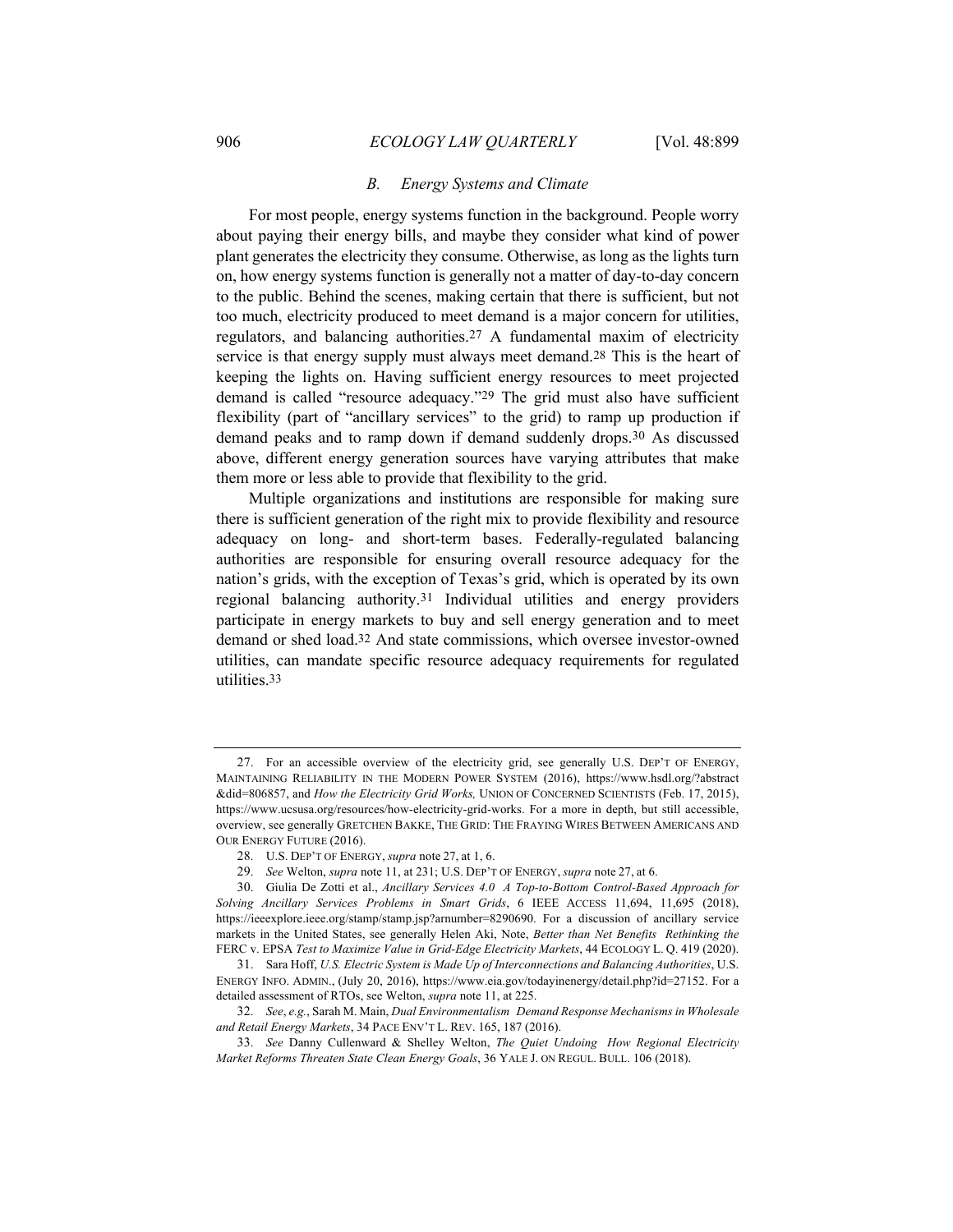Weather and climate influence the grid characteristics needed to fulfill resource adequacy.34 Demand for heating, for example, is quantified in "heating degree days"—the amount of energy needed to heat a building when the outside temperature drops below a certain point, usually about forty degrees Fahrenheit.35 Similarly, demand for cooling is quantified as "cooling degree days"—the amount of energy needed to cool a building when the outside temperature is above a certain point.36

Typically, popular writing and scholarship characterizes the energy system's relation to climate change as a source of GHGs (such as from fossil fuel energy generation) or a solution to curbing emissions (such as through switching to renewable energy generation).37 But, the energy system itself is also vulnerable to climate impacts.38 Increases in temperature boost total demand for energy, while reducing the efficiency of energy generation and transmission raising the costs of electricity production.39 Decreased snow accumulation in the mountainous regions of the world limits the availability of hydropower—one of the few generation sources that provides robust ancillary services to the electrical grid.40 And, the spread of massive wildfires throughout the western United States threatens the availability of electricity, as utilities limit their liability by curtailing services.41

#### *C. What Do Algorithms and Modeling Have to Do with This All?*

First, a few definitions. How we talk about the analytic software tools that inform policy has changed over time. Algorithms and "algorithmic decisionmaking"42 (ADM) are discussed and debated far more now than even a decade ago, especially regarding the application of ADM to policing and surveillance.43 In layman's terms, an algorithm is a sequential process of calculations—or more

<sup>34.</sup> Craig D. Zamuda et al., *Energy Supply, Delivery, and Demand*, *in* 2 FOURTH NATIONAL CLIMATE ASSESSMENT: IMPACTS, RISKS, AND ADAPTATION IN THE UNITED STATES, *supra* note 6, at 196.

<sup>35.</sup> For more information about heating degree days and cooling degree days, see *Units and Calculators Explained Degree Days*, U.S. ENERGY INFO. ADMIN. (June 23, 2021), https://www.eia.gov/ energyexplained/units-and-calculators/degree-days.php.

<sup>36.</sup> *Id.*

<sup>37.</sup> Zamuda et al., *supra* note 34.

<sup>38.</sup> *See id.* at 175.

<sup>39.</sup> *Id.* at 176.

<sup>40.</sup> *Id.*

<sup>41.</sup> *Id.*

<sup>42.</sup> *See*, *e.g.*, Mike Ananny & Kate Crawford, *Seeing Without Knowing Limitations of the Transparency Ideal and Its Application to Algorithmic Accountability*, 20 NEW MEDIA & SOC'Y 973 (2016).

<sup>43.</sup> *See*, *e.g.*, Bruno Lepri et al., *Fair, Transparent, and Accountable Algorithmic Decision-Making Processes*, 31 PHIL. & TECH. 611 (2018); *see also* Katharina A. Zweig et al*.*, *On Chances and Risks of Security Related Algorithmic Decision Making Systems*, 3 EUR. J. FOR SEC. RSCH. 181, 181–203 (2018); Robert Brauneis & Ellen P. Goodman, *Algorithmic Transparency for the Smart City*, 20 YALE J.L. & TECH. 103, 146–50 (2018). *See generally* David Freeman Engstrom & Daniel E. Ho, *Algorithmic Accountability in the Administrative State*, 37 YALE J. ON REGUL. 800 (2020); Aziz Z. Huq, *Racial Equity in Algorithmic Criminal Justice*, 68 DUKE L. J. 1043 (2019).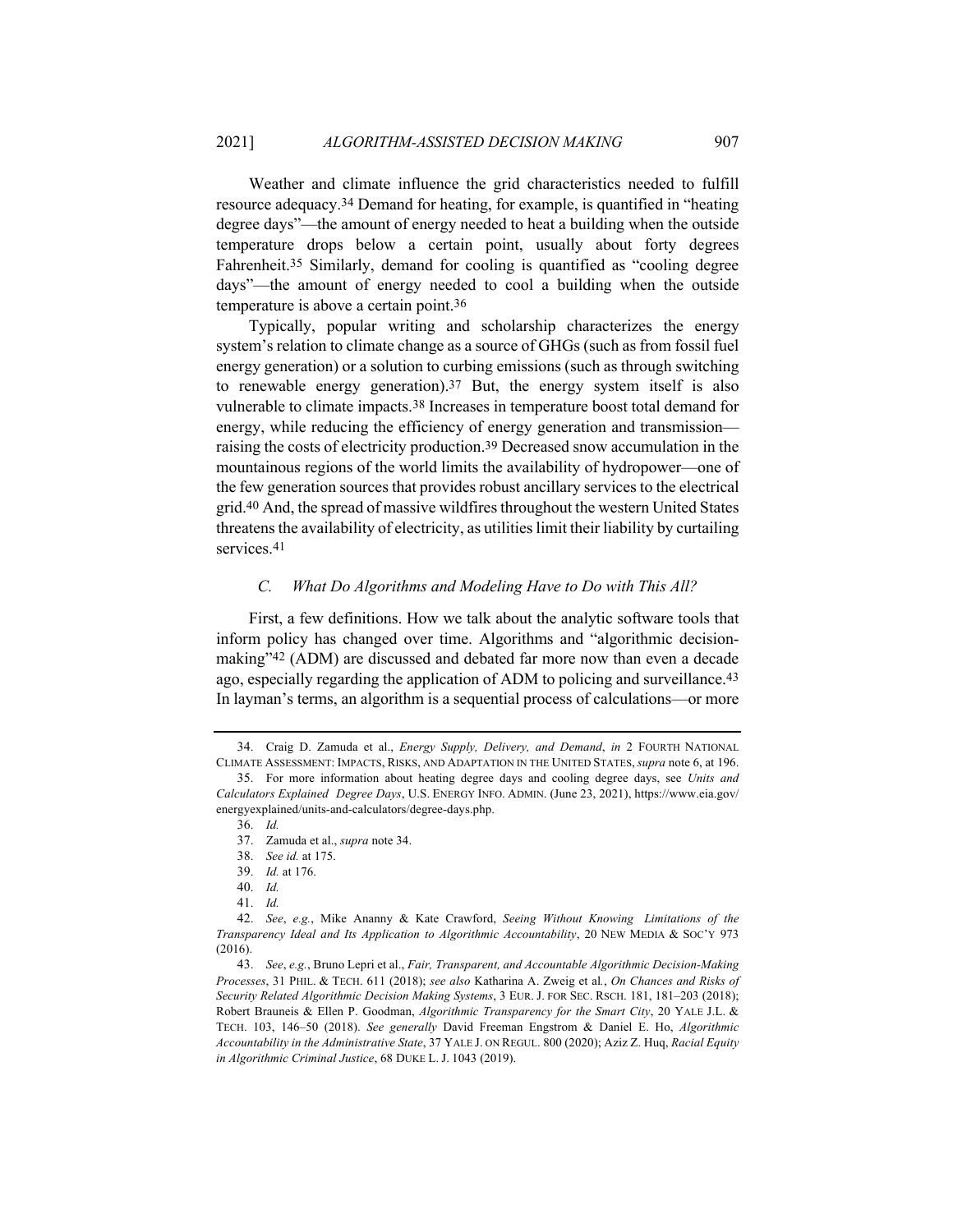simply, what the programmer instructs a computer to do with data.44 The term "algorithm" is frequently mistakenly conflated with "machine-learning."45 Not all algorithms lead to machine learning or artificial intelligence, though machine learning necessarily requires algorithms.46 Computer models of climate systems, social-economic-environmental systems, and energy grid expansion also require algorithms to function. These software products and models may represent existing conditions (simulation models),<sup>47</sup> or solve for least-cost policy options (optimization models),48 among others.

To refocus our attention on broader policy processes, this Article uses the term algorithm-*assisted* decision making, which includes, but is not exclusive to, ADM. The important distinction here is the presumed role of humans in decision making. ADM is frequently discussed as though the program makes decisions apart from human intervention or systems,49 whereas algorithm-assisted decision making recognizes the place of technology within human systems and does not focus solely on machine learning. Thus, this Article's examination of algorithmassisted decision making includes computational models and decision support software.

What these analytic tools have in common is a process of collecting and organizing data, representing relationships among the data, and analyzing those relationships to answer a question. This process relies on quantification to represent the reality of complex environmental systems.50 For example, a model used for river basin planning might assign numerical values for species protection, to be weighed against numerical values for hydroelectric generation.51

Energy regulators and utilities already rely heavily on algorithm-assisted decision making. At the national level, the recently passed Infrastructure Investment and Jobs Act of 2021 directs the Energy Information Administration to make revisions and upgrades to the National Energy Modeling System, including "greater flexibility in the modeling of environmental impacts"

<sup>44.</sup> *See generally* Harry Surden, *Machine Learning and Law*, 89 WASH. L. REV. 87 (2014); Harry Surden, *Artificial Intelligence and Law An Overview*, 35 GA. STATE U. L. REV. 1319 (2019).

<sup>45</sup>*. See generally* Surden, *Machine Learning and Law*, *supra* note 44; Surden, *Artificial Intelligence and Law An Overview*, *supra* note 44, at 1316; *see also* Leo Hickman, *How Algorithms Rule the World*, GUARDIAN (July 1, 2013, 1:32 PM), https://www.theguardian.com/science/2013/jul/01/how-algorithmsrule-world-nsa.

<sup>46.</sup> For a quick and accessible overview of algorithms and artificial intelligence, see Stephen F. Deangelis, *Artificial Intelligence How Algorithms Make Systems Smart*, WIRED, https://www.wired.com /insights/2014/09/artificial-intelligence-algorithms-2/ (last visited Dec. 22, 2021). For a thorough cultural history of algorithms, see generally PAOLO ZELLINI, THE MATHEMATICS OF THE GODS AND THE ALGORITHMS OF MEN: A CULTURAL HISTORY (2020).

<sup>47.</sup> *See* Dave Owen, *Mapping, Modeling, and the Fragmentation of Environmental Law*, 45 UTAH L. REV. 219, 245 (2013).

<sup>48.</sup> Ziaja, *Rules and Values*, *supra* note 3, at 331.

<sup>49.</sup> *See*, *e.g.*, Surden, *Artificial Intelligence and Law An Overview*, *supra* note 44.

<sup>50.</sup> *See generally* Linda Pilkey-Jarvis & Orrin H. Pilkey, *Useless Arithmetic Ten Points to Ponder When Using Mathematical Models in Environmental Decision Making*, 68 PUB. ADMIN. REV. 470 (2008).

<sup>51.</sup> *See* Ziaja, *Rules and Values*, *supra* note 3, at 332–33, 353–55.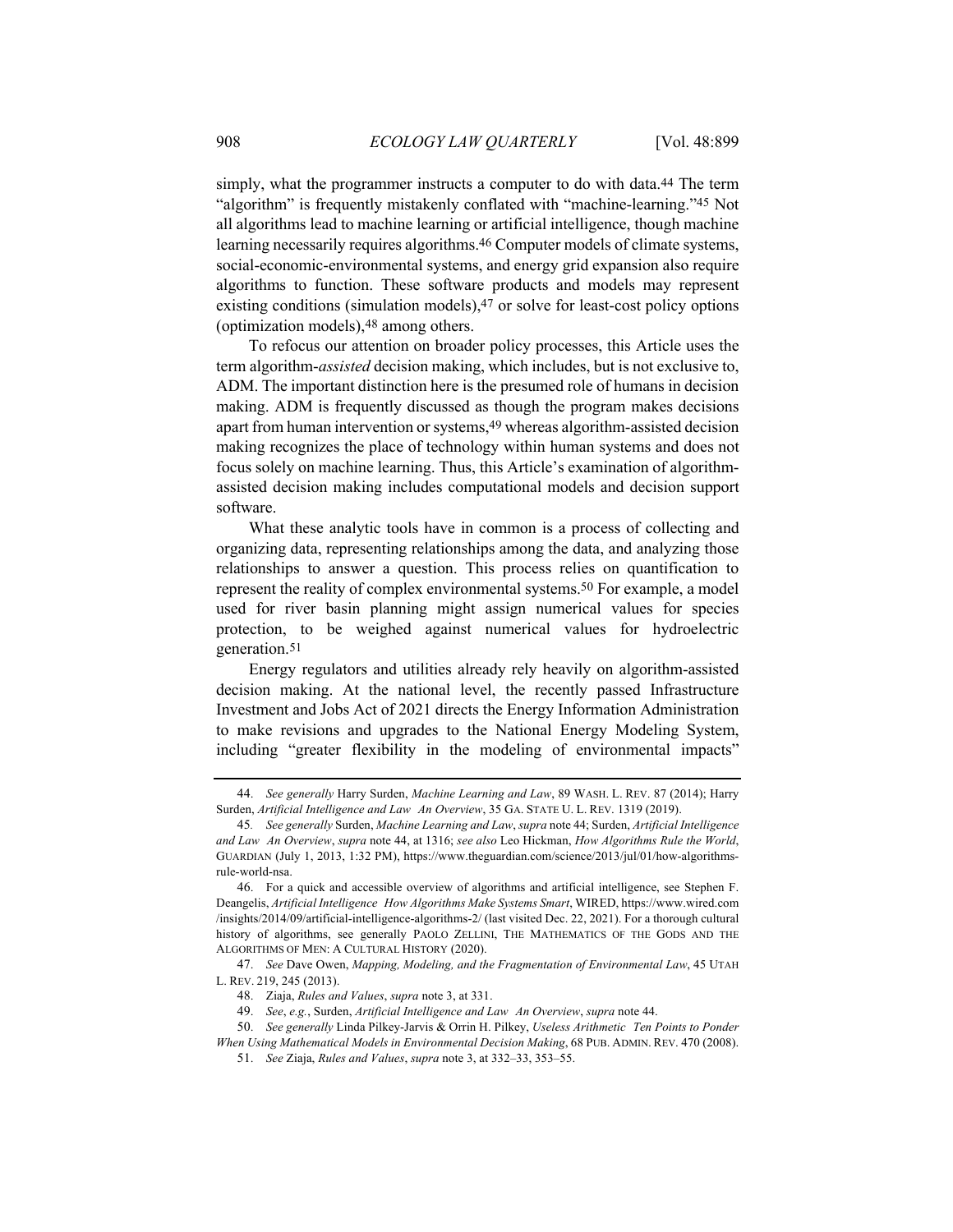including GHG emissions and "the use of land and water resources" along with "the ability to support climate modeling."52 And, these kinds of tools are becoming increasingly common in water governance and environmental planning. Climate change has increased the complexity of making decisions for water and energy planning, leading regulators to rely more heavily on algorithmic tools. Climate change has also raised the stakes of decision making in these domains—which makes it all the more critical to better understand how algorithmic tools operate, their role in governance, and their implications for equity and democratic participation.

#### II. MULTIDISCIPLINARY LITERATURE REVIEW OF THE DEVELOPMENT AND USE OF ALGORITHM-ASSISTED DECISION MAKING IN GOVERNANCE

The discussion above describes how algorithmic tools can be useful, if not critical, to climate adaptation. But how do such tools interact with law and policy? Scholarship on the role of algorithm-assisted decision making in law and public policy generally falls into two camps. Let's call these the *rational enlightenment camp*53 and the *realist camp*.54

The rational enlightenment camp says something like, *the problem with models is that policymakers aren't using them enough*, or *the models are misunderstood as irrelevant*.55 This literature argues that the ability of mathematical modeling to simplify complex, complicated, or otherwise

<sup>52.</sup> Infrastructure Investment and Jobs Act of 2021§ 40417 (11)(A), (B).

<sup>53.</sup> Stephen H. Schneider, *Integrated Assessment Modeling of Global Climate Change Transparent Rational Tool for Policy Making or Opaque Screen Hiding Value-Laden Assumptions?*, 2 ENV'T MODELING & ASSESSMENT 229, 229 (1997) (examining the "analytic tools that analysts often turn to in search for rational enlightenment in the bewilderingly complex global climate change policy debate: integrated assessment models (IAMs)").

<sup>54.</sup> For the sake of simplicity, I describe the literature in terms of separate camps, rather than a spectrum. Of course, the reality is more nuanced and variable. Individual scholars can and do write from multiple perspectives. *Compare* James D. Fine & Dave Owen, *Technocracy and Democracy Conflicts between Models and Participation in Environmental Law and Planning*, 56 HASTINGS L.J. 901 (2005) *with* Owen, *supra* note 47.

<sup>55.</sup> *See* Amy L. Stein, *Artificial Intelligence and Climate Change*, 37 YALE J. ON REGUL. 890, 890– 939 (2020); *see* Owen, *supra* note 47, at 278–79 (arguing for environmental law to engage with simulation models, especially spatial analysis models, to become less fragmented across subject matter and territorial jurisdiction.); *see generally* Brugnach et al*.*, *Uncertainty Matters*, *supra* note 26, at 1075–90; *see also*  Lorène Prost et al., *Lack of Consideration for End-Users During the Design of Agronomic Models. A Review*, 32 AGRONOMY FOR SUSTAINABLE DEV. 581, 581–94 (2012); *see also* Steve Rayner et al*.*, *Weather Forecasts Are for Wimps Why Water Resource Managers Do Not Use Climate Forecasts*, 69 CLIMATIC CHANGE 197, 197–227 (2005).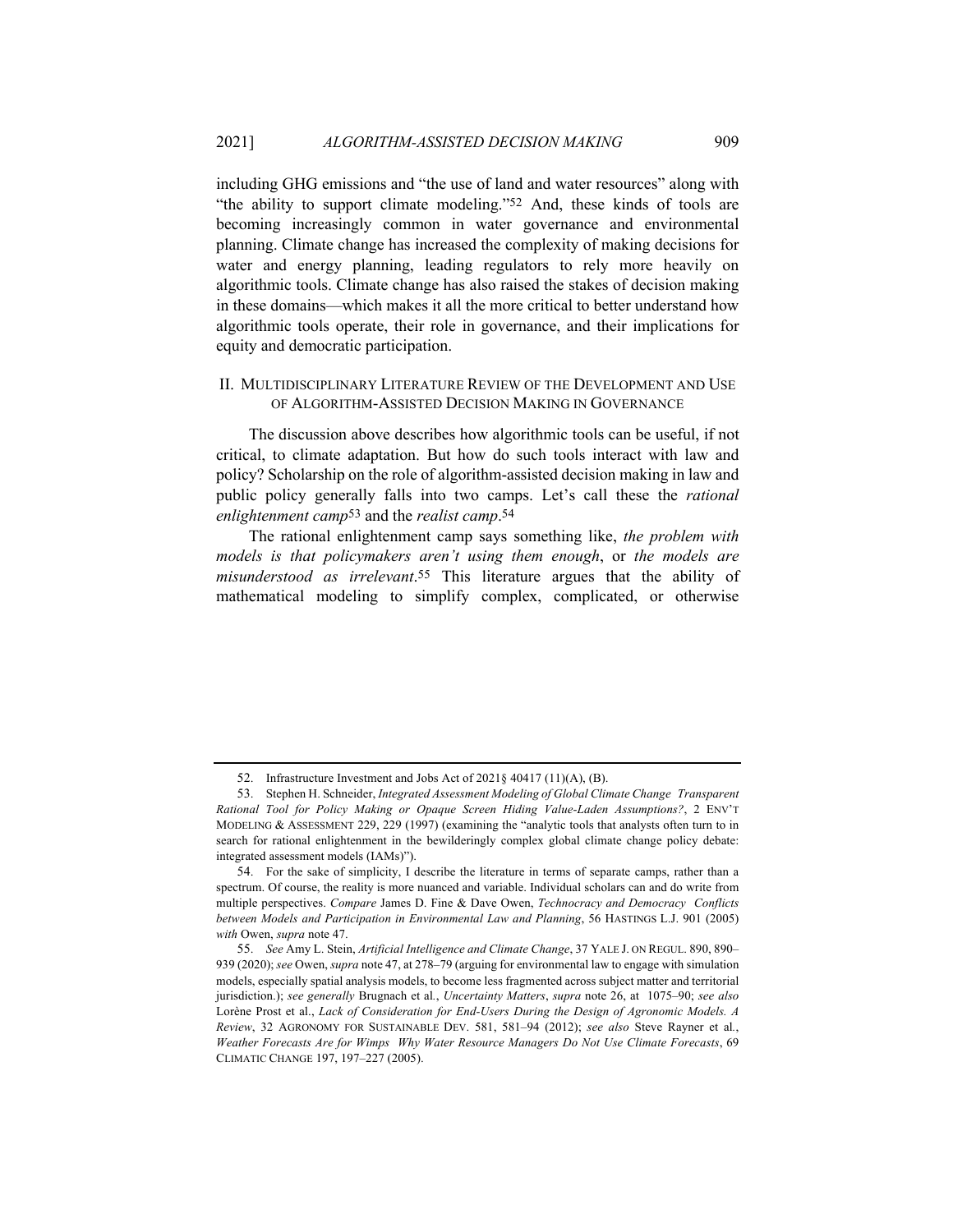"wicked"<sup>56</sup> problems (such as electricity grid planning,<sup>57</sup> allocating water for multiple uses,<sup>58</sup> or fisheries management<sup>59</sup>) and provide a suite of scenarios for different management options60 gives decision makers an edge in adjusting governance to climate impacts.61 Scholarship here has investigated the models themselves,62 the failure to consider end-users in the modeling process,63 and the culture of potential end-users64 as the cause of the disconnect.

The realist camp says something like, *the problem with models is that policymakers believe them too much*. In other words, the models are misleading or misinterpreted.65 This literature argues that policymakers ask too much from models, considering them to be "truth machines,"66 "answer machines,"67 and maintain "ingrained myths that models can yield 'objective evidence' or 'straightforward policy solutions' . . . ."68 Scholarship in this camp also raises the concern that policymakers may use models as a fig leaf69 to obscure70 or avoid making71 politically difficult choices.

61. Ziaja, *Rules and Values*, *supra* note 3. UNEP's argument for a planetary "digital ecosystem" falls solidly in this camp. Campbell & Jensen, *supra* note 2.

62. *See generally* Ziaja, *Role of Knowledge Networks*, *supra* note 3.

63. *See generally* Prost et al., *supra* note 51; Ziaja, *Rules and Values*, *supra* note 3; *see also*  Brugnach et al., *supra* note 26, at 1078; Ingram*, supra* note 4, at 429–33.

64. Rayner et al., *supra* note 55.

67. Wagner et al., *supra* note 26, at 293, 295.

68. Anne van Bruggen et al., *Modeling with Stakeholders for Transformative Change*, SUSTAINABILITY, Feb. 2019, at 6.

69. *See* Pilkey-Jarvis & Pilkey, *Decision Making*, *supra* note 50, at 475–76.

71. *See* Wagner et al., *supra* note 26; *but cf.* Rayner et al., *supra* note 55, at 222.

<sup>56.</sup> Cynthia H. Stahl, *Out of the Land of Oz the importance of tackling wicked environmental problems without taming them*, 34 ENV'T SYS. & DECISIONS 473, 474 (2014); Heather J. Aslin & Kirsty L. Blackstock, *Now I'm Not an Expert in Anything' Challenges in Undertaking Transdisciplinary Inquiries Across the Social and Biophysical Sciences*, *in* TACKLING WICKED PROBLEMS: THROUGH THE TRANSDISCIPLINARY IMAGINATION 117 (Valerie A. Brown et al. eds., 2010).

<sup>57.</sup> *See generally* Rodrigo Moreno et al., *Planning Low-Carbon Electricity Systems Under Uncertainty Considering Operational Flexibility and Smart Grid Technologies*, 375 PHIL. TRANSACTIONS ROYAL SOC'Y 1 (2017).

<sup>58.</sup> *See*, *e.g.*, JAY R. LUND ET AL., WATER MANAGEMENT LESSONS FOR CALIFORNIA FROM STATEWIDE HYDRO-ECONOMIC MODELING USING THE CALVIN MODEL (2009), https://watershed. ucdavis.edu/shed/lund/CALVIN/ProjectHandoutNew.pdf.

<sup>59.</sup> *See id.*

<sup>60.</sup> *See* DAVID ROLAND-HOLST ET AL., CAL. ENERGY COMM'N, CEC-500-2018-013, EXPLORING ECONOMIC IMPACTS IN LONG-TERM CALIFORNIA ENERGY SCENARIOS (2018); Anthony L. Westerling et al., *Climate Change and Growth Scenarios for California Wildfire*, 109 CLIMATIC CHANGE 445, 451–44 (2011); *see also* MAX WEI ET AL., SCENARIOS FOR MEETING CALIFORNIA'S 2050 CLIMATE GOALS: CALIFORNIA'S CARBON CHALLENGE PHASE II VOLUME I: NON-ELECTRICITY SECTORS AND OVERALL SCENARIO RESULTS, at iv (2014).

<sup>65.</sup> *See generally* Wagner et al., *supra* note 26; *see also* Pilkey-Jarvis & Pilkey, *supra* note 50, at 472.

<sup>66.</sup> Brian Wynne & Simon Shackley, *Environmental Models Truth Machines of Social Heuristics?*, 21 GLOBE: REVUE INTERNATIONALE D'ETUDES QUEBECOISES 6, 6–8 (1994).

<sup>70.</sup> *See* Brauneis & Goodman, *supra* note 43, at 119 ("The idea that algorithms are a science without politics can obscure the stakes of their private control that are clearer in other areas of privatization, such as schools and prisons.").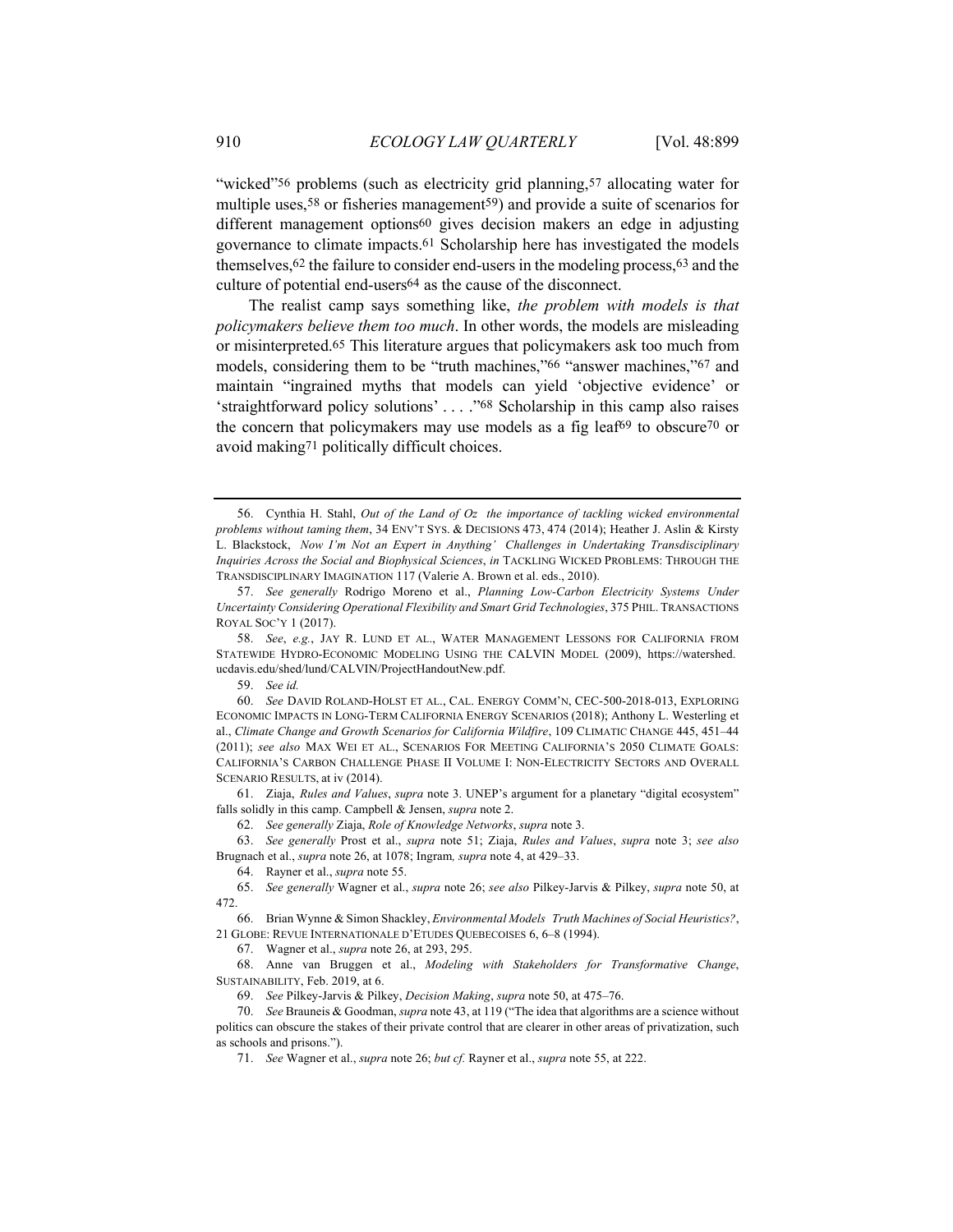The rational enlightenment camp and realist camp have much in common. They both point to a disconnect between what policymakers think about models and what models are. They also both argue that addressing either problem requires confronting uncertainty inherent in models, stakeholder participation, and transparency.

The use of algorithm-assisted decision making in security, policing, and finance dominates current scholarship on machine-assisted decision making.72 But, it was environmental scholarship, especially on Integrated Assessment Modeling (IAM)—commonly used, for example, in global or national climate assessments—which was among the first to point out the disconnect between policymaking and modeling, and to posit solutions for bridging that gap.73 Stephen Schneider, a founding father of modern climate science and climate communication, summarized the modeling-policy problem in a 1997 paper.74 He

<sup>72.</sup> *See* Jon Kleinberg et al., *Algorithmic Fairness*, 108 AM. ECON. ASS'N PAPERS & PROC. 22, 22 (2018); Huq, *supra* note 43.

<sup>73.</sup> *See generally* Edward A. Parson, *Integrated Assessment and Environmental Policy Making In Pursuit of Usefulness*, 23 ENERGY POL'Y 463 (1995); *see also* Edward A. Parson, *Three Dilemmas in the Integrated Assessment of Climatic Change An Editorial Comment*, 34 CLIMATIC CHANGE 315, 321–24 (1996); Diana M. Liverman, *Forecasting the Impact of Climate on Food Systems Model Testing and Model Linkage*, 11 CLIMATIC CHANGE 267 (1987); Wynne & Shackley, *supra* note 66, at 6–8; Marjolein B. A. van Asselt & Jan Rotmans, *Uncertainty in Integrated Assessment Modelling From Positivism to Pluralism*, 54 CLIMATIC CHANGE 75 (2002). Wendy Wagner has published numerous articles on the complicated relationship between policymaking and scientific information (especially modeling). *See*, *e.g.*, Wendy E. Wagner, *The Science Charade in Toxic Risk Regulation*, 95 COLUM. L. REV. 1613, 1614 (1995) (writing, even then, that "[r]educed public participation, excessive regulatory delays, and the incomplete and inaccurate incorporation of science have plagued science-based environmental regulation for nearly three decades"); Wagner et al., *supra* note 26 (arguing that policymakers need to go beyond viewing computational models as "answer machines" or "truth machines"); Wendy E. Wagner & Martin Murillo, *Is the Administrative State Ready for Big Data? Exploring the Accountability Challenges in Environmental and Public Health Regulation*, Knight First Amendment Inst. at Colum. Univ. (Apr. 30, 2021), https://knightcolumbia.org/content/is-the-administrative-state-ready-for-big-data. There is also a rich literature on the related topic of the legitimacy of cost-benefit analysis ("CBA") in environmental law policymaking. An intrinsic attribute of both CBAs and algorithm-assisted decision making is that both rely on simplifications. The choices of how to simplify necessarily influence outcomes and obscure political choices. They differ, however, in complexity and legibility even among technocrats. Unraveling the connection between CBAs and algorithm-assisted decision making is deserving of its own article, and beyond the scope of this one. But, for those interested in the topic, see generally MICHAEL A. LIVERMORE & RICHARD L. REVESZ, REVIVING RATIONALITY: SAVING COST-BENEFIT ANALYSIS FOR THE SAKE OF THE ENVIRONMENT AND OUR HEALTH (2021); Amy Sinden, *Formality and Informality in Cost-Benefit Analysis*, 2015.1 UTAH L. REV. 93 (2015); Giulia Wegner & Unai Pascual, *Cost-Benefit Analysis in the Context of Ecosystem Services for Human Well-Being A Multidisciplinary Critique*, 21 GLOB. ENV'T CHANGE 492 (2011); Cass R. Sunstein, *Cost-Benefit Analysis and Arbitrariness Review*, 41 HARV. ENV'T L. REV. 1 (2017). For a very short case study of the steep challenges of creating defensible CBAs for endangered species, see Norman K. Whittlesey & Phillip R. Wandshneider, *Salmon Recovery As Viewed by Two Economists*, 7 CHOICES: MAG. FOOD, FARM, & RES. ISSUES 3, 5 (1992) ("[I]n our society, issues such as endangered species are often decided with valuations inconsistent with the calculus of tradeoffs that economists employ. Fair treatment and moral obligation cannot be incorporated into the economic analyses.").

<sup>74.</sup> *See generally* Schneider, *supra* note 53. Notably, Dave Owen and James Fine trace the tension between modeling and participation even further in caselaw. *See* Fine & Owen, *supra* note 54, at 914–15 (citing to Sierra Club v. Costle, 657 F.2d 298 (D.C. Cir. 1981)).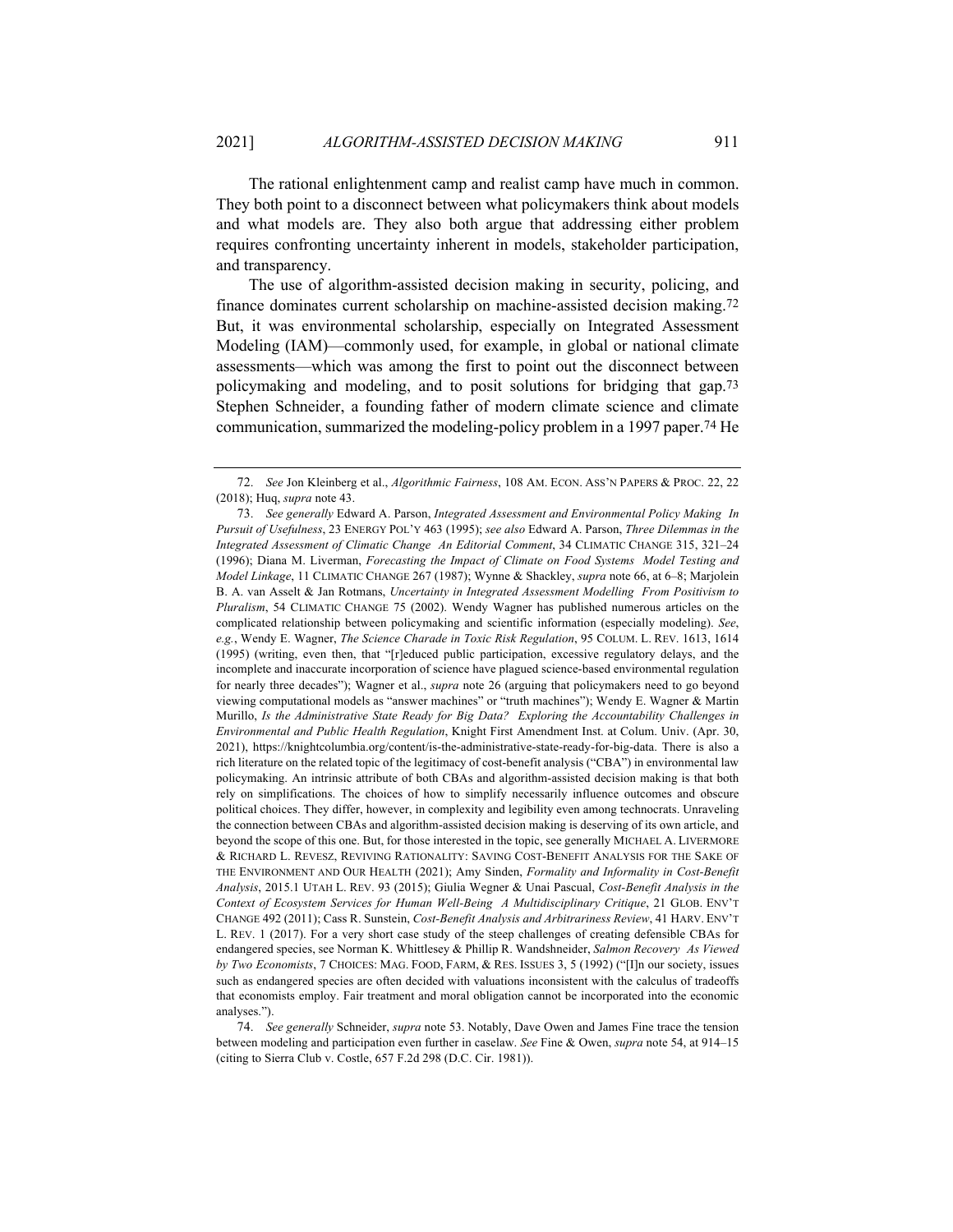argued that IAM was intended to be, and should be, a useful tool for policymakers to govern the environment.75 For Schneider, IAM would make decision making "more rational," even if not completely so.76 But, Schneider argues, because environmental models are necessarily complex and contain "value-laden assumptions," they can "obscure values or make implicit cultural assumptions about how nature or society works (or the modelers' beliefs about how they 'should' work)" and "diminish the openness of the decision-making process," making it "less rational."77 Schneider proposed a means to express uncertainty in modeling results, arguing that modelers had a "special obligation to make . . . tools transparent as possible,"78 and "[m]ost critical . . . to engage in a vigorous outreach program to entrain decision-makers and citizens at all levels into the process of helping to design, test, and use IAMs for real policy questions."79 In Schneider's view, failing to address sources that allow unchecked value-laden assumptions to persist would "make IAMs at best irrelevant to policy-makers, and at worst, misleading."80

From Schneider's work, we can then derive three diagnostic categories to address the concerns of both the rational enlightenment and realist camps: uncertainty, transparency, and stakeholder collaboration. A discussion of each follows.

#### *A. Uncertainty*

Uncertainty is a key feature of most environmental models, but may not be readily apparent in the model outputs or its code. Wilson explains that many environmental systems, like watersheds or fisheries, are complex adaptive systems81—where underlying cause-and-effect relationships may not be known or even knowable. This is called system uncertainty or "model uncertainty."82 Using a "reductionist approach" simplifies the system structure, which conceals the underlying system uncertainty.83 Schlager and Blomquist build on Wilson's observations, arguing that "[i]n the effort to manage and protect complex adaptive systems, failure to recognize and acknowledge uncertainty can magnify

82. James Wilson, *Scientific Uncertainty, Complex Systems, and the Design of Common-Pool Institutions*, *in* THE DRAMA OF THE COMMONS 327, 333 (Elinor Ostrom et al. eds., 2002); *see also* Fine & Owen, *supra* note 54, at 922–26 (discussing sources of uncertainty in simulation models).

<sup>75.</sup> Schneider, *supra* note 53.

<sup>76.</sup> *Id.* at 230.

<sup>77.</sup> *Id.*

<sup>78.</sup> *Id.*

<sup>79.</sup> *Id.*

<sup>80.</sup> *Id.* at 246.

<sup>81.</sup> *See* Bobbi Low et al., *Redundancy and Diversity Do They Influence Optimal Management?*, *in* NAVIGATING SOCIAL-ECOLOGICAL SYSTEMS: BUILDING RESILIENCE FOR COMPLEXITY AND CHANGE 83, 103 (Fikret Berkes et al. eds., 2002) (describing complex adaptive systems as being "composed of a large number of active elements whose rich patterns of interactions produce emergent properties–which are not easy to predict by analyzing the separate system components").

<sup>83.</sup> Wilson, *supra* note 82, at 328.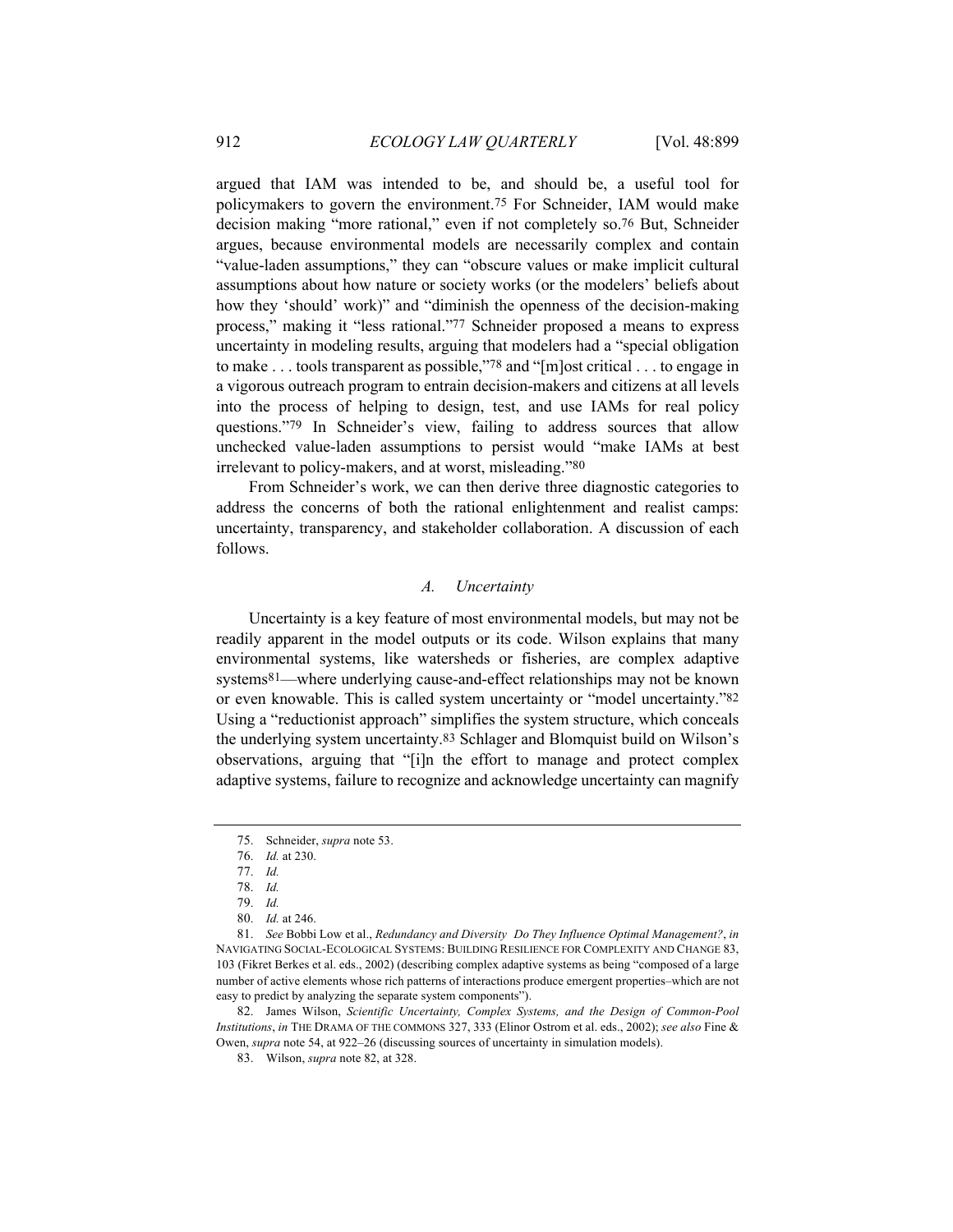the error proneness of management effects."84 Brauneis and Goodman put an even finer point on the problem of uncertainty in modeling, albeit in a different context,85 stating:

[t]he risk is that the opacity of the algorithm enables  $[\ldots]$  capture of public power. When a government agent implements an algorithmic recommendation that she does not understand and cannot explain, the government has lost democratic accountability, the public cannot assess the efficacy and fairness of the governmental process, and the government agent has lost competence to do the public's work in any kind of critical fashion.<sup>86</sup>

Uncertainty then is not just a matter of needing further scientific study—it is a matter of communication and the capacity to understand.

Scholarship on environmental modeling in decision making has consistently argued that modelers should be explicit about model uncertainty.87 Solutions for resolving or clarifying uncertainty tend to rely on increased stakeholder involvement in the modeling process,88 or greater forthrightness about uncertainty on the part of modelers.89 Brugnach and others argue that by doing both, projects are able to build capacity among decision makers to understand the model and build trust between modelers and stakeholders.90

## *B. Transparency*

Legal approaches to the problems of algorithm-assisted decision making have focused on transparency as a solution.<sup>91</sup> The European Union's General Data Protection Regulation (GDPR), for example, famously includes a "right to an explanation" regarding algorithmic decision making.92 Legal scholarship closer to home likewise stresses transparency in algorithm-assisted decision making.93 A recent examination of predictive algorithms used in local

<sup>84.</sup> SCHLAGER & BLOMQUIST, EMBRACING WATERSHED POLITICS, *supra* note 4, at 149–50.

<sup>85.</sup> Brauneis & Goodman, *supra* note 43, at 109 (examining the use of ADM in policing).

<sup>86.</sup> *Id.*

<sup>87.</sup> van Asselt & Rotmans, *supra* note 73, at 108; *see generally* Schneider, *supra* note 53; *see also*  Brugnach et al., *supra* note 26, at 1082.

<sup>88.</sup> *See*, *e.g.*, Brugnach et al., *supra* note 26.

<sup>89.</sup> Wagner et al*.*, *supra* note 26, at 7 (both participation and transparency); *see also* Özkundakci et al*.*, *supra* note 2, at 61 ("[I]f models are to be of substantial help in environmental and resource management decision-making, then modellers and decision-makers will need to ensure that there is a clear understanding of the purpose of a model, the modelling process is transparent, and that best practice guidelines are followed."). *See generally*, John Bistline et al., *Deepening Transparency About Value-Laden Assumptions in Energy and Environmental Modelling Improving Best Practices for Both Modellers and Non-Modellers*, 21 CLIMATE POL'Y 1 (2020) (arguing that interdisciplinary collaboration is needed to unearth and openly discuss hidden "value-laden" assumptions in environmental and energy models).

<sup>90</sup>*. See* Brugnach et al., *supra* note 26, at 1082.

<sup>91.</sup> *See* Sandra Wachter, *The GDPR and the Internet of Things A Three-Step Transparency Model*, 10 L., INNOVATION & TECH. 266, 280 (2018).

<sup>92.</sup> *See* Lilian Edwards & Michael Veale, *Slave to the Algorithm? Why a Right to an Explanation' Is Probably Not the Remedy You Are Looking For*, 16 DUKE L. & TECH. REV. 18, 20 (2017).

<sup>93.</sup> *See* Brauneis & Goodman, *supra* note 43, at 109; *see also* Engstrom & Ho, *supra* note 43, at 15.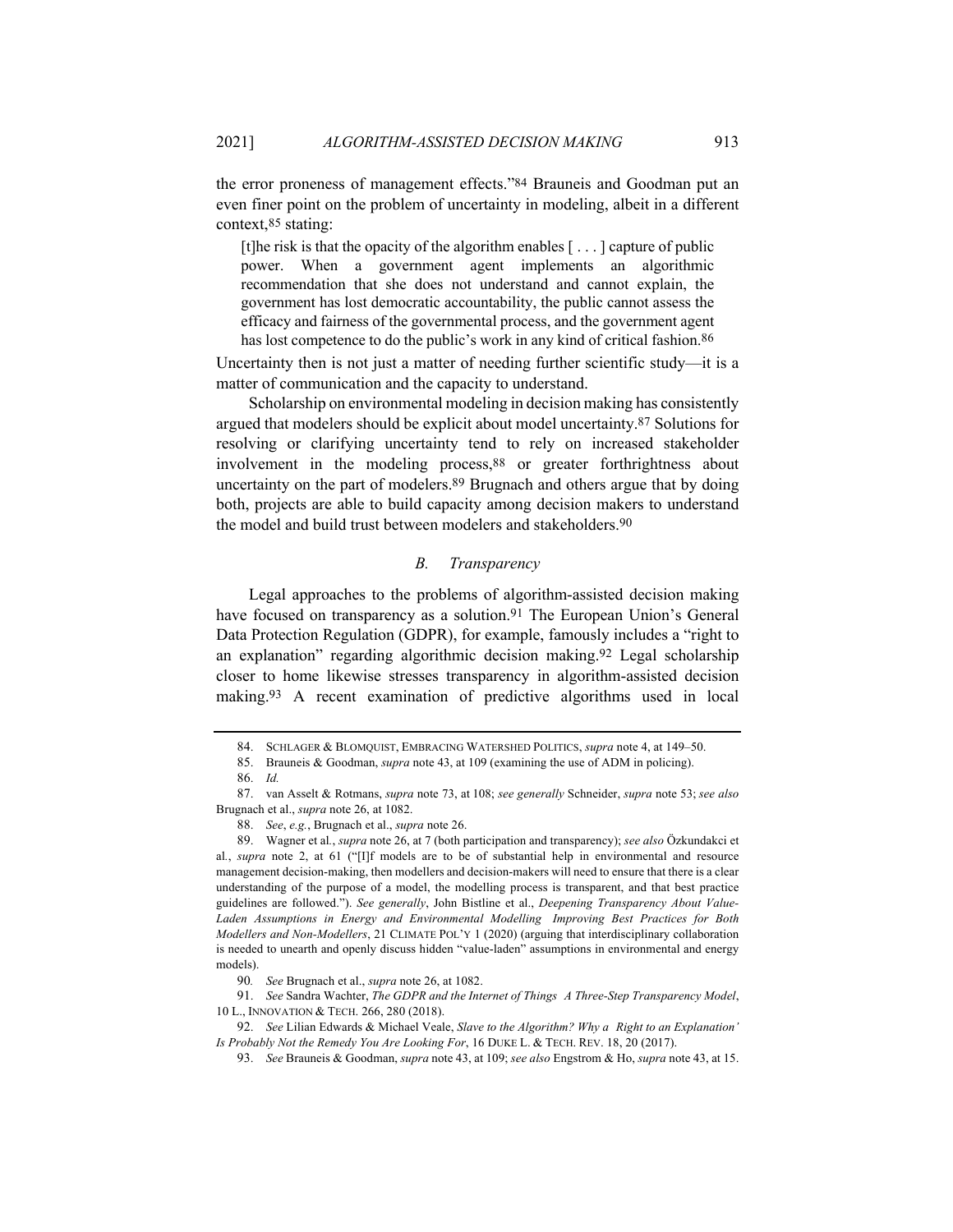governance to allocate resources concludes that "[p]ublic entity contracts should require vendors to create and deliver records that explain key policy decisions and validation efforts, without necessarily disclosing precise formulas or algorithms."94

However, there are significant doubts as to whether transparency alone is sufficient to overcome obfuscation, especially algorithm-assisted decision making's obfuscation of uncertainty and associated "value-laden" assumptions. Many, if not most, environmental models and software include a descriptive model process manual, which describes the model's structure, calibration, and data, and generally how the model works. But, this does not necessarily make the model accessible to non-engineering audiences.95

Mike Ananny and Kate Crawford in particular interrogate whether transparency is sufficient to have accountability of algorithmic-assisted decision making in government, concluding that "transparency is an inadequate way to understand—much less govern—algorithms."96 Similarly, in a critique of the GDPR's reliance on transparency as an oversight mechanism, Lilian Edwards and Michael Veale note that in complex and complicated systems, transparency is unlikely to lead to understanding or oversight.97 This is because "the explanation itself may not be meaningful enough to confer much autonomy even on the most empowered data subject" and "[i]ndividuals are mostly too timepoor, resource-poor, and lacking in the necessary expertise to meaningfully make use of these individual rights."98 To put this another way, transparency tends to provide detail, not clarity.

## *C. Stakeholder Collaboration*

It is said in political science that "[p]olitics is not only 'who gets what, when, and how' . . . [i]t is also *who decides* who gets what, when, and how, and *how we decide* such things."99 With this definition in mind, algorithmic tools are political machines—allocating resources according to internal rules (who gets what, when, and how). That is only half of the story, though; it is necessary to look beyond what the outputs of a particular model are to who developed the model, and how decisions were made in its development. Ananny and Crawford note that:

<sup>94</sup>*. See* Brauneis & Goodman, *supra* note 43, at 176.

<sup>95.</sup> For example, see U.S. EPA's model documentation for the SAGE model of the U.S. economy for environmental planning. A. Marten, A. A. Schreiber, & A. Wolverton, *SAGE Model Documentation (2.0.1)*, EPA, https://www.epa.gov/environmental-economics/cge-modeling-regulatory-analysis (last visited Jan. 4, 2022).

<sup>96.</sup> Ananny & Crawford, *supra* note 42, at 983.

<sup>97.</sup> *See* Edwards & Veale, *supra* note 92, at 67.

<sup>98.</sup> *Id*.

<sup>99.</sup> SCHLAGER & BLOMQUIST, EMBRACING WATERSHED POLITICS, *supra* note 4, at 149–50. (quoting HAROLD LESSWELL, POLITICS: WHO GETS WHAT, WHEN, HOW (New York: McGraw-Hill, 1936)).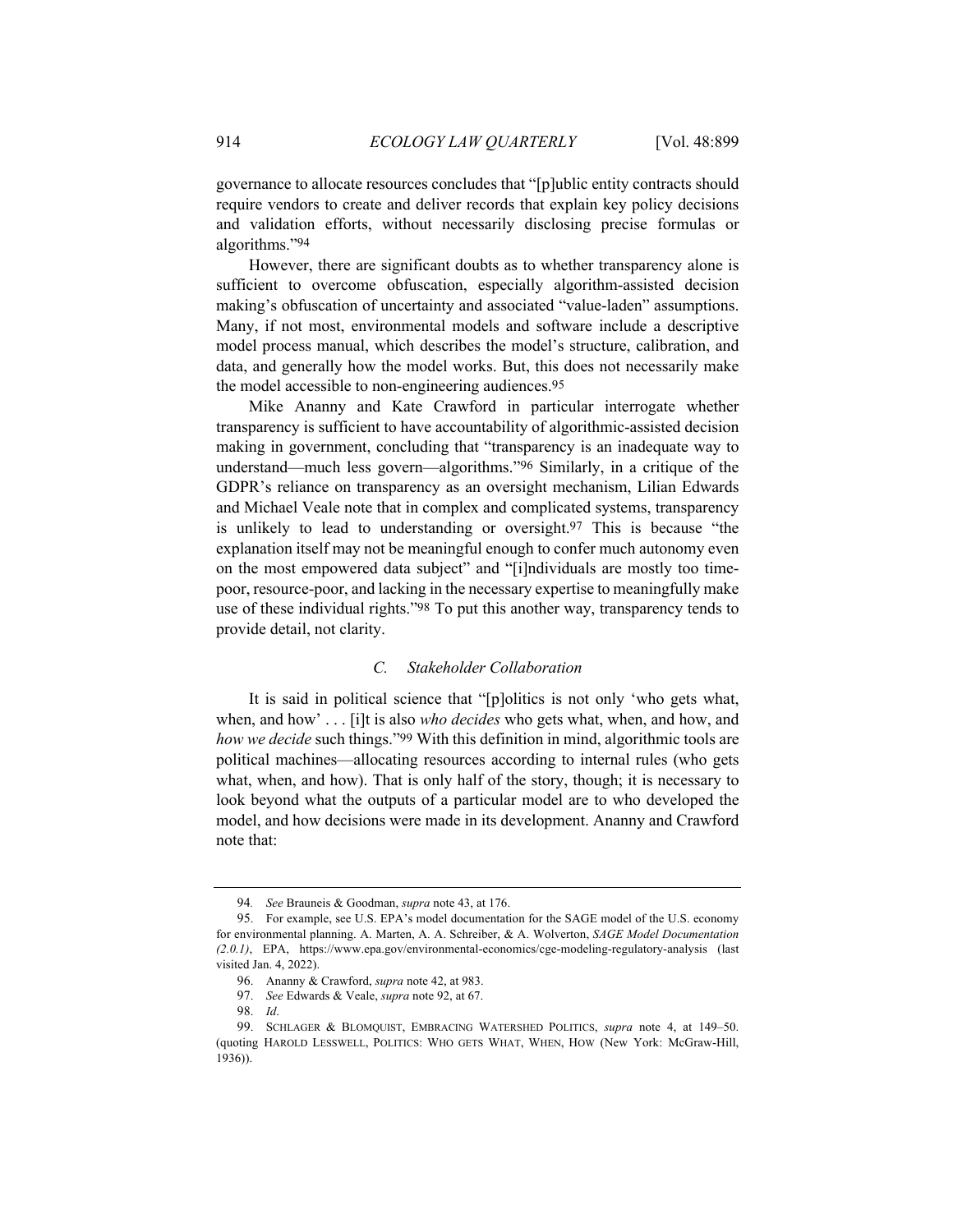[a]n algorithmic system is not just code and data but an assemblage of human and non-human actors—of 'institutionally situated code, practices, and norms with the power to create, sustain, and signify relationships among people and data through minimally observable, semiautonomous action.' This requires going beyond 'algorithms as fetishized objects' to take better account of the human scenes where algorithms, code, and platforms intersect.100

In other words, for algorithm-assisted decision making, the *process* of development is part of the system.

Schneider proposed stakeholder collaboration as important to the future of environmental modeling.101 He called for the "increased involvement of diverse policy actors in the development and use of assessments and assessment tools . . . ."102 He also noted that while calling for stakeholder involvement was obvious, how to do it was less so.103

Bistline and colleagues argue that interdisciplinary collaboration is needed to unearth and openly discuss hidden value-laden assumptions in environmental and energy models; for example, which discount rate is used in cost-benefit analyses has implications for intergenerational equity.104 Similarly, Wagner and colleagues point out that environmental decision makers fail to understand, or investigate, underlying assumptions and uncertainties in the models.105 They recommend changing administrative rules to encourage stakeholder participation in model oversight and for modelers to be explicit about assumptions and uncertainty.106

Existing literature does not agree on the appropriate timing and extent of stakeholder collaboration for model development. Much of the literature maintains that stakeholder collaboration should occur throughout the modeling process.107 Uncertainty in models should be assessed throughout the model

<sup>100.</sup> Ananny & Crawford, *supra* note 42, at 983 (first quoting Mike Ananny, *Toward an Ethics of Algorithms Convening, Observation, Probability, and Timeliness*, 41 SCI., TECH., & HUM. VALUES 93, 93 (2016), then quoting Kate Crawford, *Can an Algorithm Be Agonistic? Ten Scenes from Life in Calculated Publics*, 41 SCI., TECH., & HUM. VALUES 77, 89 (2016)).

<sup>101.</sup> Schneider, *supra* note 53, at 235.

<sup>102.</sup> *Id.* (quoting Edward A. Parson, *Three Dilemmas in the Integrated Assessment of Climate Change An Editorial Comment*, 34 CLIMATIC CHANGE 315, 324 (1996)).

<sup>103.</sup> *Id.* ("[H]ow do we cajole such a diverse set of policy actors and social agents to set aside their agendas, prejudices and fears to even look at complex analytical tools like IAM? Moreover, how can we help them to overcome the initial effort barrier to their getting started in discovering – and using – IAMs?").

<sup>104.</sup> *See* Bistline et al., *supra* note 89, at 1.

<sup>105.</sup> *See generally* Wagner et al*.*, *supra* note 26.

<sup>106.</sup> *See id.*

<sup>107.</sup> *See*, *e.g.*, Katharine J. Mach et al., *Actionable Knowledge and the Art of Engagement*, 42 CURRENT OP. ENV'T SUSTAINABILITY 30, 32–33 (2020); Jens Christian Refsgaard et al., *Uncertainty in the Environmental Modelling Process – A Framework and Guidance*, 22 ENV'T MODELLING & SOFTWARE 1543, 1544–45 (2007); Susanne C. Moser, *Can Science on Transformation Transform Science? Lessons from Co-Design*, 20 CURRENT OP. ENV'T SUSTAINABILITY 106, 111–12 (2016).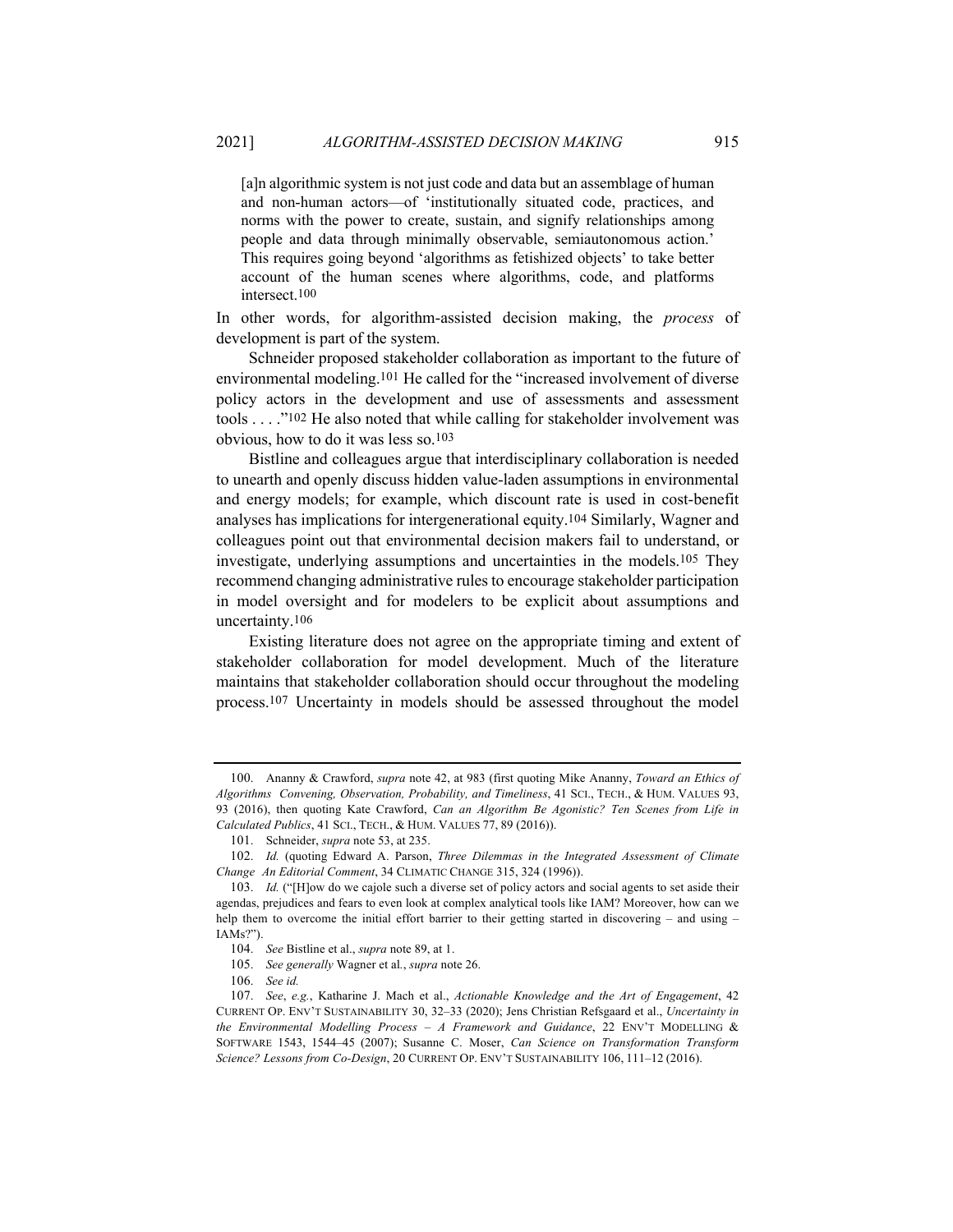development process "from the very beginning,"108 in collaboration with end users and stakeholders. The argument, generally, is that by including stakeholders from the start—codesigning109 decision support tools—the end product will have improved legitimacy, credibility, and salience.110 However, a recent longitudinal study of water governance modeling illustrates that even successful collaborative environmental, algorithm-assisted decision making can have extended periods of time where no collaboration took place, and that those periods may be critical to the success of the project.111

## *D. Implications for Substantive and Procedural Equity across Uncertainty, Transparency, and Stakeholder Collaboration*

Value-laden assumptions in decision making are inextricably tied to questions of substantive and procedural equity. Before digging into this point, however, it is important to clarify what I mean by equity and how it relates to democratic participation in this Article.112

Equity is becoming prominent in contemporary climate and environmental scholarship.113 There is broad agreement across environmental and energy studies that "equity" denotes fairness or justice.114 But, systematic reviews of conservation literature, for example, demonstrate there is not a consistent definition of equity, such that it is not possible to compare across studies of equity in conservation.115 There is no broadly agreed upon framework for "knowing equity when we see it."116 Absent an agreed upon definition of equity in environmental and energy scholarship, I draw on definitions from the fields of public affairs and public policy.

In these fields, equity is a distribution problem.117 What a *fair* or *just*  distribution of rights, duties, or resources is may not always mean equal

<sup>108.</sup> *See* Refsgaard et al., *supra* note 107, at 1543.

<sup>109.</sup> *See* Moser, *supra* note 107, at 113.

<sup>110.</sup> David W. Cash et al., *Knowledge Systems for Sustainable Development*, 100 PROC. NAT'L ACAD. SCIS. 8086, 8086 (2003).

<sup>111.</sup> Ziaja, *Role of Knowledge Networks*, *supra* note 3.

<sup>112.</sup> For an assessment of what scholars mean by "equity" in subfields of environmental policy, see generally Rachel S. Friedman et al., *How Just and Just How? A Systematic Review of Social Equity in Conservation Research*, ENV'T RSCH. LETTERS, Apr. 2018.

<sup>113.</sup> *See* Frank Biermann & Agni Kalfagianni, *Planetary Justice A Research Framework*, EARTH SYS. GOVERNANCE, Dec. 2020, at 1.

<sup>114.</sup> *See*, *e.g.*, *id.* at 2–3; Friedman et al., *supra* note 112, at 3.

<sup>115.</sup> *See generally* Biermann & Kalfagianni, *supra* note 113; Friedman et al., *supra* note 112. For a summary of what justice and equity mean in the energy context, see generally Sanya Carley & David M. Konisky, *The Justice and Equity Implications of the Clean Energy Transition*, 5 NATURE ENERGY 569 (2020).

<sup>116.</sup> Margaret Wilder & Helen Ingram, *Knowing Equity When We See It Water Equity in Contemporary Global Contexts*, *in* THE OXFORD HANDBOOK OF WATER POLITICS AND POLICY 49 (Ken Conca & Erika Weinthal eds., 2016).

<sup>117.</sup> *See* DEBORAH STONE, POLICY PARADOX: THE ART OF POLITICAL DECISION-MAKING 39–60 (1997); H. GEORGE FREDERICKSON, SOCIAL EQUITY AND PUBLIC ADMINISTRATION: ORIGINS,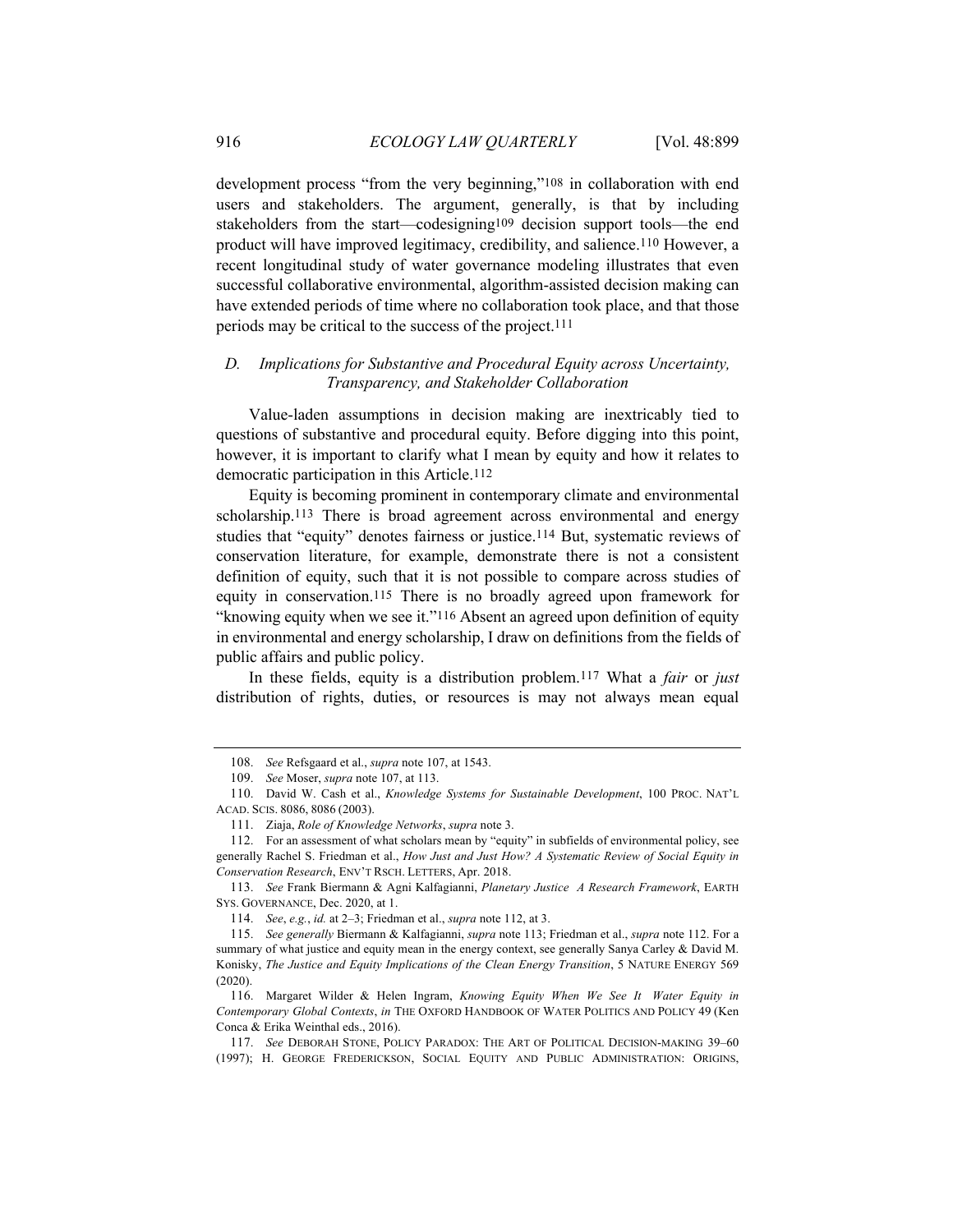proportions across recipients.118 For example, giving equal slices of cake to a class may be unfair or inequitable, if only a portion of the class contributed to making the cake and the other portion tried to sabotage the oven.119 As one might imagine from even this simplistic example, there are earnest differences in opinion about what should constitute equitable distribution.120

In a democracy, choices among competing visions of equity are political dilemmas,121 subject to deliberation.122 Deliberation depends on participation (who is part of the conversation) $123$  and accessibility (whether interested groups and individuals have access to the deliberative forum and subject matter).124 For law in a modern democracy to be legitimate, and for deliberation to be meaningful, people need to see themselves in the law and the process behind it; or as Habermas put it, they need to perceive themselves as "authors."125 As I argue in this article, the nature of algorithmic tools and the typical design process of such tools frustrates participation in and accessibility of deliberation obscuring questions of equity.

Value-laden assumptions inherent in algorithm-assisted decision making can act as a barrier to equity. For example, consider Wilder and Ingram's concept of equity, developed in their 2016 synthesis of principles of equity in water governance.126 They note that "[equity requires] engaging in a process of critical inquiry that delves into the value bias of existing institutions and processes, the openness and accessibility of political arenas, an appraisal of what and who is being served by water related decisions, and what and who may be left out."127 In traditional governance institutions—for example, courts, legislatures, and collaboratives—what Wilder and Ingram propose is challenging, but not

DEVELOPMENTS, AND APPLICATIONS 12–13 (2010); Mary E. Guy & Sean A. McCandless, *Social Equity Its Legacy, Its Promise*, 72 PUB. ADMIN. REV. s5, s5 (2012).

<sup>118.</sup> *See* STONE, *supra* note 117, at Chapter 3.

<sup>119.</sup> Deborah Stone lays out eight challenges to equality ("same size share for everybody") using a brilliant chocolate cake analogy to unpack the dimensions of equity, Nozick, and Rawls. *Id.*

<sup>120.</sup> *Id.*

<sup>121.</sup> *Id.* at 39; DANIEL BROMLEY, SUFFICIENT REASON: VOLITIONAL PRAGMATISM AND THE MEANING OF ECONOMIC INSTITUTIONS 16 (2010) ("In democratic states, these declarations of what must (or ought to) be done emanate from the judicial and parliamentary branches of government. That is, after all, the reason why these branches of government exist. It is in the discourses of parliaments—and the considerations of the courts—that debates about the relative merits of Y and  $\sim$ Y take place. Although Paretian economists may feel uncomfortable at the prospect of making choices without prices (and thus without monetary estimates of  $\Sigma V_Y$ ), this is a misplaced concern. Democratic structures and processes exist for precisely those purposes." (internal citations omitted)).

<sup>122.</sup> *See* BROMLEY, *supra* note 121, at 31–42.

<sup>123.</sup> *See* Sherry R. Arnstein, *A Ladder of Citizen Participation*, 35 J. AM. INST. PLAN. 216, 220 (1969).

<sup>124.</sup> Jonathon Skinner Thompson, *Procedural Environmental Justice*, 96 WASH. L. REV.\_\_ (forthcoming 2022).

<sup>125.</sup> JURGEN HABERMAS, BETWEEN FACTS AND NORMS, CONTRIBUTIONS TO A DISCOURSE THEORY OF LAW AND DEMOCRACY 33 (1992) ("[M]odern law lives off a solidarity concentrated in the value orientations of citizens and ultimately issuing from communicative action deliberation.").

<sup>126</sup>*. See* Wilder & Ingram, *supra* note 116.

<sup>127.</sup> *Id.* at 11.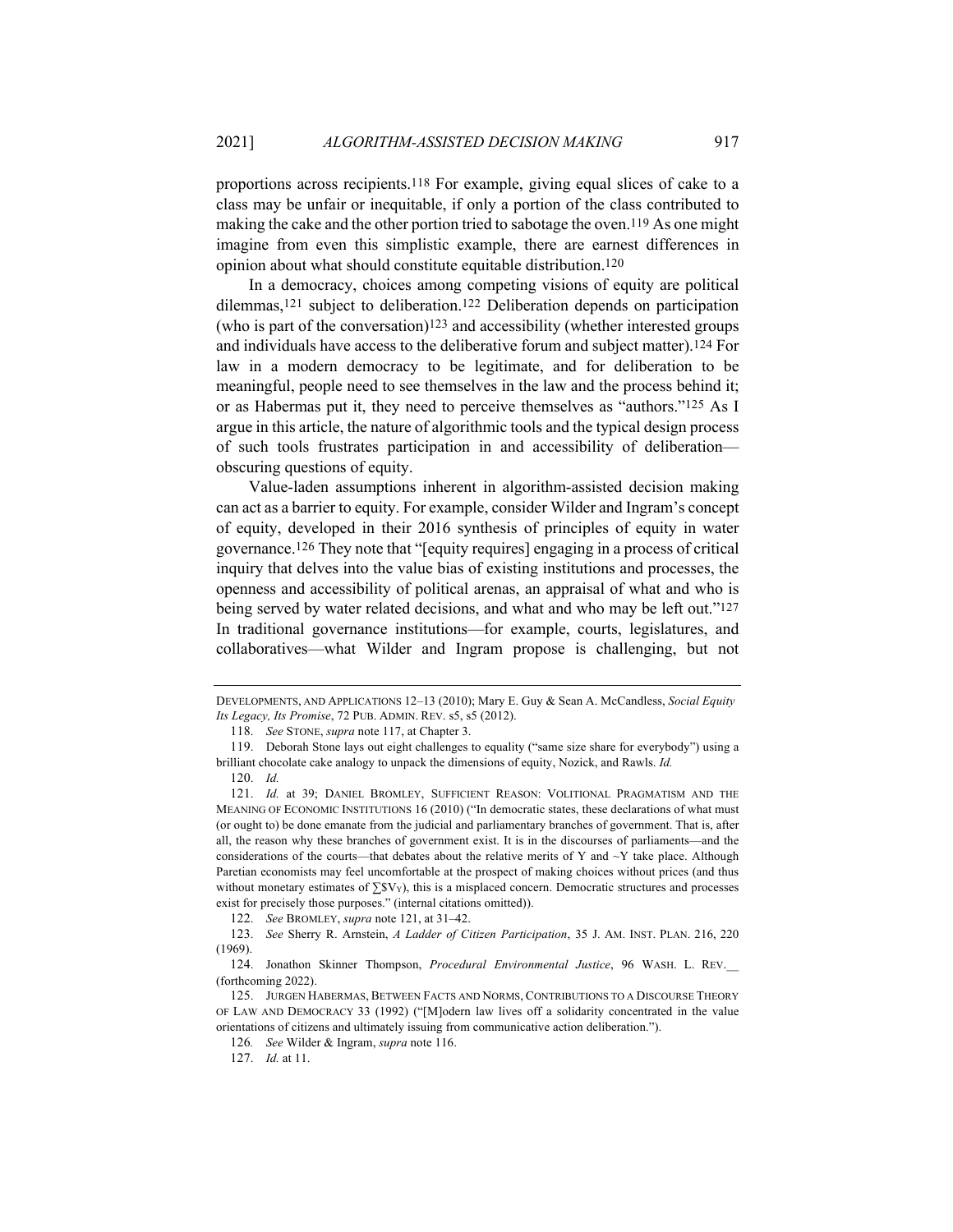impossible.128 Advocates and activists may readily perceive and counter deliberately hurtful assumptions, or dog whistles, and inadvertent assumptions in natural language. By contrast, with few exceptions,129 uncovering, understanding, and addressing similar assumptions in algorithm-assisted decision making is more difficult.

A careful reader may be asking themselves, "Isn't equity in algorithmassisted decision making just a question of getting the inputs right?" Dear reader, you are not alone. For some kinds of algorithm-assisted decision making—like screening decisions—models are particularly sensitive to inputs and training data.130 Even in energy and environmental models, the choice of inputs drive outcomes. In one blatant example, an energy utility in the Pacific Northwest regularly argued that its resource adequacy model demonstrated that it could not retire old coal plants without sacrificing grid reliability.131 In reality, the utility had set the parameters of the model to never consider reliability without existing plants.132 Once the utility changed that parameter and allowed the model to consider whether it could have sufficient energy generation without old coal plants, the model output suggested that it could, in fact, retire plants without sacrificing reliability.133 Garbage in, garbage out.

What focusing solely on inputs and parameters misses, though, are opportunities to foster procedural equity (who decides and how, of Lasswell134). As noted previously, the process of development is part of the algorithmic system. The network of individuals and organizations involved in the development of the model control what the inputs and parameters of the product are.135 Beyond that, who is involved in the development of the model can also influence the process of development itself—expanding or constraining the world of stakeholders who could participate and influence the model.136 Put another way, the rules and norms determining who is included in the development process and how their contributions are incorporated (or not) into the model influence access, and are therefore necessarily important for procedural equity.

<sup>128.</sup> *Id*.

<sup>129.</sup> *See generally* Jon Kleinberg et al., *Discrimination in the Age of Algorithms*, 10 J. LEGAL ANALYSIS 114 (2019) (discussing how for screening algorithms, discrimination in algorithm-assisted decision making may be more apparent and fixable than discrimination among humans, without a machine intermediary).

<sup>130.</sup> *See* Kleinberg et al., *supra* note 72, at 22; Kleinberg et al., *supra* note 129, at 118.

<sup>131.</sup> Interview with CPUC Staffer (2020).

<sup>132.</sup> *See id.*

<sup>133.</sup> *See id.*

<sup>134.</sup> LASSWELL, *supra* note 99.

<sup>135.</sup> Ziaja, *Role of Knowledge Networks*, *supra* note 3, at 824–31 fig.1.

<sup>136.</sup> *Id.*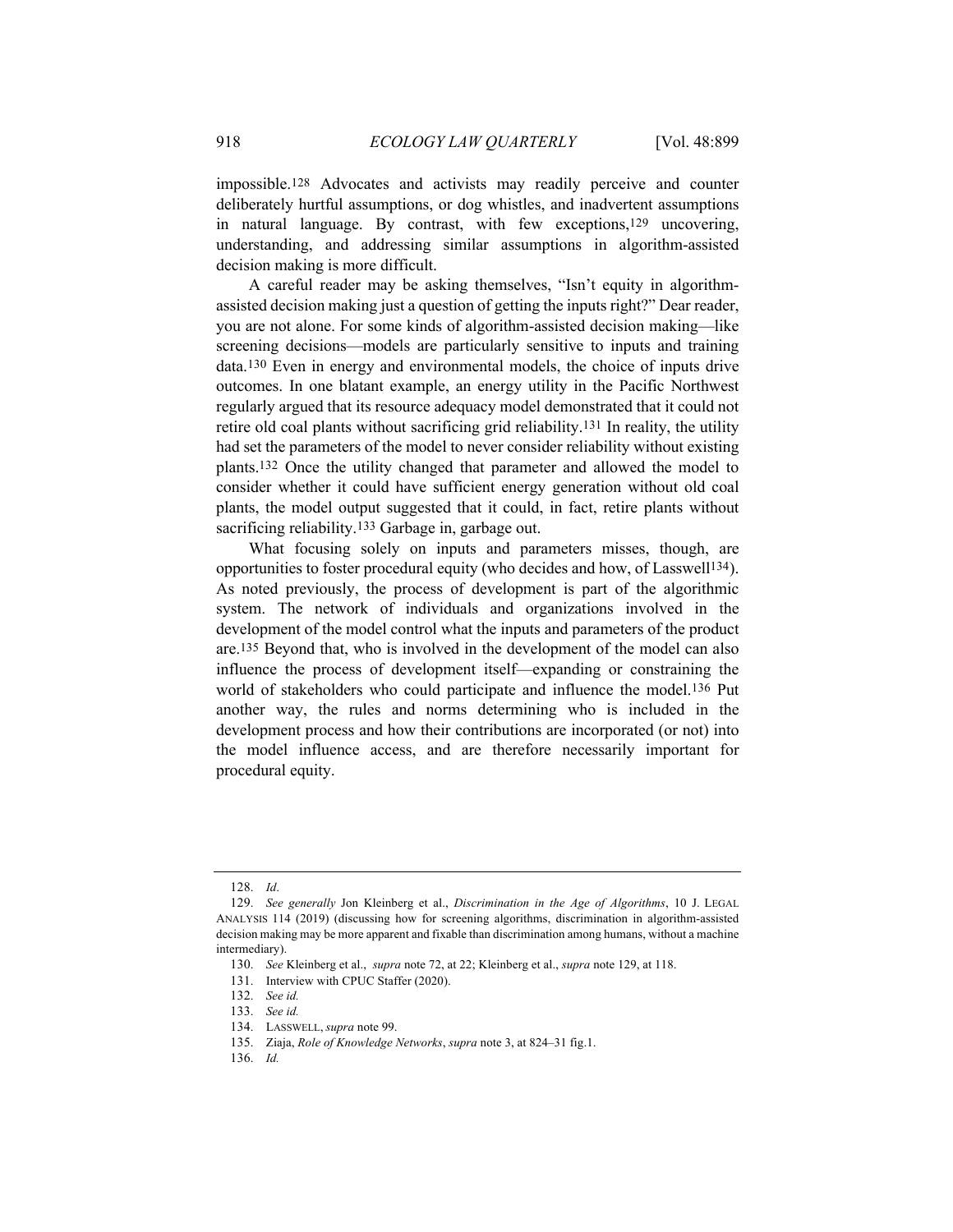#### III. FRAMEWORK FOR EVALUATING VALUE-LADEN ASSUMPTIONS IN ALGORITHM-ASSISTED DECISION MAKING

Drawing from the above literature review, I suggest the following six-part framework for evaluating value-laden assumptions in algorithm-assisted decision making (see Table 1). This framework is not intended to produce a straight yes or no answer to whether any particular decision support program is equitable or fully considers value-laden assumptions. It is intended, though, to provide a structure to answer some of the concerns posed by Schneider. It is also meant to serve as a guide for attorneys and policymakers for approaching algorithm-assisted decision-making tools, and to focus attention on attributes that may influence substantive and procedural equity in algorithm-assisted decision making.

There are two important caveats to this framework. First, the framework is primarily concerned with procedural equity. This is deliberate. Whether and to what extent algorithm-assisted decision making creates hidden inequitable impacts in energy or environmental processes, akin to say racial and gender bias in future earnings calculations137 or biases in housing decisions,138 is not currently known and is beyond the scope of this article to estimate. The tools discussed here are different from those in security or financial decision making in that natural resources and energy tools tend not to incorporate inputs from data that have direct ties to race or gender of individuals. So, in the environmental, energy, and natural resources context, following the inputs alone is not sufficient to begin investigating potential disparate impacts linked to algorithmic tools. Rather, opening up the design process and logic of the tools to inquiry, in other words, focusing on procedural justice, is a necessary first step to identify potential substantive equity issues.

Second, I am not suggesting in this Article that agencies should or should not increase public participation efforts in the creation, choice, or implementation of algorithmic tools. Broad inclusion efforts can backfire, exacerbating power differences and mistrust and should therefore be done with care and rigor.139 Meaningful participation takes time, can be costly, and frequently requires technical capacity building or translation.140 What I am suggesting is modest and pragmatic. Intermediate advocacy groups—for

<sup>137.</sup> Ronen Avraham & Kimberly Yuracko, *Opinion The use of race- and sex-based data to calculate damages is a stain on our legal system*, WASH. POST (Apr. 29, 2021, 1:41 PM), https://www.washingtonpost.com/opinions/2021/04/29/race-sex-based-data-legal-damages/.

<sup>138.</sup> Michele E. Gilman, *Poverty Lawgorithms A Poverty Lawyer's Guide to Fighting Automated Decision-Making Harms on Low-Income Communities*, DATA & SOCIETY (Sept. 15, 2020) (University of Baltimore School of Law Legal Studies Research Paper Forthcoming), https://ssrn.com/ abstract=3699650.

<sup>139.</sup> Thompson, *supra* note 124.

<sup>140.</sup> *See id.*; Sonya Ziaja, *Lessons on Race and Place-Based Participation from Environmental Justice and Geography*, YALE J. ON REGUL.: NOTICE & COMMENT (Aug. 16, 2020), https://www.yalejreg.com/nc/lessons-on-race-and-place-based-participation-from-environmental-justiceand-geography-by-sonya-ziaja/.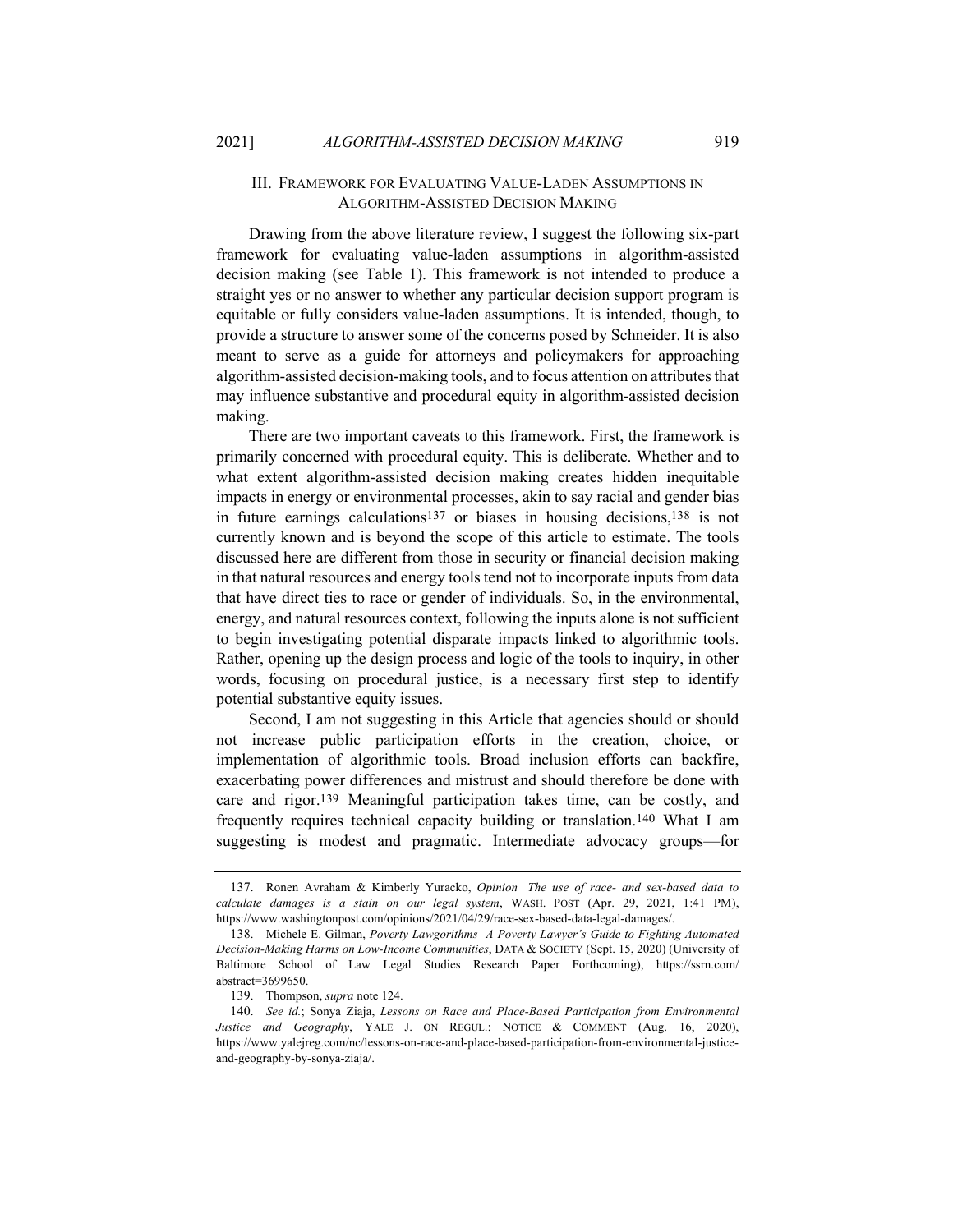example organizations like the Natural Resources Defense Council, which already participate in environmental and energy policy processes, and have some in-house expertise in energy and environmental issues—can use this framework to assess value-laden assumptions in algorithmic tools, and meaningfully open up this new policymaking fora to questions regarding equity in the world of normal human communication and dialogue. To put this another way, algorithms embed legal and policy assumptions without input from lawyers or policymakers. This framework provides a way for those groups to engage in the new fora.

| Table 1              |                                                                                                                                                   |                                                                  |  |  |
|----------------------|---------------------------------------------------------------------------------------------------------------------------------------------------|------------------------------------------------------------------|--|--|
|                      | <b>Model Itself</b>                                                                                                                               | <b>Design Process</b>                                            |  |  |
| Uncertainty          | How is governance and<br>conflict represented?                                                                                                    | How is uncertainty<br>communicated and to<br>whom?               |  |  |
|                      | To what extent do the<br>model's mechanisms for<br>assigning weighted<br>values and choosing<br>optimal solutions reflect<br>existing governance? | Who is involved in<br>determining sources<br>of uncertainty?     |  |  |
|                      | What are the kinds of<br>uncertainty in the system<br>being modeled that<br>simplification may<br>obscure?                                        |                                                                  |  |  |
| Transparency         | Is the logic of the model<br>explicable?                                                                                                          | Are participants in the<br>design and<br>implementation          |  |  |
|                      | What aspects, if any, of<br>the model are "black<br>box" and unknowable?                                                                          | known?                                                           |  |  |
|                      | Are the inputs and                                                                                                                                |                                                                  |  |  |
|                      | parameters open to<br>verification from outside<br>sources?                                                                                       |                                                                  |  |  |
| <b>Stakeholder</b>   | Is stakeholder                                                                                                                                    | Who determines                                                   |  |  |
| <b>Collaboration</b> | collaboration advisory<br>or determinative?                                                                                                       | which stakeholders<br>are relevant? With<br>what parameters? Can |  |  |
|                      | Is stakeholder                                                                                                                                    | stakeholders                                                     |  |  |
|                      | knowledge incorporated<br>into the model?                                                                                                         | themselves expand<br>who participates?                           |  |  |
|                      |                                                                                                                                                   | To what extent do<br>stakeholders                                |  |  |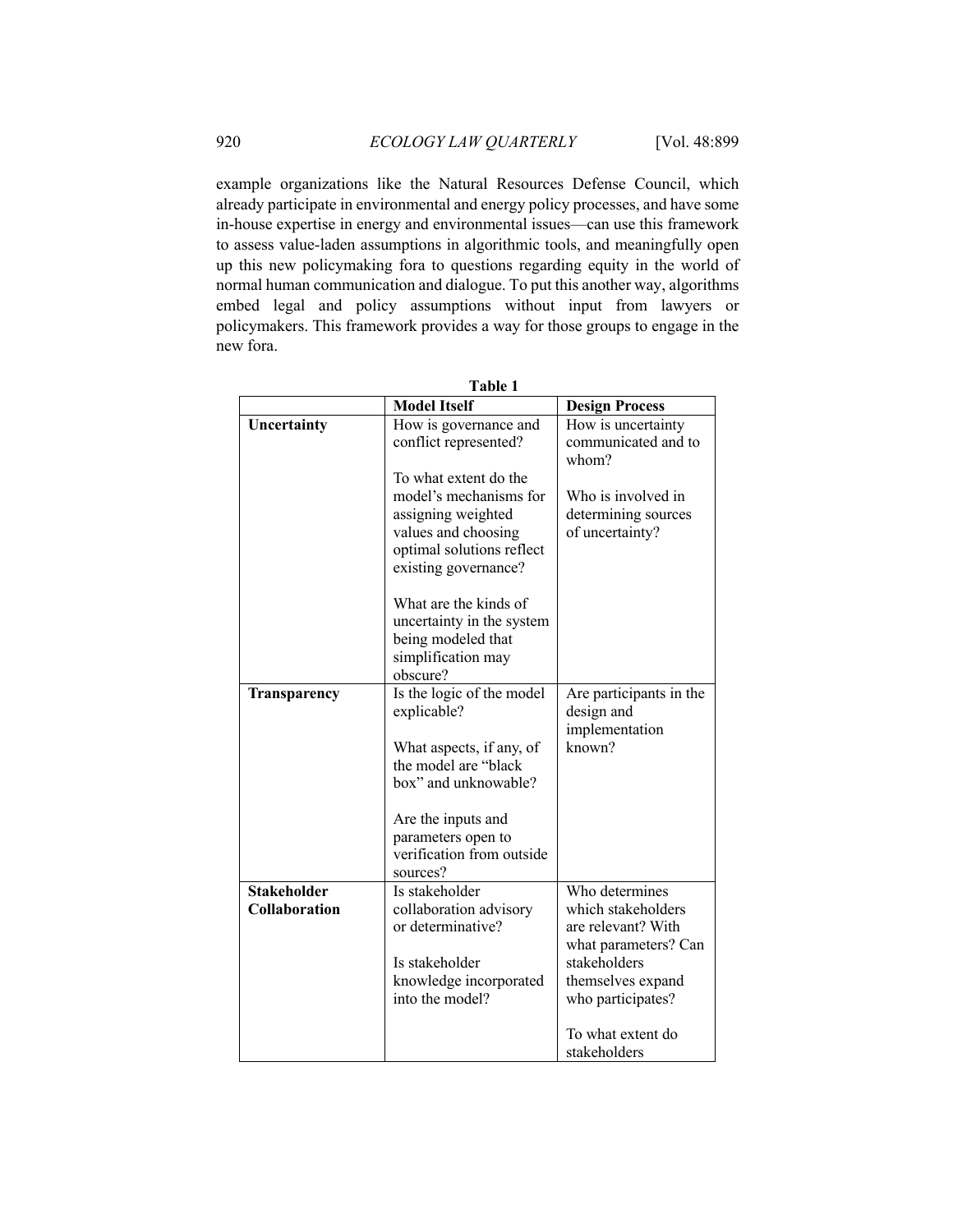| determine processes<br>for collaboration?                                 |
|---------------------------------------------------------------------------|
| How are<br>disagreements among<br>stakeholders and<br>designers resolved? |

#### IV. CROSS CASE COMPARISON AND APPLICATION OF FRAMEWORK

How would this framework function in practice? Depending on the algorithms, some questions from the framework become more salient than others. This is best seen through comparison across models. Below I present and compare two models: one for water regulation and the other for energy planning. The comparison reveals that while both models influence law and regulation of these resources, they raise different issues of equity due to divergences in the models' design processes and logics.

## *A. Water Governance and Algorithm-Assisted Decision Making on the Sacramento River*

The water of the Sacramento River, from its snowy headwaters at Mt. Shasta to its marshy delta, is the lifeblood of four competing uses: hydroelectric power production, aquatic habitat, urban use, and agriculture.141 Although allocation across these uses is not necessarily zero-sum, the timing, amount, and quality for each of these uses can have negative implications for the others.142 For example, hydropower generation can negatively impact aquatic habitat, but not total availability of water for urban or agricultural use.

Two systems regulate the flow and allocation of the Sacramento. There is the physical system of reservoirs which stores, diverts, and releases water.143 Reservoirs also serve a role in flood control, releasing water before it topples over the dam.144 And there is the social system of regulation, which depends on laws, litigation, and the administrative state to determine how those reservoirs

<sup>141.</sup> CAL. DEP'T OF WATER RES., CALIFORNIA WATER PLAN: UPDATE 2018: MANAGING WATER RESOURCES FOR SUSTAINABILITY 1-8 tbl.1-3 (2019), https://water.ca.gov/-/media/DWR-Website/Web-Pages/Programs/California-Water-Plan/Docs/Update2018/Final/California-Water-Plan-Update-2018.pdf.

<sup>142.</sup> *See* Ziaja, *Rules and Values*, *supra* note 3; *see also* Carl J. Bauer, *The Long View of the Water/Energy Nexus Hydropower's First Century in the U.S.A*., 60 NAT. RES. J. 173 (2020); POSTEL & RICHTER, *supra* note 4; Philip R. Wandschneider, *Neoclassical and Institutionalist Explanations of Changes in Northwest Water Institutions*, 20 J. ECON. ISSUES 87, 97–99 (1986).

<sup>143.</sup> *See* CAL. DEP'T OF WATER RES., *supra* note 141.

<sup>144.</sup> *See* Ann D. Willis et al., *Climate Change and Flood Operations in the Sacramento Basin, California*, 9 S.F. ESTUARY & WATERSHED SCI. 1, 1 (2011).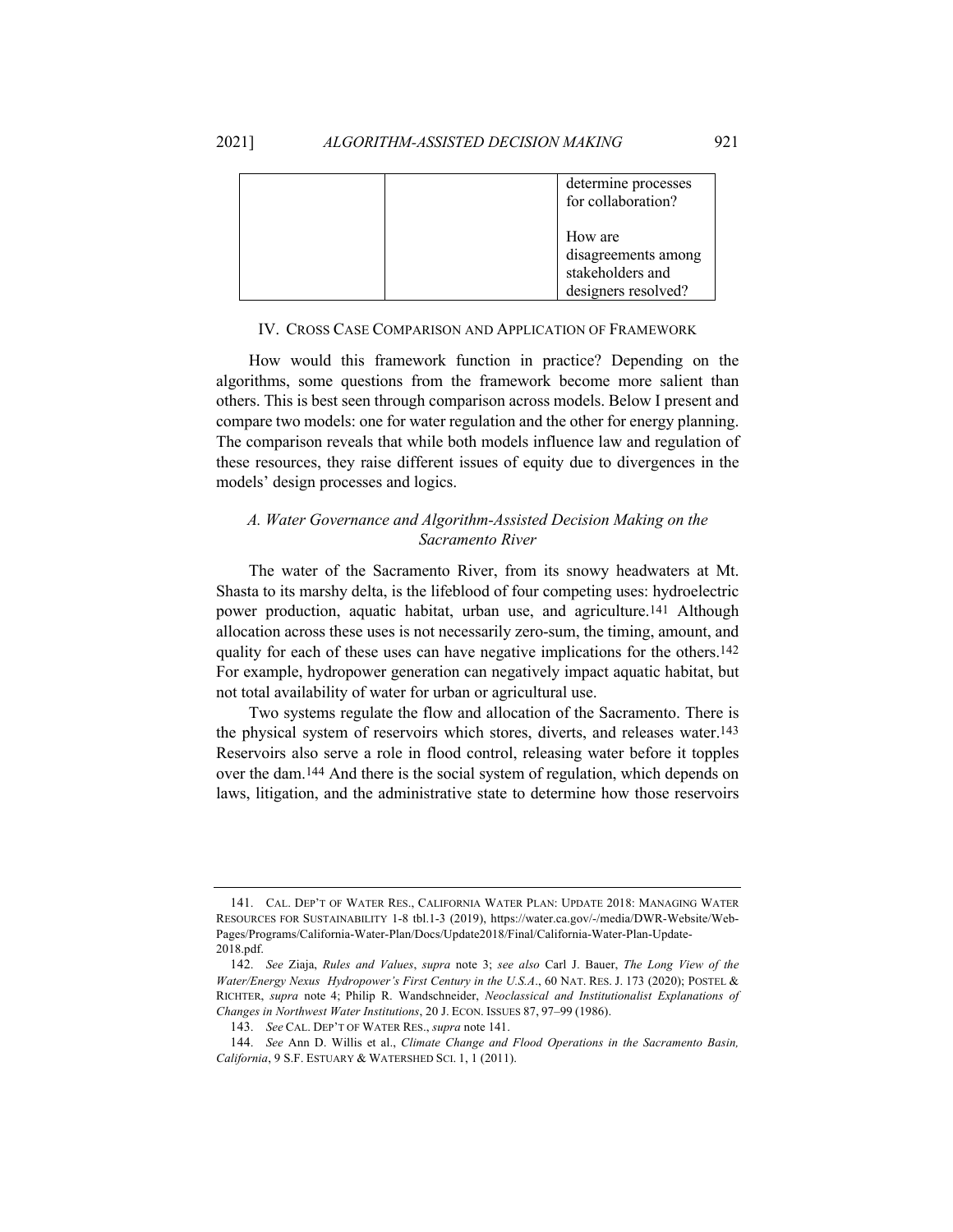operate.145 The two systems together determine who gets what quantity and flow of water and when.146

From an engineering perspective, the main mechanism for managing water for flood control, distributing water to cities and farms, and protecting stream flow for aquatic habitat, is a single decision: when to release water from reservoirs. That decision is predetermined by the U.S. Army Corps of Engineers for the large dams along the Sacramento River.147 When a reservoir is created, the Army Corps of Engineers sets the maximum fill line for that reservoir, for each month of the year. In water management jargon, this is called the "rule curve."148 Of course, the rule curve does not prevent rain from falling or snow from melting; so, as "new" water enters the system behind the dam, the dam operator must release existing water to keep the maximum fill line at the Corps' specified limit.

Climate change challenges the prevailing operating rules and regulations for dams.149 For most federal and federally funded dams, rule curves were set in the mid-twentieth century and were based on a limited historical sample of weather.150 Those fundamental assumptions about seasonal precipitation, temperature, and evaporation rates no longer hold true.151 Changing them to fit the emerging reality of climate change for any given reservoir is more politically difficult than one might expect. The rule curves for many large dams were created before the National Environmental Protection Act; changing the rules would require National Environmental Protection Act compliance, with associated costs and, at times, difficult reflections.152 So, absent an act of Congress to either create an exemption or increase funding to the Corps, the old rules largely remain.

The network of state and federal law governing the physical regulation of the Sacramento River requires close coordination between state and federal agencies153—so close, in fact, that the federal agencies (National Oceanic and Atmospheric Administration and the Bureau of Reclamation) and the California

<sup>145</sup>*. See* Ziaja, *Rules and Values*, *supra* note 3; *see generally* Bauer, *supra* note 142.

<sup>146.</sup> *See* J.B. Ruhl & Robin Craig, *4°C*, 106 MINN. L. REV. 191, 255 (2021).

<sup>147.</sup> *See* U.S. ARMY CORPS ENG'RS, NEW BULLARDS BAR DAM AND RESERVOIR, NORTH YUBA RIVER, CALIFORNIA: WATER CONTROL MANUAL (2004).

<sup>148</sup>*.* Willis et al., *supra* note 144, at 1.

<sup>149.</sup> *See* Ziaja, *Rules and Values*, *supra* note 3; *see also* Willis et al., *supra* note 144, at 2.

<sup>150.</sup> *See* Ziaja, *Rules and Values*, *supra* note 3, at 343–44.

<sup>151.</sup> *Id.*

<sup>152</sup>*. See id.* at 343–44; Willis et al., *supra* note 144, at 3.

<sup>153.</sup> *See* Ziaja, *Role of Knowledge Networks*, *supra* note 3, at 833 tbl.2 (on the energy side, the California Independent Systems Operator and the California Public Utilities Commission oversees energy procurement, the Federal Energy Regulatory Commission licenses hydropower operations; on the water side, the U.S. Bureau of Reclamation operates large multipurpose hydropower projects, the U.S. Army Corps of Engineers sets operating rules for maximum fill level of reservoirs, the State Water Resources Control Board oversees water quality licensing, the California Department of Water operates the state's large water conveyance system; the National Oceanic and Atmospheric Administration , the U.S. Fish and Wildlife Service, and the California Department of Fish and Wildlife all oversee aspects of aquatic habitat and species protection); Ziaja, *Rules and Values*, *supra* note 3, at 335–43.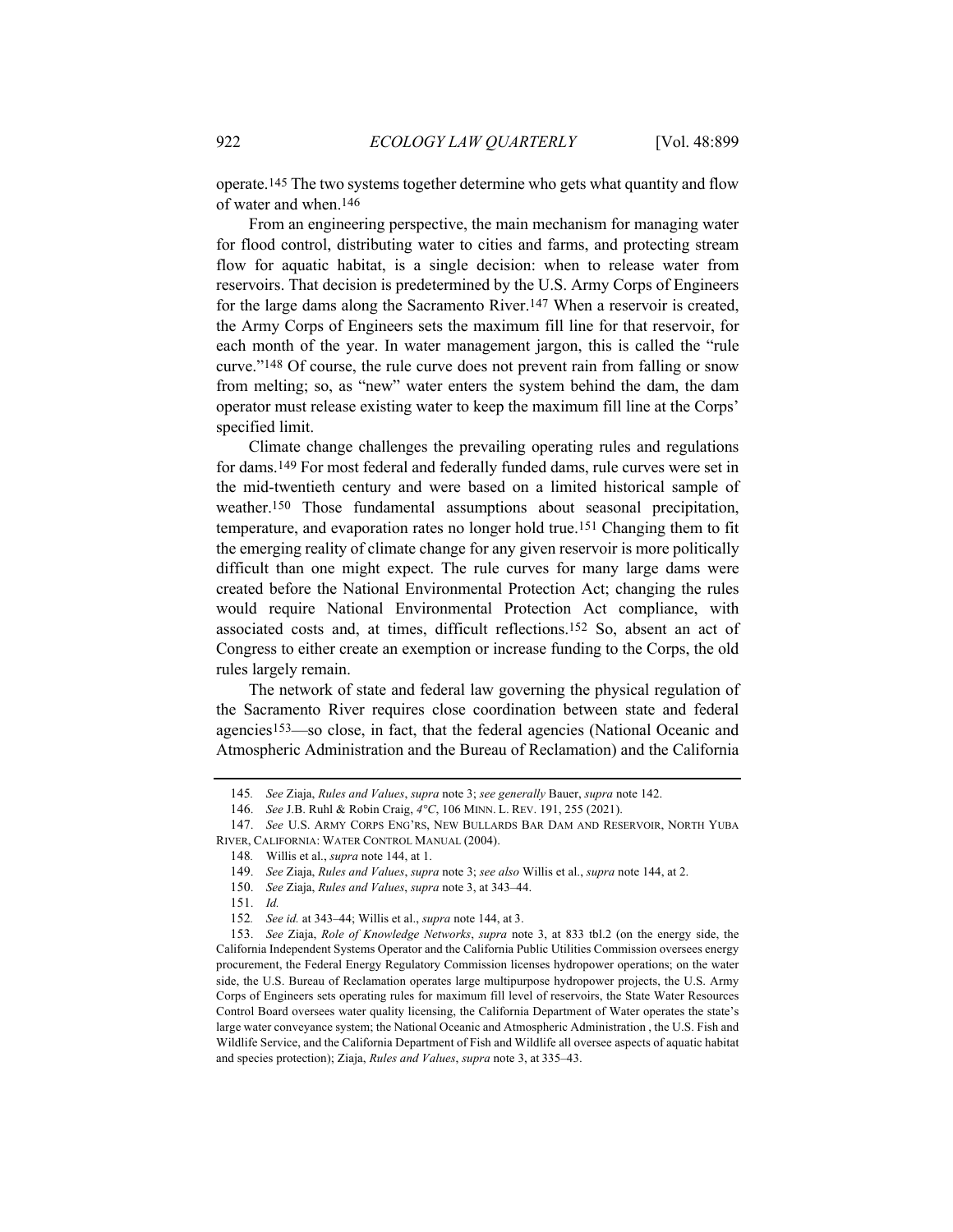Department of Water Resources share offices at the Joint Operations Center in Sacramento.154 And while federal and state civil servants at the Joint Operations Center do communicate, the operating rules for the dams along the Sacramento River are largely uncommunicative to each other. Among the myriad agency rules for regulating stream flow from hydropower projects, few were designed with the other rules in mind.<sup>155</sup> And barely any of the operating rules consider the impact of the other dams along the same river.156 On a systemwide level, it never made much sense for purposes of energy production, irrigation, or habitat protection, that operating rules are developed or implemented in isolation.157 Climate change simply makes that more apparent by narrowing the margins for error.158

Algorithm-assisted decision making has proven to be a useful workaround to these limitations of existing law. After a decade of testing and modifications to water management algorithms, the California Department of Water Resources installed software at the Joint Operations Center.159 The software, a program called INFORM, works alongside human water managers to regulate the flow of the Sacramento River.160 What INFORM does, that the law does not, is coordinate reservoir operations across multiple spatial and temporal scales, while including short- and long-term weather and climate forecasts.161 Here's what that means in practice.

Existing law and regulation are represented in INFORM through operational rules. These rules function by assigning numerical values to competing reservoir operations objectives—for instance, the highest values for flood control and the lowest values for hydroelectric power.162 These are fed through a model that allocates water by optimizing for irrigation, habitat, energy, and other uses, while meeting minimum flow requirements across multiple reservoirs along the Sacramento River—represented as "nodes" in the INFORM

<sup>154.</sup> *See* BUREAU OF RECLAMATION, U.S. DEP'T OF THE INTERIOR, JOINT OPERATIONS CENTER (2021), https://www.usbr.gov/mp/mpr-news/docs/factsheets/joc.pdf. For a livelier read about what the facility is like, see JOAN DIDION, *Holy Water*, *in* THE WHITE ALBUM 59 (1979).

<sup>155.</sup> *See* Joshua H. Viers, *Hydropower Relicensing and Climate Change*, 47 J. AM. WATER RES. ASS'N 655, 657–58 (2011); Willis et al., *supra* note 144, at 8 (A notable exception to this is the New Bullards Bar dam, whose operating manual mandates coordination with the St. Mary's dam, which was never built).

<sup>156.</sup> *See* Viers, *supra* note 155, at 658–59; *see also* Willis et al., *supra* note 144, at 4 (explaining that a notable exception to this is the New Bullards Bar dam, whose operating manual mandates coordination with the St. Mary's dam, which was never built).

<sup>157</sup>*. See* Viers, *supra* note 155, at 657–59.

<sup>158.</sup> *See* Huaming Yao & Aris Georgakakos, *Assessment of Folsom Lake Response to Historical and Potential Future Climate Scenarios 2. Reservoir Management*, 249 J. HYDROLOGY 176, 187–88 (2001) (discussing penalty parameters); *see also* Ziaja, *Rules and Values*, *supra* note 3, at 356–57.

<sup>159.</sup> *See* Ziaja, *Role of Knowledge Networks*, *supra* note 3, at 837 fig.4.

<sup>160.</sup> *See id.* at 827.

<sup>161.</sup> *See id.*

<sup>162.</sup> *See* Yao & Georgakakos, *supra* note 158, at 187–88 (discussing penalty parameters); Ziaja, *Rules and Values*, *supra* note 3, at 356–57.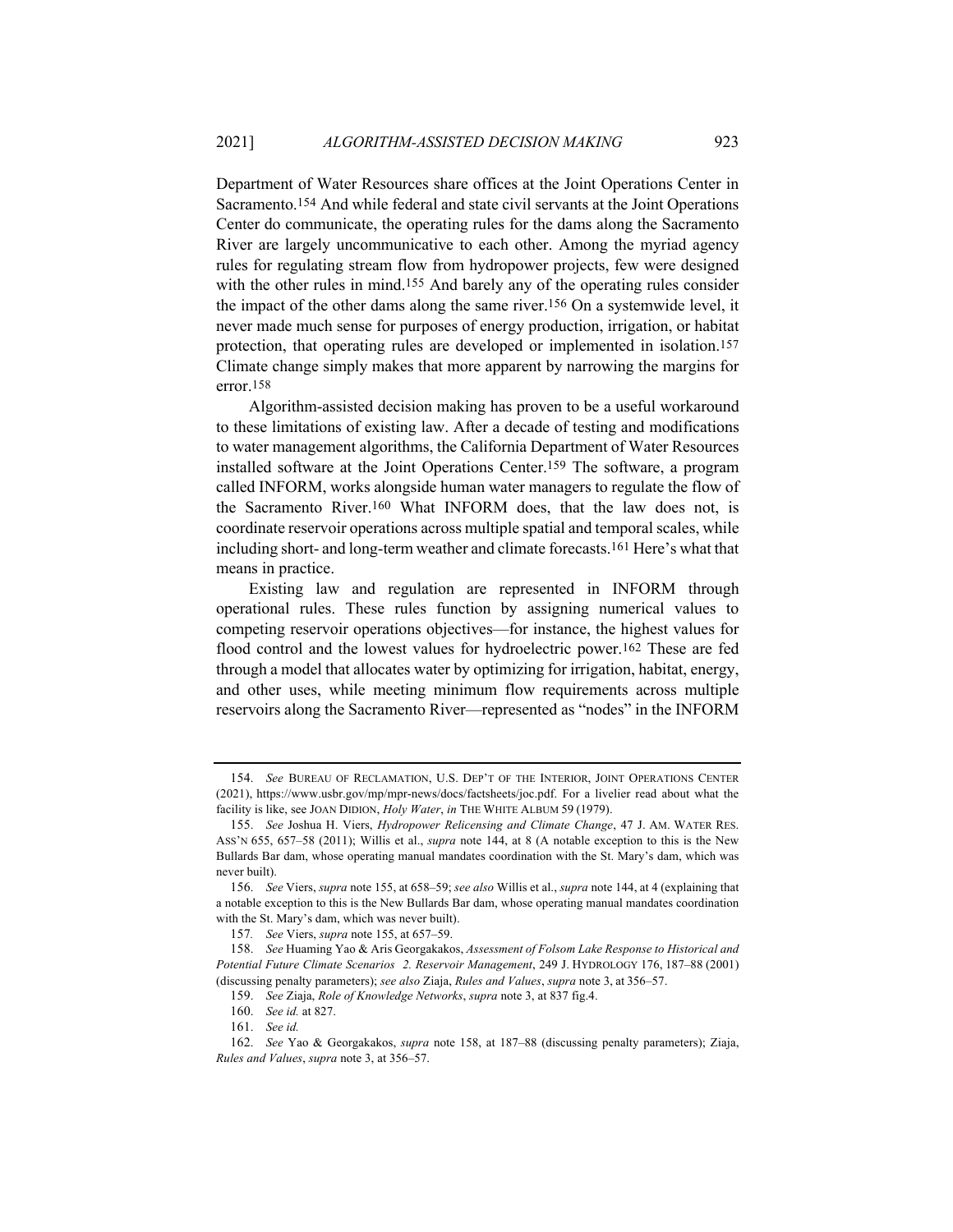system.163 The outputs of the optimization model are combined into model sets, which incorporate water-supply forecast over multiple time scales, incorporating short-term weather forecasts and long-term climate scenarios for the Sacramento River.164 After a human water manager chooses the specific time horizon, INFORM then creates "runs" from the model sets and evaluates tradeoffs for water uses, before finally presenting the water manager with analyzed results for "optimal" operations management.165 What multi-year studies confirm is that INFORM outperforms normal reservoir decision making for all objectives: hydroelectric generation, instream water use, and agricultural and urban water distribution.<sup>166</sup>

What is remarkable about INFORM from a legal and public policy perspective is that its representation of law and policy depends not just on law on the books, but also informal law as practiced and interpreted by water managers.167 The development of INFORM depended on interviews and collaborations with a group of informed stakeholders and end-users from state and federal agencies.168 Those collaborations influenced both the process used to develop and refine INFORM, and the final product itself.169 Specifically, through interviews with reservoir operators, the INFORM design team learned that there were instances where operators felt they could deviate, even minutely, from regulations on the books.170 The design team incorporated these perceptions and practices into the algorithms of INFORM.171

## *B. Integrated Resource Planning for Renewable Energy Build Out and Algorithm-Assisted Decision Making*

By law, the energy system in California must change to reduce emissions.<sup>172</sup> By necessity, the same system must adapt to a changing climate.<sup>173</sup> The regulatory body tasked with ensuring that private energy utilities meet

<sup>163.</sup> *See* KONSTANTINE GEORGAKAKOS ET AL., HRC – GWI FINAL REPORT:INTEGRATED FORECAST AND RESERVOIR MANAGEMENT (INFORM): IMPLEMENTATION OF A STAND-ALONE OPERATIONAL INFORM SYSTEM FOR THE CALIFORNIA DEPARTMENT OF WATER RESOURCES (DWR) 23, 27, 104 (2018).

<sup>164.</sup> *See id.* at 27, 101.

<sup>165.</sup> *See* Ziaja, *Role of Knowledge Networks*, *supra* note 3, at 827–28.

<sup>166.</sup> *See* GEORGAKAKOS ET AL., *supra* note 158.

<sup>167.</sup> *See generally* Ziaja, *Role of Knowledge Networks*, *supra* note 3.

<sup>168.</sup> For a detailed discussion on the history of INFORM*,* see generally *id.*

<sup>169.</sup> *Id.* at 824–31 fig.1.

<sup>170.</sup> *See* Ziaja, *Rules and Values*, *supra* note 3, at 356–57.

<sup>171.</sup> *See id.*; *see also* Telephone Interview with Konstantine Georgakakos, Hydrologic Rsch. Ctr., Scripps Inst. of Oceanography, San Diego, CA. (Dec. 6, 2016); *see also* Interview with Guido Franco, Cal. Energy Comm'n, Sacramento, CA. (Apr. 6, 2016).

<sup>172.</sup> Clean Energy and Pollution Reduction Act of 2015, S.B. 350, 2015-2016 Leg., Reg. Sess. (Cal. 2015); *see also* 100 Percent Clean Energy Act of 2018, S.B. 100, 2017-2018 Leg., Reg. Sess. §§ 1–2 (Cal. 2018).

<sup>173.</sup> *See generally* 2 FOURTH ASSESSMENT: IMPACTS, RISKS, AND ADAPTATION IN THE UNITED STATES, *supra* note 6.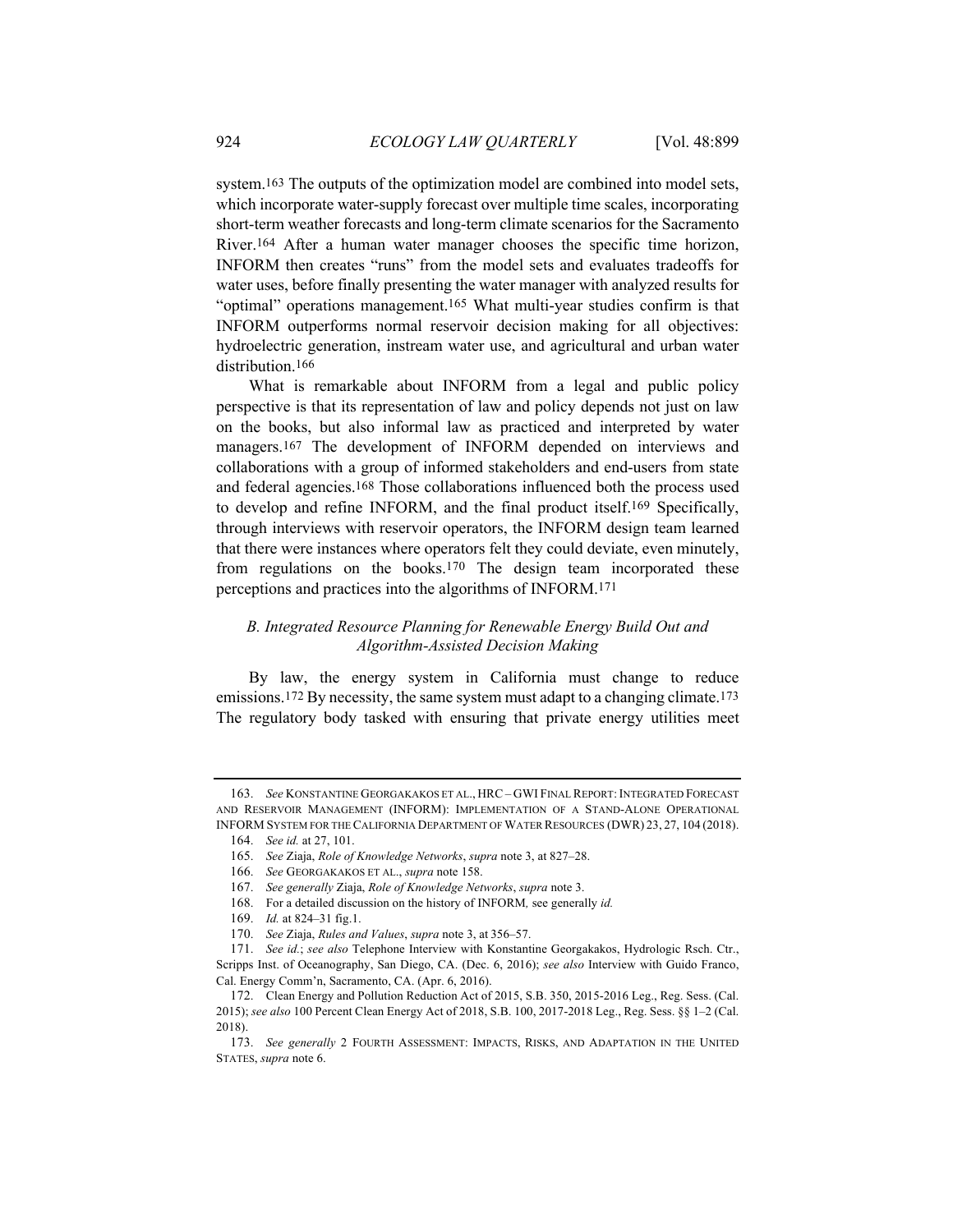renewable generation, grid reliability, and emissions reduction goals relies on a mathematical model to identify gaps in energy generation buildout.174

California's legislature has set increasingly ambitious targets to reduce GHG emissions, beginning with the passage of the California Global Warming Solutions Act of 2006.175 By 2015, the legislature, in SB 350, set GHG emissions and renewable energy development targets for regulated electric utilities,176 reducing "emissions by 40 percent by 2030, including efforts to achieve at least 50 percent renewable energy procurement, doubling of energy efficiency, and promoting transportation electrification."177 The same law requires each regulated energy utility to submit a plan for renewable energy development—an Integrated Resource Plan (IRP)—to be evaluated by the California Public Utilities Commission (the Commission).178 In most states, the goals of the IRP process would be handled through federally-regulated balancing authorities.179 But, California's experience with failed deregulation in the 1990s, and growing environmental concerns in the 2000s, led the state to give authority to develop energy procurement planning to the Commission, keeping renewable energy concerns under state rather than federal oversight.180 So, in response to SB 350, the Commission established the IRP and Long Term Procurement Plan (IRP-LTPP), an "umbrella" administrative proceeding to evaluate electricity procurement policies and capacity requirements.181

The Commission opened a quasi-legislative rulemaking to comply with the IRP directive in SB 350, resulting in an order a year later.182 The order broadly outlined critical IRP implementation issues and addressed the need to undertake "comprehensive resource optimization," rather than planning on a resource-

<sup>174.</sup> *See generally RESOLVE Renewable Energy Solutions Model*, ENERGY & ENV'T ECON., INC. (E3), https://www.ethree.com/tools/resolve-renewable-energy-solutions-model/ (last visited Dec. 27, 2021).

<sup>175.</sup> *See* California Global Warming Solutions Act of 2006, A.B. 32, 2005-2006 Leg., Reg. Sess. (Cal. 2006).

<sup>176.</sup> Cal. S.B. 350.

<sup>177.</sup> *Clean Energy and Pollution Reduction Act of 2015 (SB 350)*, CAL. PUB. UTIL. COMM'N, https://www.cpuc.ca.gov/sb350/ (SB 350 "requires the CPUC to focus energy procurement decisions on reducing greenhouse gas (GHG) emissions by 40 percent by 2030, including efforts to achieve at least 50 percent renewable energy procurement, doubling of energy efficiency, and promoting transportation electrification").

<sup>178.</sup> CAL. PUB. UTIL. CODE § 454.51–52; *see also* CAL. PUB. UTIL. COMM'N, 16-02-007, ORDER INSTITUTING RULEMAKING TO DEVELOP AN ELECTRICITY INTEGRATED RESOURCE PLANNING FRAMEWORK AND TO COORDINATE AND REFINE LONG-TERM PROCUREMENT PLANNING REQUIREMENTS (2016) [hereinafter 2016 ORDER INSTITUTING RULEMAKING].

<sup>179.</sup> For an overview of federally-regulated balancing authorities, see Hoff, *supra* note 31.

<sup>180.</sup> For a brief overview of deregulation and its aftermath, see CARL PECHMAN, CALIFORNIA'S ELECTRICITY MARKET A POST-CRISIS PROGRESS REPORT 2–4 (2007), https://www.ppic.org/wpcontent/uploads/content/pubs/cep/EP\_107CPEP.pdf.

<sup>181.</sup> *See* 2016 ORDER INSTITUTING RULEMAKING, *supra* note 178, at 3, 25; *see also Integrated Resource Plan and Long Term Procurement Plan (IRP-LTPP)*, CAL. PUB. UTIL. COMM'N, https://www.cpuc.ca.gov/irp/ (last visited Dec. 27, 2021).

<sup>182.</sup> *See generally* 2016 ORDER INSTITUTING RULEMAKING, *supra* note 178.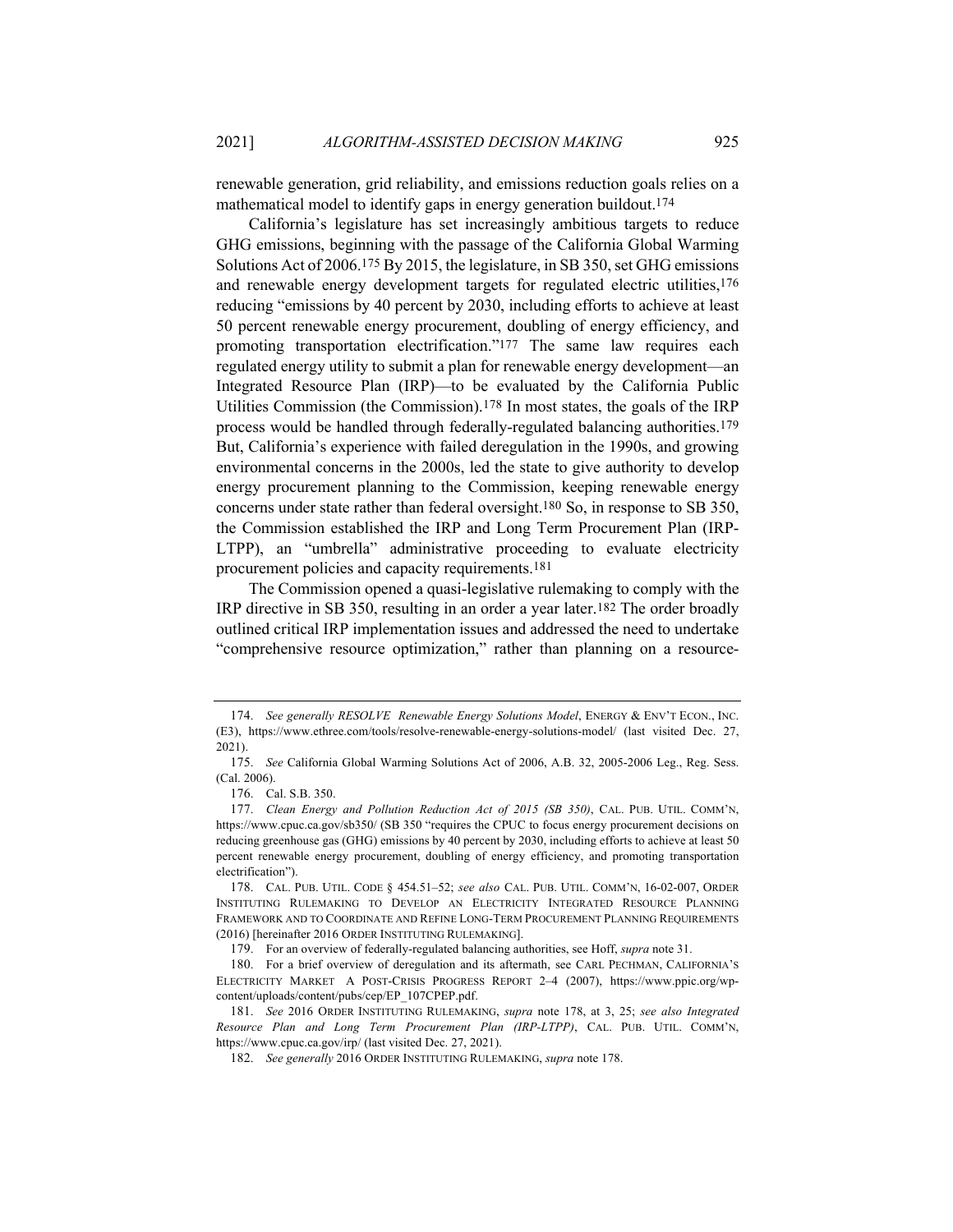specific basis.183 The Commission contracted with an energy and environmental consulting firm, Energy and Environmental Economics Inc. (or E3), to develop a decision support tool to assess energy procurement scenarios called "RESOLVE."184

RESOLVE is a capacity expansion model. It solves for optimal capital allocation,185 grid reliability (whether energy supply meets demand throughout the year), and GHG targets.186 The model conducts capacity expansion building out virtual energy generation—to meet forecasted load growth, while complying with exogenously set GHG emissions constraints and resource adequacy requirements in a least-cost manner.187 RESOLVE is not intended to dictate outcomes on its own. Its results are supposed to be advisory to the Commission.188

Like all models, RESOLVE necessarily depends on some simplification of the physical, legal, and political world it is representing. Geography and time in RESOLVE work differently than in reality. If RESOLVE were a person, and asked to draw what it thought California looked like, it would draw eleven separate buckets—each representing a different section of the California grid, or "renewable resource and transmission development zones."189 Inside the buckets, there would not be any local distribution lines delivering energy to homes. What there would be, though, are four key inputs: the total amount of renewable energy generation that can be built; the energy output of renewables in each zone; the availability of transmission lines to integrate new renewables;190 and the local resource adequacy constraints.191

<sup>183.</sup> *See id*.

<sup>184.</sup> *See generally RESOLVE Renewable Energy Solutions Model*, ENERGY & ENV'T ECON., INC. (E3), https://www.ethree.com/tools/resolve-renewable-energy-solutions-model/ (last visited Dec. 27, 2021).

<sup>185.</sup> The capital cost allocation mechanism is important here because unlike thermal generation, wind and solar energy generation does not require fuel; so the more renewable generation is integrated into the grid, the higher the percentage of capital costs. Interview M. Chhabra (November 2020) (on file with author).

<sup>186.</sup> ENERGY & ENV'T ECON., INC., RESOLVE CAPACITY EXPANSION MODEL: USER MANUAL 3–4 (2019), https://www.cpuc.ca.gov/-/media/cpuc-website/divisions/energy-division/documents/integratedresource-plan-and-long-term-procurement-plan-irp-ltpp/2019-2020-irp-events-and-materials/resolveuser-guide—-public-release-20191106.pdf.

<sup>187.</sup> Inputs & Assumptions: 2019-2020 Integrated Resource Planning, CAL. PUB. UTIL. COMM'N 4– 5 (NOVEMBER 2019), https://www.cpuc.ca.gov/-/media/cpuc-website/divisions/energy-division/ documents/integrated-resource-plan-and-long-term-procurement-plan-irp-ltpp/2019-2020-irp-eventsand-materials/inputs--assumptions-2019-2020-cpuc-irp\_20191106.pdf.

<sup>188.</sup> *See* 2016 ORDER INSTITUTING RULEMAKING, *supra* note 178, at 13–15.

<sup>189.</sup> Nick Schlag et al., *RESOLVE Model Overview IRP Modeling Advisory Group* 15 (2016). https://www.cpuc.ca.gov/-/media/cpuc-website/files/legacyfiles/i/6442451316-irp-mag-e3-resolve-2016- 10-20.pdf.

<sup>190.</sup> *Id.* (Slide 16: This input dictates when the model builds more renewables without transmission, or more renewables alongside new transmission).

<sup>191.</sup> Local resource adequacy, for example, considers how much energy production capacity must exist in each bucket, considering how much each bucket could import from the others. *Id.* at Slide 16.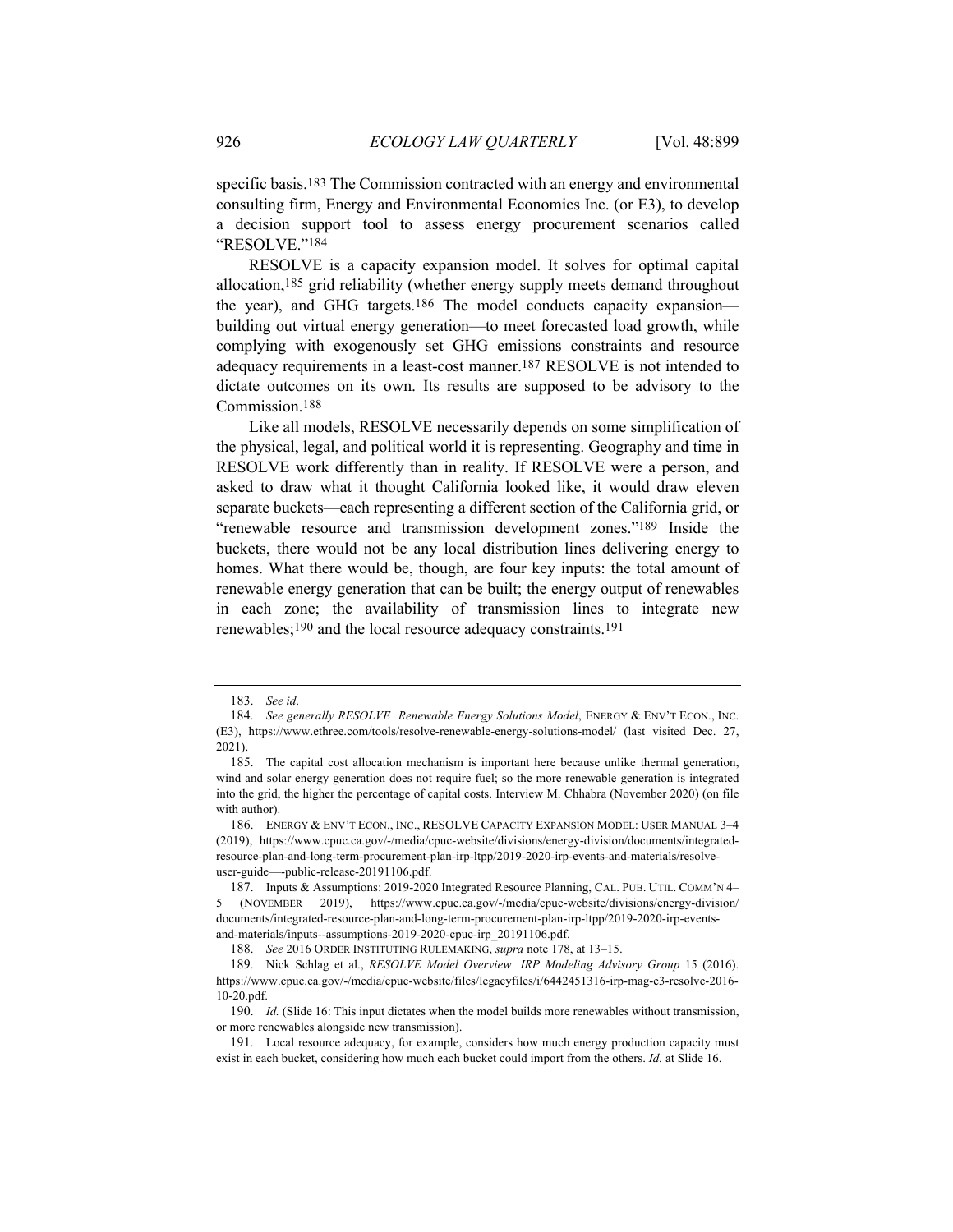RESOLVE's sense of time is similarly idiosyncratic. Instead of representing sequential weather conditions that lead to changes in the number of heating degree days or cooling degree days—needed to measure resource adequacy on a day to day level—RESOLVE relies on a selection of weather data from thirtyseven, non-sequential days to represent the range of weather conditions in a year.192 Despite its oddities, or perhaps because of them, RESOLVE has been used to great effect by other jurisdictions like Hawaiʻi193 and the Pacific Northwest's Public Generating Pool.194 RESOLVE's core simplification (geography in buckets, and time as non-sequential samples) makes quickly running different scenarios feasible. Problems arise, though, when RESOLVE's outputs are taken to be prescriptive.

## *C. Comparison of Value-Laden Assumptions in INFORM and RESOLVE across Uncertainty, Transparency, and Stakeholder Participation*

The framework divides algorithm-assisted decision-making tools into two components: the model itself and the design process behind the model. Under each, questions target how uncertainty, transparency, and stakeholder collaboration lead to or resolve value-laden assumptions. The answers to these questions uncover how the values of the network designing the model are embedded in the algorithms.

## *1. Uncertainty*

The bulk of the framework's investigation into uncertainty is on the model side. The framework first considers how governance and conflict are represented. Governance here means the mechanisms by which choices between objectives are determined. In both INFORM and RESOLVE, the mechanism of governance is literally mechanical, a quantified optimization problem. The choice of which course of action, whether reservoir operation or building renewable energy, is determined by assigning values and solving for least-cost solutions. In essence, they function much like market mechanisms—given no externalities.

The framework then asks about the extent to which the model's mechanisms for assigning weighted values and choosing optimal solutions reflect existing governance. INFORM and RESOLVE both diverge significantly from existing real-world governance. In the real world, governance of multi-objective reservoirs is determined through law, negotiated agreements between state and

<sup>192.</sup> Interview with M. Chhabra, *supra* note 185.

<sup>193.</sup> See Case Study Cost Effective Pathways to Hawaii's 100 Percent RPS Goal, ENERGY & ENV'T ECON., INC. (E3), https://www.ethree.com/projects/cost-effective-pathways-hawaiis-100-percent-rpsgoal/ (last visited Feb. 26, 2021).

<sup>194.</sup> *See Case Study Study of Policies to Decarbonize Electric Sector in the Northwest I Public Generating Pool, 2017 – Present*, ENERGY & ENV'T ECON., INC. (E3), https://www.ethree.com/projects/ study-policies-decarbonize-electric-sector-northwest-public-generating-pool-2017-present/ (last visited Mar. 14, 2021).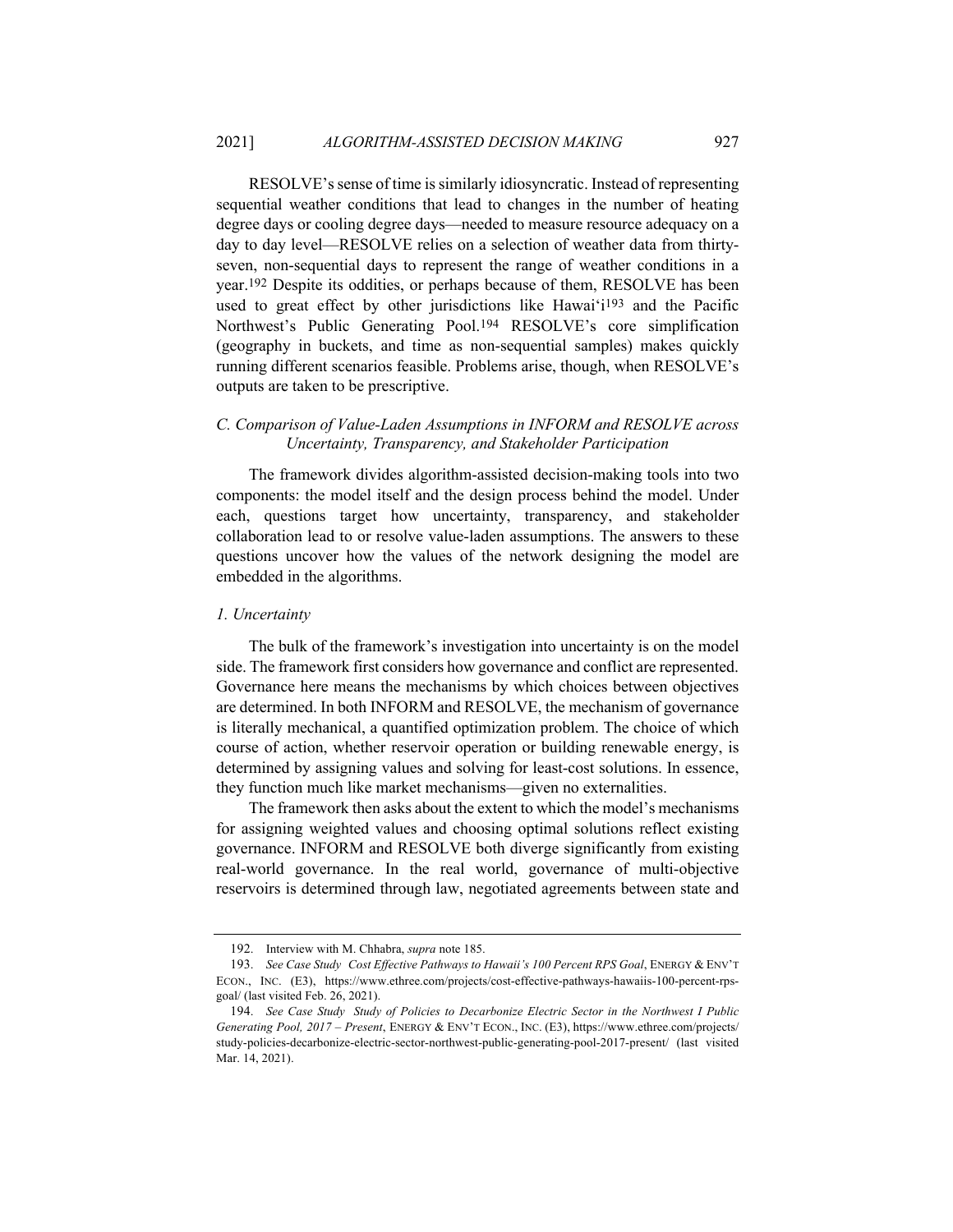federal governments, and litigation.195 The "value" of choices and their consequences are not determined by numerical value or exchange value, but through deliberation.196 Governance of renewable energy build out and planning for energy resource adequacy is a bit different from water resources governance because it includes real world market mechanisms,197 in addition to law and local utility regulation. So, RESOLVE determines numerical values for future renewable build out to meet GHG reduction, future energy needs, and resource adequacy goals. As one stakeholder put it, "[t]he trouble is that these values are determined by key inputs and assumptions of how the market would work and how regulations would be enforced; i.e., these are most likely outcomes given perfect knowledge of future market forces, regulation, and politics. But things don't always play out as planned."198 For example, economic pressures external to those considered in RESOLVE could force existing gas-powered plants to suddenly retire, as several in California did.199 Such retirements change the type and amount of renewable generation actually needed for resource adequacy. In short, there are numerical values associated with energy build out and resource adequacy that drive RESOLVE. The trouble for RESOLVE is that it is the modelers who choose what those values are, rather than arriving at those values as the result of a true market.

Building from these two initial questions, the framework then inquires about the kind of social-ecological-technical system being represented, whether there are sources of inherent uncertainty in such a system, and whether simplification preserves or obscures those sources. INFORM, for example, can only model and represent a few of aspects of the Sacramento River.200 It does not consider how habitat or population changes may develop with climate change or how changes to reservoir operations influences instream temperature for various threatened species.201

As one member of a technical advisory committee to RESOLVE put it, "[the model] is deterministic and doesn't model uncertainty."202 The simplified governance mechanism in RESOLVE may obscure uncertainty surrounding a key input. For energy modeling, it is difficult to tell what the price of energy will be because prices are influenced by exogenous factors to the market. For

<sup>195.</sup> *See*, *e.g.*, CAL. PUB. UTIL. COMM'N, FACT SHEET: DECISION ON 2019-20 ELECTRIC RESOURCE PORTFOLIOS TO INFORM INTEGRATED RESOURCE PLANS AND TRANSMISSION PLANNING (2020), https://www.cpuc.ca.gov/-/media/cpuc-website/files/legacyfiles/i/6442464699-irp-2019-rsp-fact-sheetv3.pdf.

<sup>196.</sup> Inputs & Assumptions, *supra* note 187, at 4-5.

<sup>197.</sup> *Id*. (California did experiment with relying solely on market mechanisms during deregulation, which resulted in part in massive rolling brown outs and inflated consumer costs).

<sup>198.</sup> Interview with M. Chhabra, *supra* note 185.

<sup>199.</sup> *See* Mark Specht, *Natural Gas Power Plant Retirements in California*, UNION CONCERNED SCIENTISTS: EQUATION (Feb. 25, 2019), https://blog.ucsusa.org/mark-specht/gas-retirements-california/.

<sup>200.</sup> *See* Ziaja, *Role of Knowledge Networks*, *supra* note 3, at 837.

<sup>201.</sup> *Id*.

<sup>202.</sup> Interview with M. Chhabra, *supra* note 185.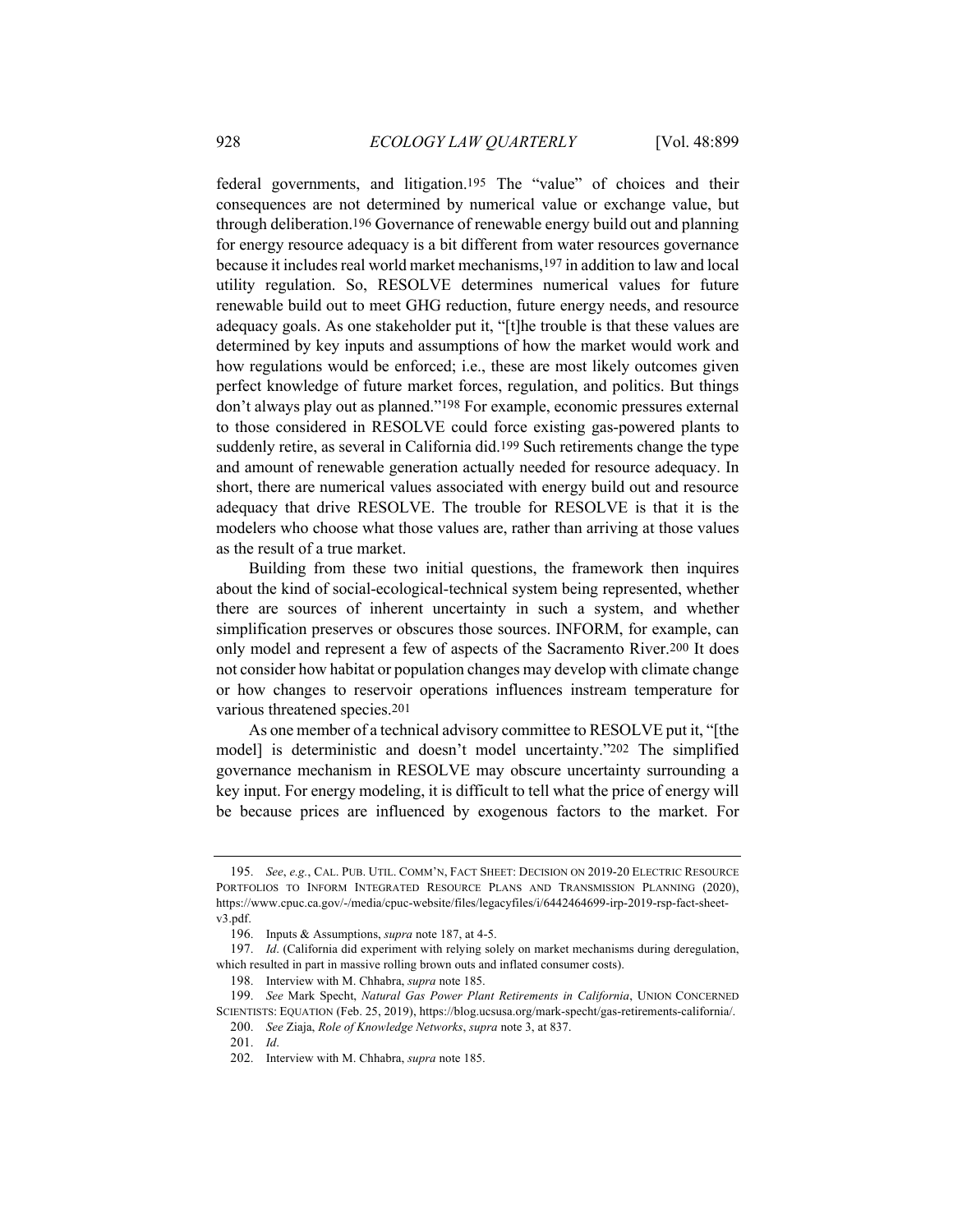example, regional balancing authorities, under federal guidance, can require utilities to enter into energy procurement contracts with specific generation sources, in order to ensure resource adequacy.203 Balancing authorities also can set the price for those contracts.204 The existence of those contracts can shift the market price for other energy procurement.205 The influence of these contracts is not modeled in RESOLVE.206 Yet, energy price inputs in RESOLVE are outcome determinative.207

Turning to uncertainty in the design process, the framework asks about the social processes surrounding communication of uncertainty: How is uncertainty communicated and to whom? Who is involved in determining sources of uncertainty? The INFORM research team communicated uncertainty in the model to the working group at semiannual working group meetings.208 The working group similarly discussed system uncertainty with the researchers at the same meetings.209 For RESOLVE, model uncertainty is discussed openly by the modelers to the working group.210

### *2. Transparency*

Transparency is closely related to uncertainty. The more uncertainty exists (both known and unknown) in a model, the less transparent it is likely to be. But, as the framework questions and literature review above illustrate, there are other influences on transparency. The framework begins by asking whether the logic of a model is explicable. This question is not concerned with sources of uncertainty from inputs, parameters, or the system being represented. It simply asks whether it can be explained how an algorithmic tool arrives at its conclusion.

There are degrees of transparency and opacity here. An algorithmic tool could be a black box, such that even its designers are not clear on how the program learns and produces outcomes.211 There are models that are relatively simple, like RESOLVE. And then there are models whose logic is nominally explicable, but difficult for even experts to understand. INFORM falls into this latter category. The math behind INFORM is not unknowable, but it is especially

<sup>203.</sup> Severin Borenstein & James Bushnell, *The U.S. Electricity Industry After 20 Years of Restructuring* (Nat'l Bureau of Econ. Rsch., Working Paper No. 21113, 2015), https://www.nber.org/ system/files/working\_papers/w21113/w21113.pdf; Severin Borenstein et al., *Expecting the Unexpected Emissions Uncertainty and Environmental Market Design* 24 (Nat'l Bureau of Econ. Rsch., Working Paper No. 20999, 2018), https://www.nber.org/system/files/working\_papers/w20999/w20999.pdf.

<sup>204.</sup> *See* Borenstein & Bushnell, *supra* note 203; Borenstein et al., *supra* note at 4.

<sup>205.</sup> *See generally* Borenstein & Bushnell, *supra* note 203; Borenstein et al., *supra* note 203.

<sup>206.</sup> *See* ENERGY & ENV'T ECON., INC., *supra* note 186, at 3–4.

<sup>207.</sup> *See id.;* Interview with M. Chhabra, *supra* note 185.

<sup>208.</sup> Ziaja, *Role of Knowledge Networks*, *supra* note 3.

<sup>209.</sup> *See id.*

<sup>210.</sup> Interview with E3 staff (February 4, 2021) (on file with author); Interview with CPUC Staffer, *supra* note 131; Interview with M. Chhabra, *supra* note 185.

<sup>211.</sup> Note, this is a significant problem for many kinds of machine-learning. Ananny & Crawford, *supra* note 42.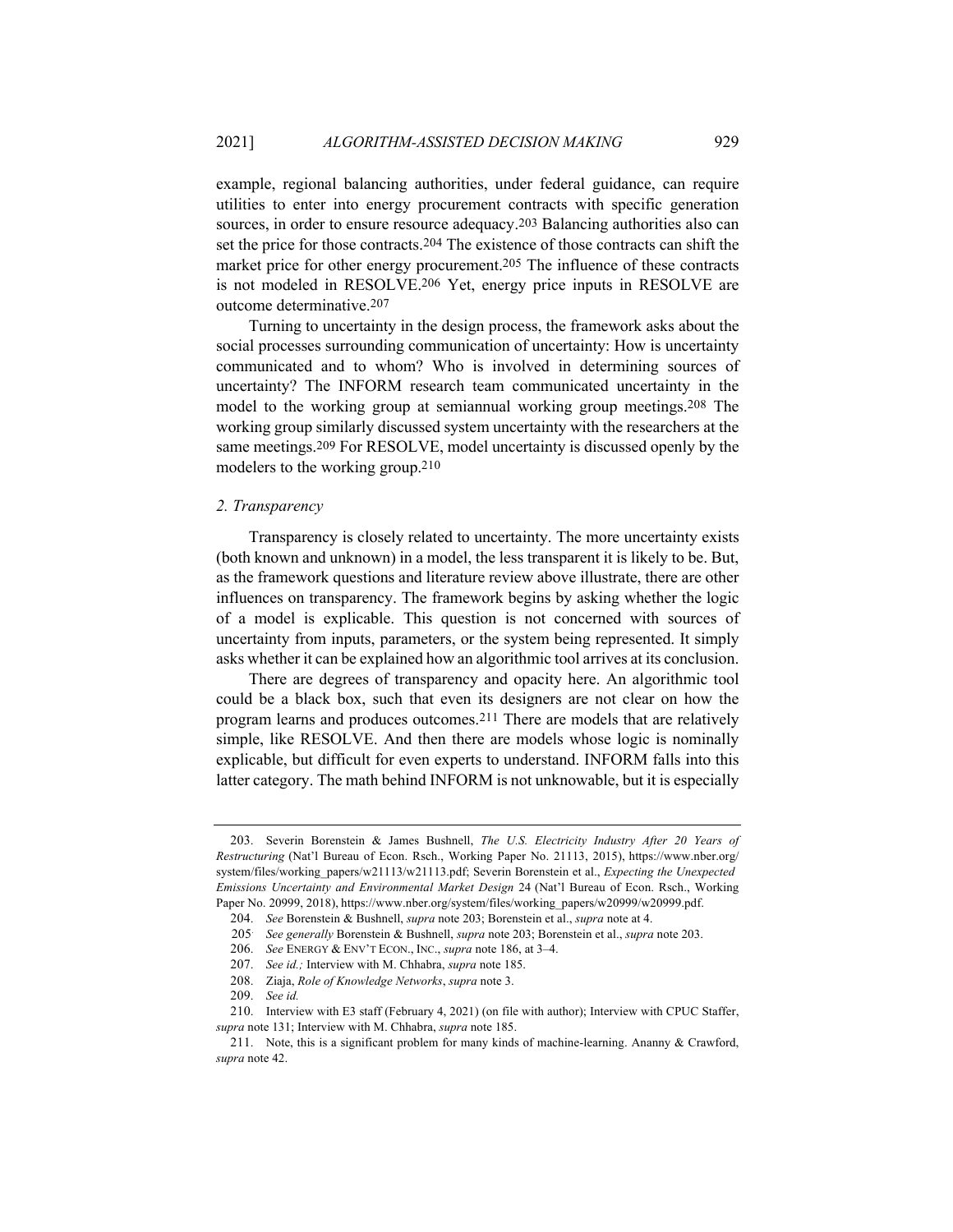complicated. There is a story from the history of INFORM, prior to its adoption, in which the Department of Water Resources was approached to potentially fund the development of INFORM. As the story goes, the Department refused, stating that the math was "too complex."212 In response, the researchers brought in a trusted third-party water expert, winner of a MacArthur "Genius" Fellowship, to give the Department his take.213 He blessed the project, but noted that he did not understand the math either.214 Answers to this question, therefore, will vary based on who is trying to understand the model, and are likely to be subjective in most cases.

The framework also asks a more objective question regarding transparency in the model: whether the inputs and parameters are open to verification from outside sources. The Commission requires that RESOLVE be transparent.215 It operates under a public license and the data sources are likewise open to the public.216 Because INFORM is operated by the Department of Water Resources, its inputs are subject to the state's public records act.217 However, some parameters are opaquer. From prior interviews it is evident that when developing the model, the researchers consulted reservoir operators and included parameters to represent circumstances under which operators felt they could deviate from law on the books.218 But none of the researchers interviewed could recall what those parameters were.219 The result is that there are elements of the model that are obscured and may no longer be knowable.

Regarding the design process, the framework posits another objective question: are the participants in the design and implementation known? In the case of the two models discussed here, both RESOLVE and INFORM are state funded and the development and implementation process are matters of public record. In both cases, the participants are known or discoverable.

#### *3. Stakeholder Collaboration*

Both INFORM and RESOLVE have had technical advisory groups, where outside interested parties can ask questions about the model and collaborate in its design. How those groups came to be, their operating rules, and their roles diverge. INFORM's technical advisory group developed as a result of contract requirements between California and the researchers developing the model, in

<sup>212.</sup> Ziaja, *Role of Knowledge Networks*, *supra* note 3 at 838.

<sup>213.</sup> *See id.*

<sup>214</sup>*. See id.*

<sup>215.</sup> CAL. PUB. UTIL. COMM'N, *supra* note 195.

<sup>216.</sup> *See RESOLVE Model Inputs and Results Used for 2019 IRP Reference System Plan Decision*, CAL. PUB. UTILS. COMM'N (Mar. 23, 2020), https://www.cpuc.ca.gov/industries-and-topics/electricalenergy/electric-power-procurement/long-term-procurement-planning/2019-20-irp-events-and-

materials/resolve-model-inputs-and-results-used-for-2019-irp-reference-system-plan-decision.

<sup>217.</sup> *See* California Public Records Act, CAL. GOV'T CODE §§ 6250–6270.7.

<sup>218.</sup> Ziaja, *Role of Knowledge Networks*, *supra* note 3 at 827–28.

<sup>219.</sup> *Id.*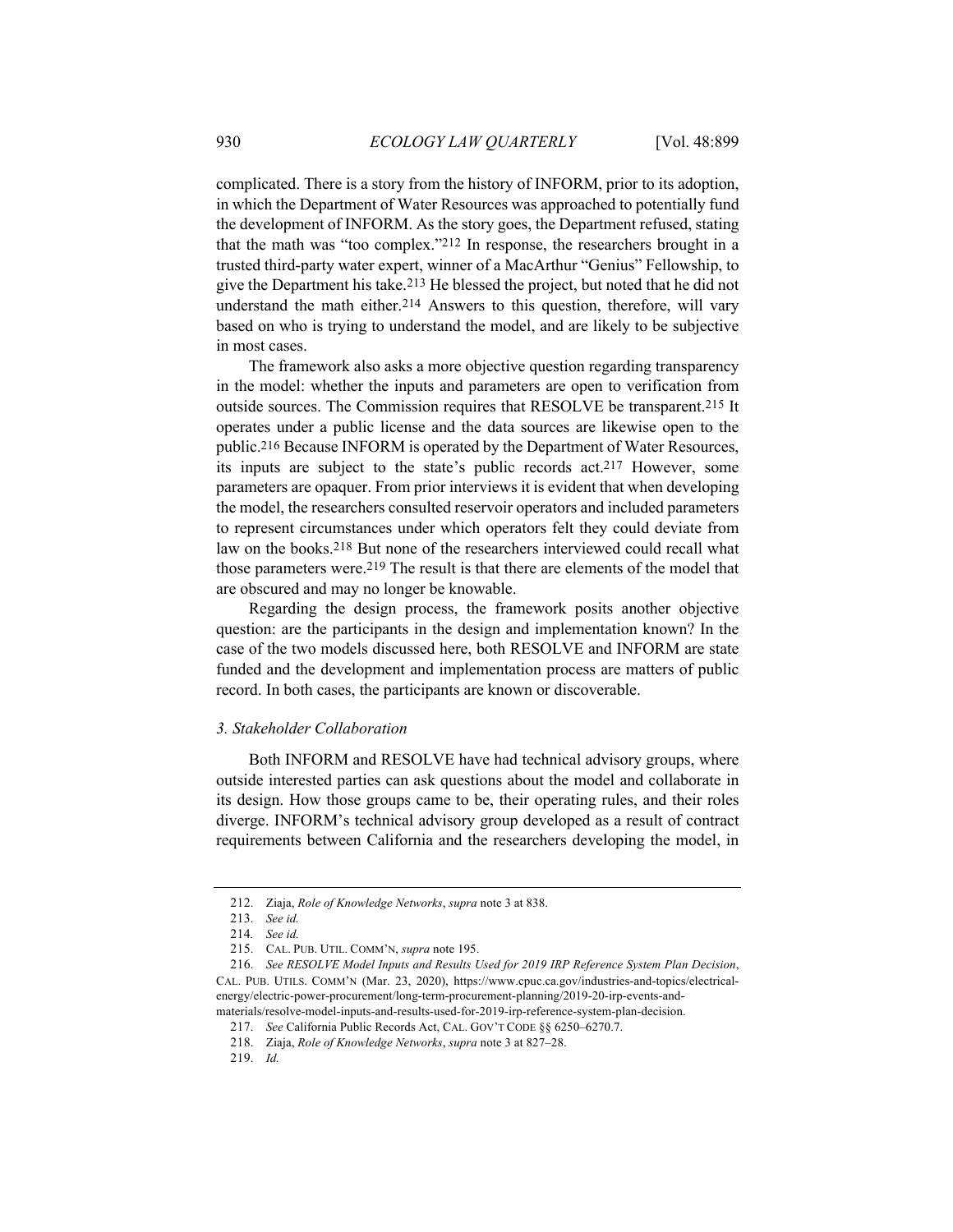addition to the researchers' own interest in collaborative design.220 The technical advisory group started relatively small and later expanded as group members suggested bringing in other technical experts.221 Participants in the collaboration were therefore all part of the same network of highly technical experts who knew one another.

For RESOLVE, the Commission required a technical advisory group and held working group meetings to facilitate collaboration.<sup>222</sup> The meetings are open to the public;223 in theory, anyone could attend and add their input. But the Commission proceedings are highly specialized and technical. Meetings are also held during normal working hours,224 making it very difficult for a person or group to contribute unless doing so is already tied to their profession. The result, in practice, is that all members of the working group are industry insiders.

The framework begins by asking two questions about stakeholder collaboration and the functioning of the model itself. First, is stakeholder collaboration advisory or determinative? For INFORM's process, stakeholder collaboration was determinative. It also depended on consensus decision making. No one voice controlled.225 For RESOLVE, the working group is purely advisory. It is ultimately up to the modelers and the Commission to decide what inputs and design parameters to use. Second, and related, is stakeholder knowledge incorporated into the model? For both RESOLVE and INFORM, knowledge from the working groups changed inputs to the model.226

The framework then turns to three sets of questions regarding the design process. First, who determines which stakeholders are relevant and included in the process? Those who determined the stakeholders relevant to the development of INFORM changed over time.227 At the beginning, the researchers took an interest in developing connections with specific federal and state agencies that could end up using their product.228 From there, once the product development was funded by government agencies, those agencies determined which additional stakeholders should be on the technical advisory committee for the project.229 However, once the advisory committee began to meet, the participants could, and did, suggest additional stakeholders who would be interested in the outcome or

<sup>220.</sup> *See id.* at 838.

<sup>221.</sup> *See id* at 839*.*

<sup>222.</sup> CAL. PUB. UTILS. COMM'N, IRP MODELING ADVISORY GROUP CHARTER (2019), https://www.cpuc.ca.gov/-/media/cpuc-website/files/uploadedfiles/cpucwebsite/content/

utilitiesindustries/energy/energyprograms/electpowerprocurementgeneration/irp/2018/irp-modelingadvisory-group-charter-v7.pdf.

<sup>223.</sup> *Id.*

<sup>224.</sup> Interview with E3 staff, *supra* note 210; Interview with CPUC Staffer, *supra* note 131.

<sup>225.</sup> Interview with working group participants (on file with author).

<sup>226.</sup> For detailed INFORM results from the working group, see Ziaja, *Role of Knowledge Networks*, *supra* note 3, at 824–31 Fig.1.

<sup>227.</sup> *Id.* at 836–39.

<sup>228.</sup> *Id.* at 836–38.

<sup>229.</sup> *Id.*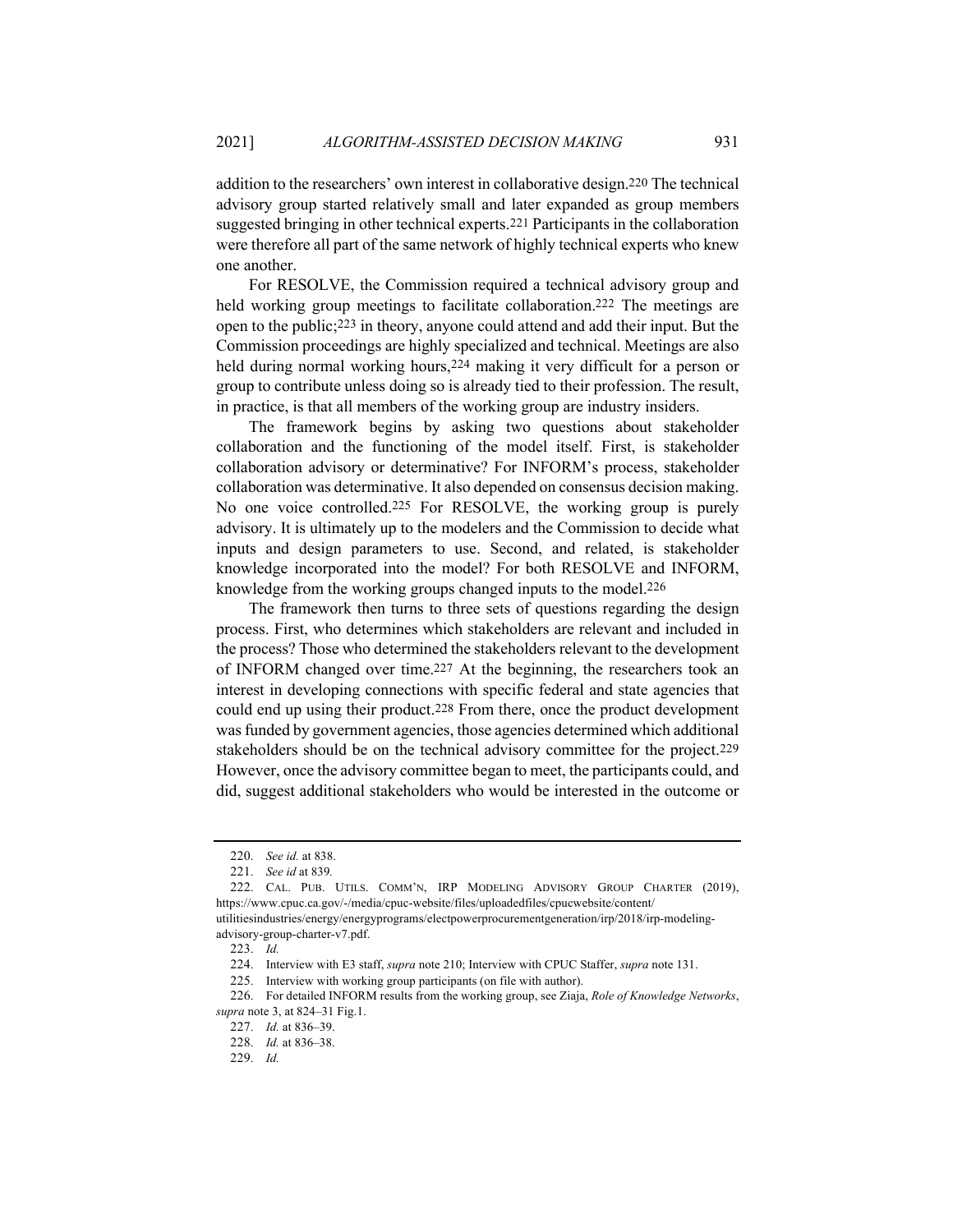who could provide specific input to shape the model.<sup>230</sup> Thus, stakeholders could expand who participated in the design process of INFORM. The process was different for RESOLVE. On paper, it was the administrative law judge, with advice from a staffer within the analysis division of the Commission, who weighed the input and advice of stakeholders before determining which comments influence the development of RESOLVE.231 In practice, the opinions of the regulated utilities, the expertise of the modelers, and the political pressures of the moment can add a thumb to the scale.

Second, to what extent do stakeholders determine processes for collaboration? For RESOLVE, stakeholders do not formally drive the collaboration, but rather the process is determined by the Commission.232 However, since several of the participants are from organizations with few staff, some will informally work together, strategize, and jointly submit comments to divide up the work.233 For INFORM, the minimum standards for collaboration were set by the funding agencies.234 Once initial advisory group meetings took place, stakeholders and researchers jointly determined the process for collaboration.235

And third, how are disagreements among stakeholders and designers resolved? This question gets at the power dynamics between stakeholders and designers. The answers determine whose vision, and at times associated assumptions, are embedded in the algorithmic tools. For INFORM, disagreement was resolved through discussion of working group members and researchers.236 For RESOLVE, disagreements are synthesized by the assigned administrative law judge, who then makes a recommendation to the Commission.237

#### V. EQUITY CONSIDERATIONS

Drawing from Wilder and Ingram's concept of equity,238 we can now "engag[e] in a process of critical inquiry that delves into . . . the openness and

<sup>230.</sup> *Id.* at 839.

<sup>231.</sup> *See*, *e.g*., ADMINISTRATIVE LAW JUDGE'S RULING SEEKING COMMENTS ON PROPOSED PREFERRED SYSTEM PLAN, ORDER INSTITUTING RULEMAKING TO CONTINUE ELECTRIC INTEGRATED RESOURCE PLANNING AND RELATED PROCUREMENT PROCESSES (Aug. 17, 2021) https://docs.cpuc.ca. gov/PublishedDocs/Efile/G000/M399/K450/399450008.PDF.

<sup>232.</sup> Interview with working group participants, *supra* note 225.

<sup>233.</sup> Interview with M. Chhabra, *supra* note 185.

<sup>234.</sup> *See* Ziaja, *Role of Knowledge Networks*, *supra* note 3, at 843.

<sup>235.</sup> *Id.* at 839.

<sup>236.</sup> Interviews with working group participants, *supra* note 225.

<sup>237.</sup> *Id*. For an example of comments, see Comments of the Natural Resources Defense Council (NRDC) on 2019-2020 Electric Resource Portfolios to Inform Integrated Resource Plans and Transmission Planning, in Order Instituting Rulemaking to Develop an Electricity Integrated Resource Planning Framework and to Coordinate and Refine Long Term Procurement Planning Requirements (Mar. 12, 2020), https://docs.cpuc.ca.gov/PublishedDocs/Efile/G000/M329/K437/329437858.PDF.

<sup>238.</sup> *See* Wilder & Ingram, *supra* note 116.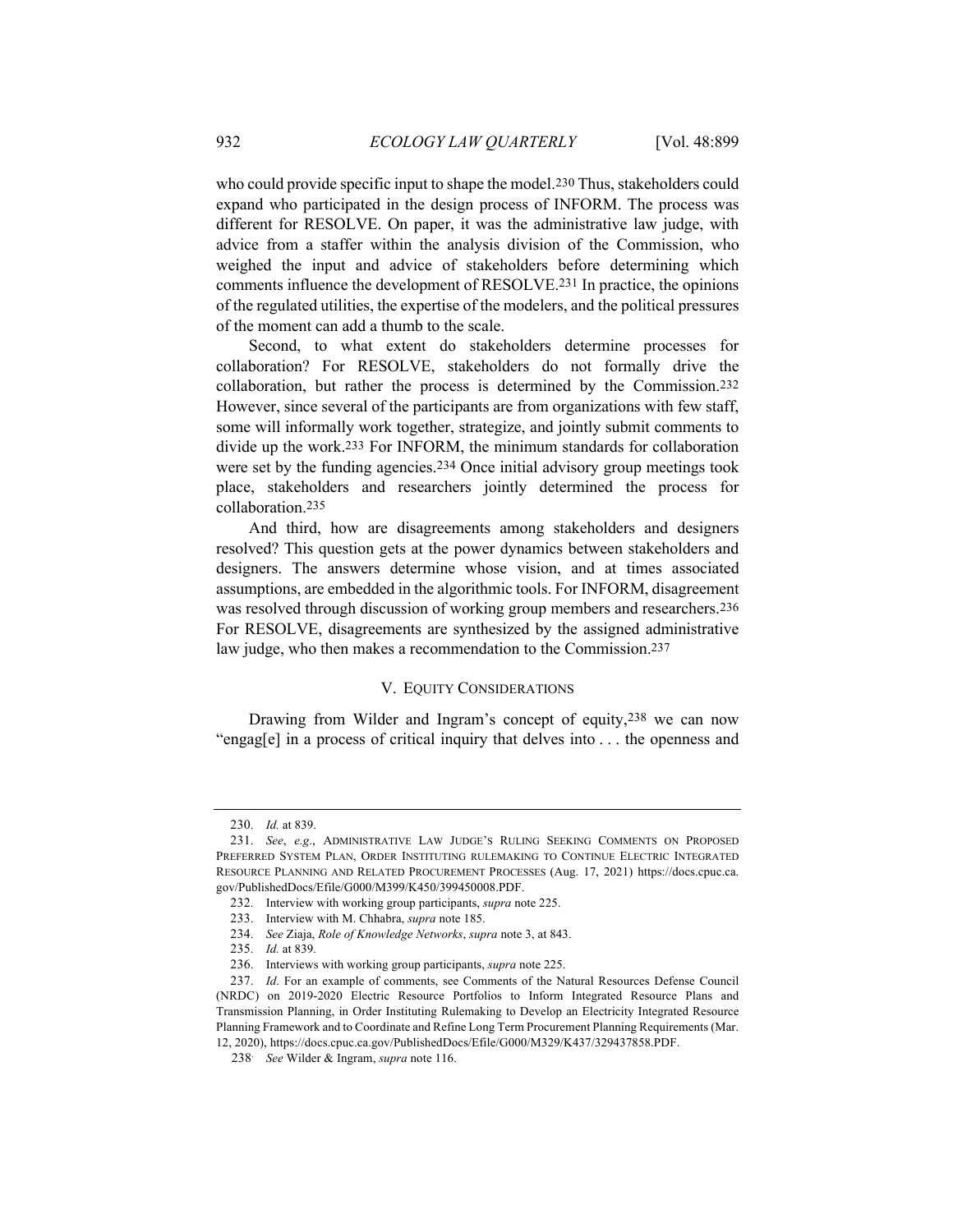accessibility of political arenas, an appraisal of what and who is being served by . . . decisions, and what and who may be left out."239

On its face, a straight comparison of the two models, without considering the design process, would suggest that RESOLVE is more transparent than INFORM. While the internal logics of INFORM and RESOLVE are largely similar in that they solve for least-cost solutions to given parameters, they differ in their complexity. A core attribute of RESOLVE that makes it appealing to multiple jurisdictions is the relative simplicity of its design and how easily it is explained to decision makers. INFORM, on the other hand, is tailored to a single jurisdiction, significantly more complicated, and difficult to explain.

Transparency, however, is not the same as accessibility.240 Even though RESOLVE is relatively simple, its limitations are routinely misunderstood, even by informed members of the technical advisory group.241 In interviews with modelers, members of the technical advisory committee, and end users, there was no similar evidence that INFORM was misunderstood.242 This is notable since both RESOLVE and INFORM had educational components and opportunities for collaboration built into their design processes. Both had technical advisory committees that met regularly with the modelers.

But there are key differences between these two advisory committees. RESOLVE's committee is nominally more open. Parties to the quasi-legislative proceeding vary in the kind of expertise they bring, their organizational missions, and their technical capacity. Within the Commission itself, a high turnover rate among staff results in lack of institutional memory from meeting to meeting.243 Membership on INFORM's committee, on the other hand, was essentially by invitation only. Even though the network that comprised INFORM's committee expanded over time, the characteristics of the members remained stable.244 Everyone was an expert in the field and had a background as a researcher or as a worker in state or federal civil service.245

It seems from these two cases that for stakeholders to understand the models and therefore be able to meaningfully contribute to their development, those stakeholders need an extraordinarily high level of technical expertise, and the available time (or economic interest) to commit to providing input. For both INFORM and RESOLVE, the network of active and expert stakeholders influences the inputs and parameters for the two tools—driving the development and implementation of water and energy regulation, and those systems' adaptation to climate change. Ultimately, these networks are embodied in the decision support systems they create.

<sup>239.</sup> *Id.*

<sup>240.</sup> *See*, *e.g.*, Ananny & Crawford, *supra* note 42.

<sup>241.</sup> Interview with E3 staff, *supra* note 210; Interview with M. Chhabra, *supra* note 185.

<sup>242.</sup> Ziaja, *Role of Knowledge Networks*, *supra* note 3.

<sup>243.</sup> Interviews with working group participants, *supra* note 225.

<sup>244.</sup> *See* Ziaja, *Role of Knowledge Networks*, *supra* note 3.

<sup>245.</sup> *Id.*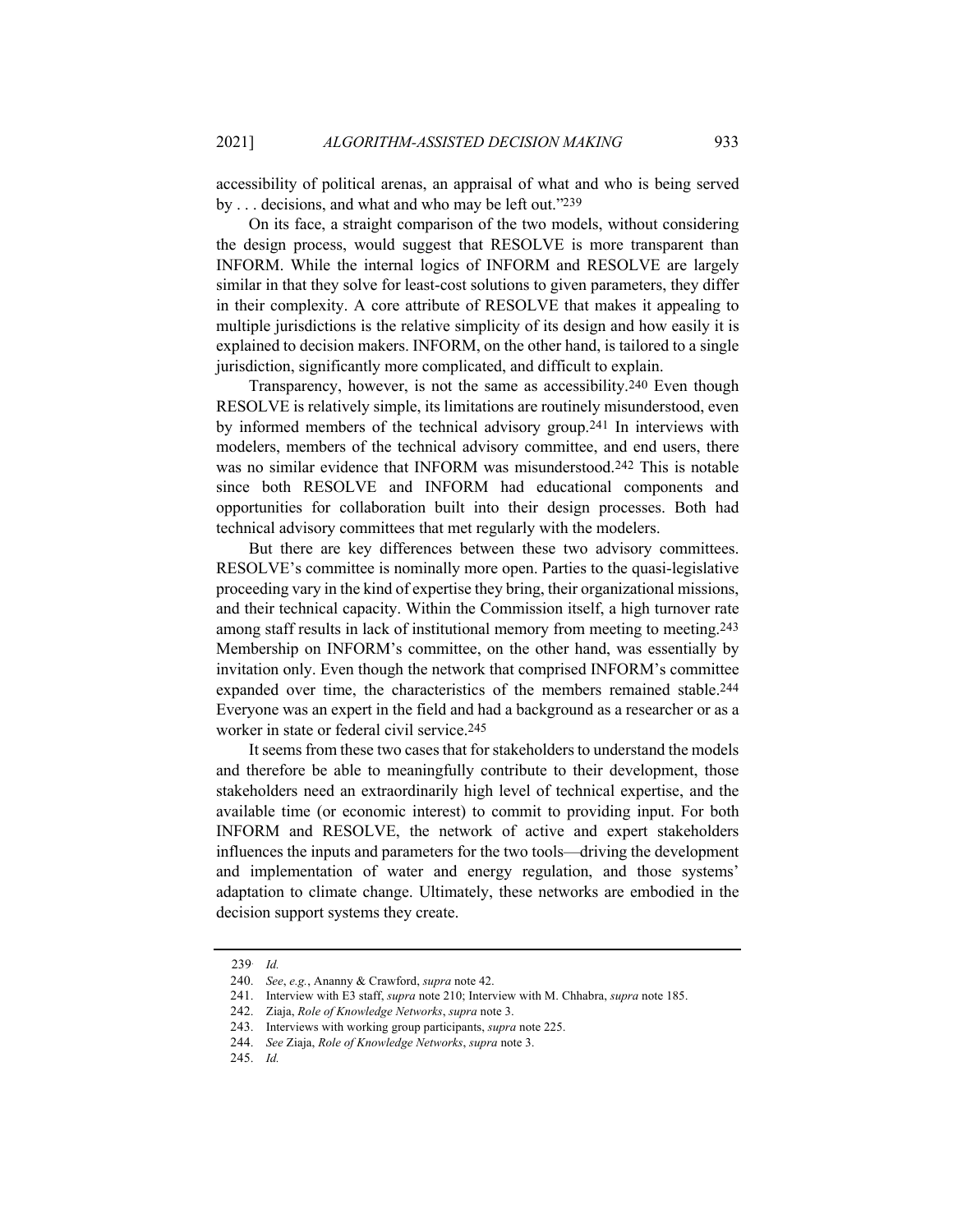Here, we run straight into the main tension between the need to rely on these tools and the need for participation. If  $(1)$  the focus on equity is who is being left out and whether the political arena is open and accessible; (2) the ability to influence algorithm-assisted decision-making tools depends on high technical capacity along with an economic or mission interest; and (3) the network of people and organizations who do participate in the development of the model influence inputs and parameters which embed value-laden assumptions and biases; then are algorithmic tools destined to be inequitable in environmental governance? And because of our dependence on these tools, are environmental, natural resource, and energy planning doomed to be increasingly inaccessible and inequitable with greater complexity? Possibly.

But the two cases and the framework provide some hope. Even though not all stakeholders in the RESOLVE process completely understood the model, they nonetheless are able to comment and raise their concerns to decision makers and modelers alike. At a minimum, this means that decision makers are at least aware of the concerns and can act accordingly. The open process of development still serves a governance function. The history of INFORM, meanwhile, demonstrates that close collaboration between modelers and stakeholders is possible. In short, there are degrees of accessibility. Both INFORM and RESOLVE could have had far more closed processes.

In the end, the framework presented in this Article can be boiled down to a single question: is equity (substantive and procedural) included in the network for producing algorithmic tools? By assessing how uncertainty is created and communicated, the extent to which a model and its process of development are transparent, and the role of stakeholders in the production of the model, the framework provides a way for legal practitioners and advocates to approach the question of equity in algorithm-assisted decision making. It also allows them to become involved in making these tools more equitable.

#### **CONCLUSION**

What is at issue when considering algorithm-assisted decision making in environmental law is not programming, the rise of machines, or any such prelude to sci-fi fantasy. What we are talking about is a new kind of augmented governance.246 In essence, these algorithmic tools are new fora for decision making and the development of law to take place. This kind of forum has different rules than a legislative body, court, or city council; the rules in the new forum require abstraction, simplification, and quantification to function. The process by which values are defined, debated, and weighed in democratic institutions is fundamentally different from how values are determined in algorithm-assisted decision making. The players in the forum are different as

<sup>246.</sup> Notably, computer models in American environmental law have been around for over 40 years. *See*, *e.g.*, Fine & Owen, *supra* note 54. However, compared to other governance fora in democracies, for example, legislatures, courts, or even administrative agencies, these are still quite new.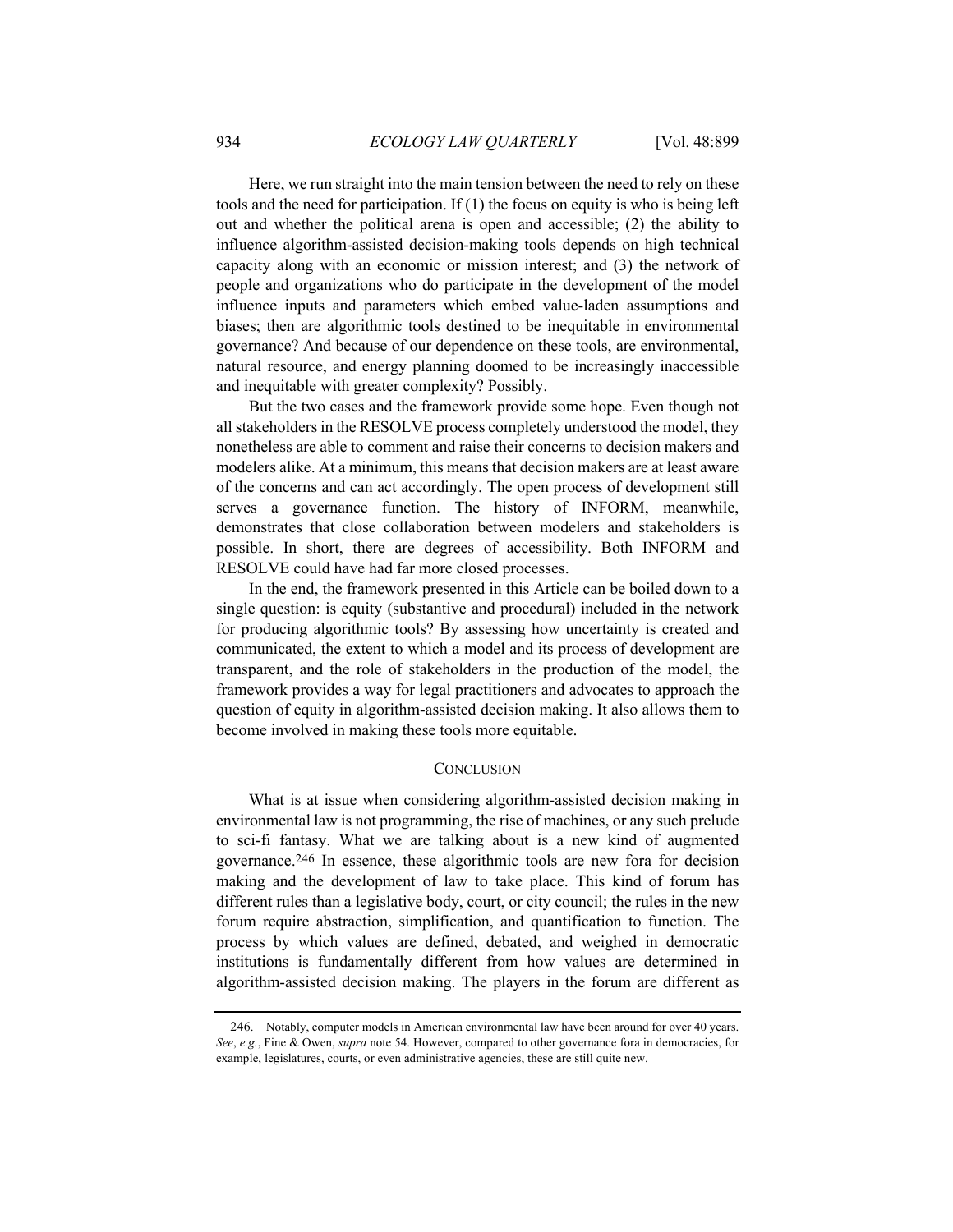well. Instead of lawyers, judges, commissioners, or legislators, the new forum relies on engineers, programmers, and a variety of technical experts. It is still governance, though, subject to the same concerns and deserving of the same level of scrutiny as more longstanding institutions. Concerns about existing power imbalances in decision making across race, class, or geography247 are relevant to how decisions are made within mathematical models.

For climate adaptation and complex water and energy system planning, this is an indispensable form of governance. Although it is not, and should not be expected to be, a crystal ball into the future, algorithm-assisted decision making provides decision makers and stakeholders with multiple possible scenarios, which can account for potential changes to short- and long-term climate. As seen in INFORM, these tools also offer a quick workaround to some of the inherited shortcomings of existing water and energy law. As seen in RESOLVE, these tools also influence how regulators conceptualize existing energy issues and plan for the future. In short, algorithm-assisted decision-making tools influence what environmental law is and how regulation is implemented.

The trade-off for all of us is that access and accountability are sacrificed in this new forum.248 Few decisions have such a direct impact on the health and wellbeing of communities and ecosystems as choices in water and energy regulation. Even absent climate change, decisions about energy and water are highly technical, jargon-laden, and nuanced. Nonetheless, organizations, scholars, and litigators invest time and expertise to communicate potential inequities in water and energy decision making to the public and hold decision makers accountable. In the new forum of algorithm-assisted decision making, uncertainty and lack of transparency can make doing so near impossible.

The framework I propose in this Article offers a practical means for attorneys, watchdog organizations, and responsible decision makers to examine and assess algorithmic tools in a holistic manner. By considering sources of value-laden assumptions across uncertainty, transparency, and stakeholder collaboration, this framework indicates inflection points for substantive equity. By also considering the process of development, this framework incorporates lessons from the past two decades of social science on the importance of networks for the legitimacy and acceptability of scientific products.

It is an old trope that law was the last profession to give up the feather quill.249 We do not have the luxury of time, in this case, to ignore that algorithmic

<sup>247.</sup> *See* Ziaja, *supra* note 140.

<sup>248.</sup> This is not to say that older fora are necessarily open and transparent or do not create issues of subordination. *See* Michael B. Gerrard, *Presidential Progress on Climate Change Will the Courts Interfere With What Needs to Be Done to Save Our Planet?*, AM. CONST. SOC'Y at 2 (2021) (discussing the Supreme Court's shadow docket and unsigned order staying the Clean Power Plan), https://scholarship.law.columbia.edu/faculty\_scholarship/2740; Matthew B. Lawrence, *Subordination and Separation of Powers*, 131 YALE L.J. 78 (2021). But at least they are in language we can criticize and discuss.

<sup>249.</sup> In more contemporary terms, it is among the last to give up Word Perfect.